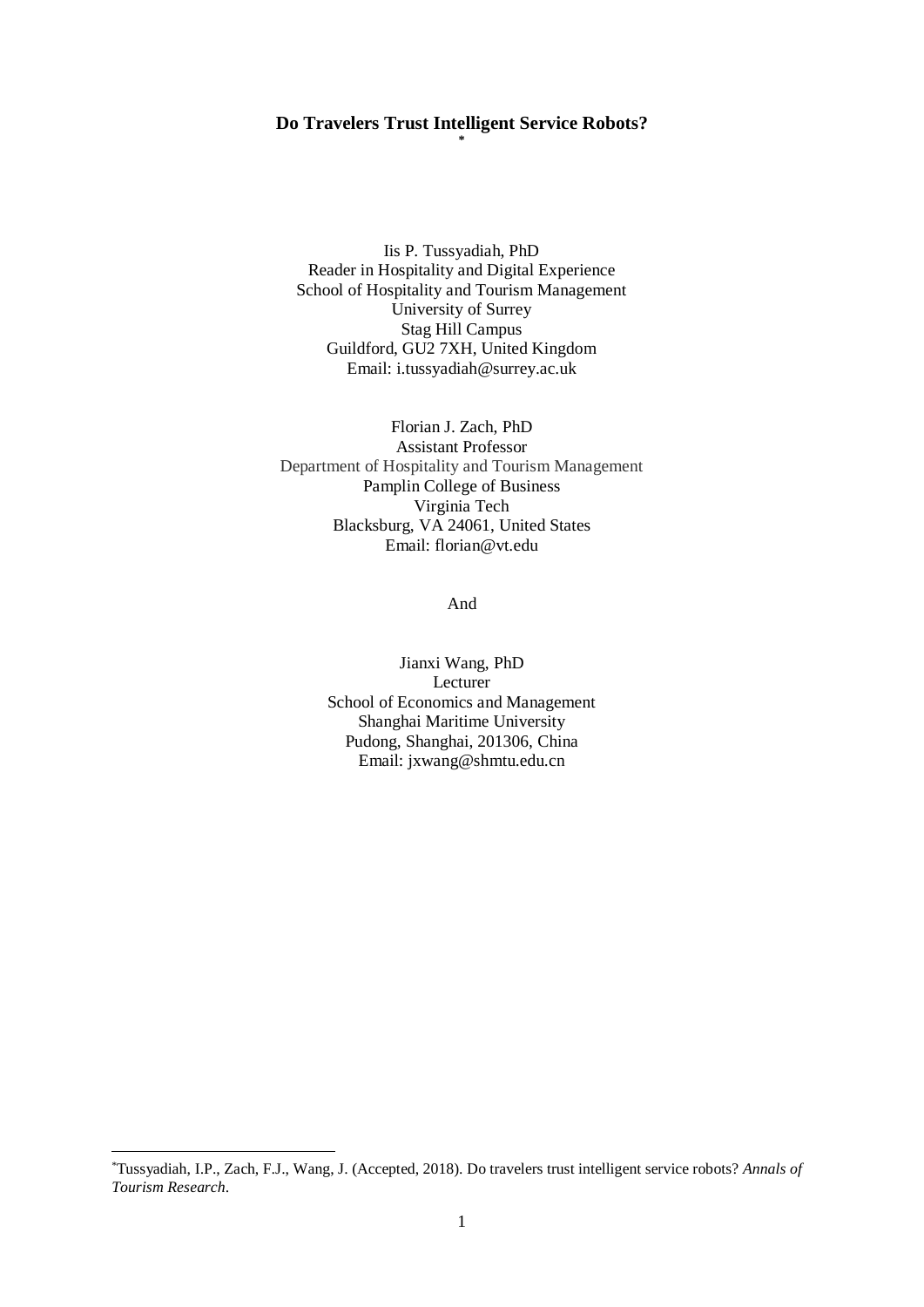# **Do Travelers Trust Intelligent Service Robots?**

# **Highlights**

- Trust in self-driving vehicles and robot bartenders was tested amongst travelers
- Negative attitude toward general technology negatively influences trust in robots
- Propensity to trust technology positively influences trust in intelligent robots
- Higher trusting beliefs lead to higher intention to adopt intelligent robots
- The physical form of robots does not affect trust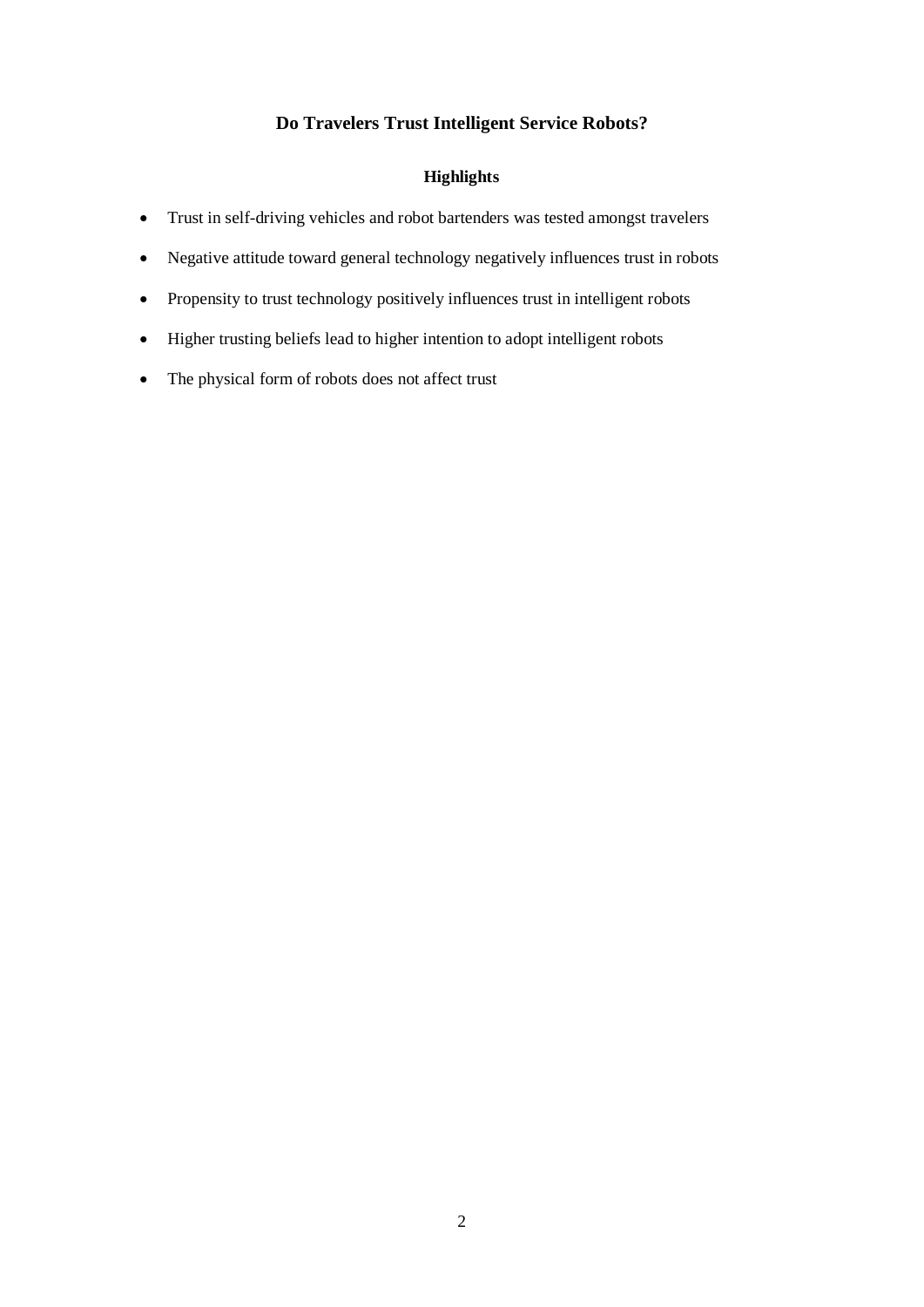## **Do Travelers Trust Intelligent Service Robots?**

# **Abstract**

This research investigates travelers' trust in intelligent autonomous technologies based on two studies involving self-driving transportation and robot bartenders. Targeting travelers residing in the United States, online questionnaire was distributed to test the relationships between trusting beliefs in intelligent robots, its antecedents, and its outcomes. The results demonstrate that the cognitive trust formation process holds in situations involving intelligent robots as objects of trust. Trust in intelligent machines is influenced by negative attitude toward technology and propensity to trust technology. Surprisingly, the physical form of robots does not affect trust. Finally, trust leads to adoption intention in both studies. The contribution of this research is in elucidating consumer trust in intelligent robots designed for socially-driven interactions in travel settings.

*Keywords:* driverless car; self-driving vehicle; service robot; intelligent robot; robot bartender; initial trust formation

### **1. Introduction**

As the travel and tourism industry continues to embrace radical technological innovation, we are witnessing the integration of artificial intelligence (AI) and robotics into the customer experiences in various settings (Murphy et al., 2017; Pan et al., 2015), including the accommodation and transportation sectors (Kuo, Chen, & Tseng, 2017; Tung & Law, 2017; Tussyadiah & Park, 2018). The cruise industry has started its service transformation by employing robots. Royal Caribbean equipped its four ships with the Bionic Bar, a bar manned by robotic bartenders able to take drink orders from passengers (Royal Caribbean, 2016). The same robotic bar system (called Makr Shakr) has been adopted in other establishments, including a bar located in Las Vegas' Miracle Miles Shops. Costa Cruise Line introduced a humanoid robot, Pepper, designed to recognize human emotions and proactively interact with the surrounding environment, to assist passengers with check-in information and on-board recommendation (SoftBank Robotics, n.d.). Finally, once regarded as futuristic, autonomous cars are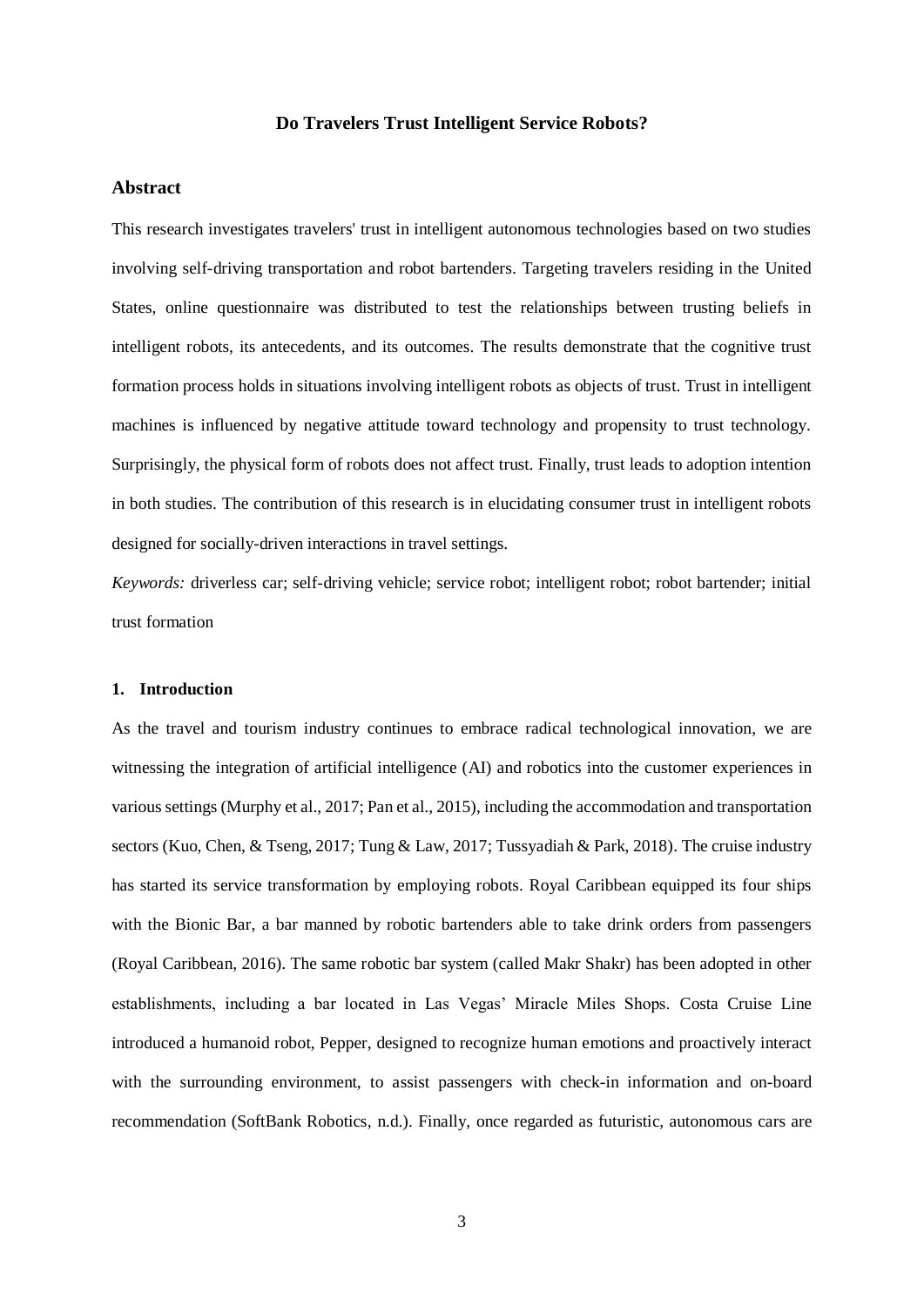becoming a reality (Walker, Stanton, & Young, 2001). In 2016, Uber added self-driving cars to its fleet, serving customers in Pittsburgh, United States (US) (Mitchell & Lien, 2016).

In tourism and hospitality settings characterized with intensive human contacts, replacing employees (humans) with robots (machines, intelligent agents) not only changes the nature of the service experience to include human–robot interactions, but may lead to a transformation in attitudinal and behavioral outcomes among customers (Pan et al., 2015; Thrun, 2004). While human–robot interactions has been an object of extensive studies as robots are increasingly prevalent in collaborative task-fulfilment settings, such as in integrative human–robot teams for manufacturing (Schaefer et al., 2012) and military operations (Billings et al., 2012), or in medical and assistive care services (Okamura et al., 2010; Wolbring and Yumakulov, 2014), it is a relatively novel area in the tourism domain (Ivanov, Webster, and Garenko, 2018; Murphy et al., 2017). Therefore, how consumers view, respond, and react to intelligent service robots remains important to explore to guarantee the successful application of robotics in various travel and tourism operations.

Literature in human–robot interactions has advocated the critical role of trust in influencing the overall acceptance and usage of autonomous technology (Tay et al., 2014; Yagoda and Gillan, 2012). For example, while consumers to interact with technological artefacts, Wang and Benbasat (2005) found that they need to place a significant level of trust in technology. Similarly, because robots are programmed to take the place of humans in situations involving various exchanges, consumers must be willing to take the risk of delegating responsibility for actions to the machines (McKnight, 2005; Yagoda and Gillan, 2012). Furthermore, as the requirements for robotic design expand to include socially-driven interactions with humans, such as those for robot bartenders (Foster et al., 2013; Giuliani et al., 2013), the role of human–robot trust in technology adoption becomes more prominent (Schaefer et al., 2012).

In examining trust in technology, research suggested several antecedent factors related to the characteristics of the users, the technologies, and the environment where the interactions happen. Userrelated antecedents of trust include propensity to trust in general technology (McKnight et al., 2011) and negative attitudes toward technology (Nomura et al., 2004; 2006; Wang et al., 2010). The physical form of robots was also proposed as an important antecedent of human–robot trust (Fong et al., 2003;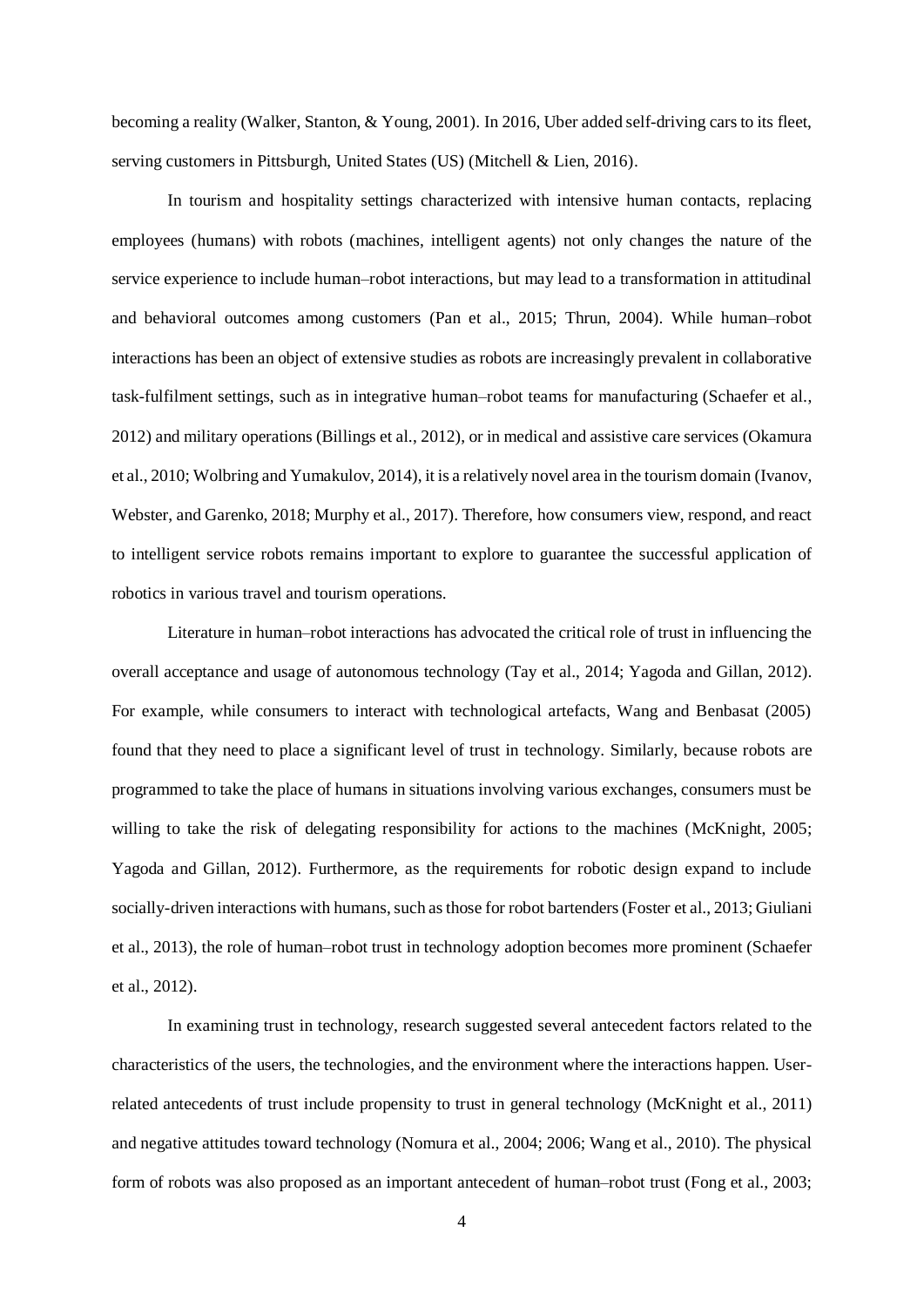Hancock et al., 2011; Schaefer et al., 2012). For example, previous studies found that human-like robots (i.e., robots designed with technical anthropomorphism in mind) triggered significantly different reactions from users compared to machine-like robots, with robots capable of expressing human-like characteristics being considered more trustworthy (Fong et al., 2003; Haring et al., 2013). This suggests the tendency of users to develop trust when robot appearance matches the intended capabilities. In light of the different intelligent machines currently offered in the travel and hospitality sector (Ivanov, Webster, and Garenko, 2018), a better understanding on how consumers view and respond to service robots and autonomous vehicles will assist in better design and future applications of artificial intelligence and robotics. To that end, this research aims to investigate trust in intelligent robots in hospitality and tourism, its user-related antecedents, and its effects on trusting intention. To achieve this, two studies were conducted with different consumer-facing robotic applications and service settings: self-driving vehicles for on-demand transportation and robotic bartenders for cruise ship operations. For simplification purpose, the term intelligent robots will be used throughout the manuscript to represent the two intelligent, autonomous technology applications under study.

#### **2. Trust in Intelligent Robots**

Consumer trust for machines can be extended from interpersonal trust and influenced by similar factors that determine trust between people (Muir, 1994; Yagoda and Gillan, 2012). In interpersonal exchanges, trust can be understood as expectations of outcomes where statements, promises, and behavior of others can be relied upon (Koller, 1988; Luhmann, 1979; Rotter, 1967). This definition emphasizes that social exchanges are not devoid of ambiguity; that trustees have the freedom or volition to choose alternative behaviors that would generate negative consequences to trustors and that one resorts to trusting behaviors in order to engage in various social interactions despite the uncertainties of the outcomes (Beldad et al., 2010). Following this definition, trust in information technology is thus defined as a user's expectation that information technology artifacts such as websites, virtual peers, recommendation agents, automated online assistants, robots and the likes will fulfill the expected responsibilities. Furthermore, a user trusts information technology artifacts relatively to a goal, something he/she needs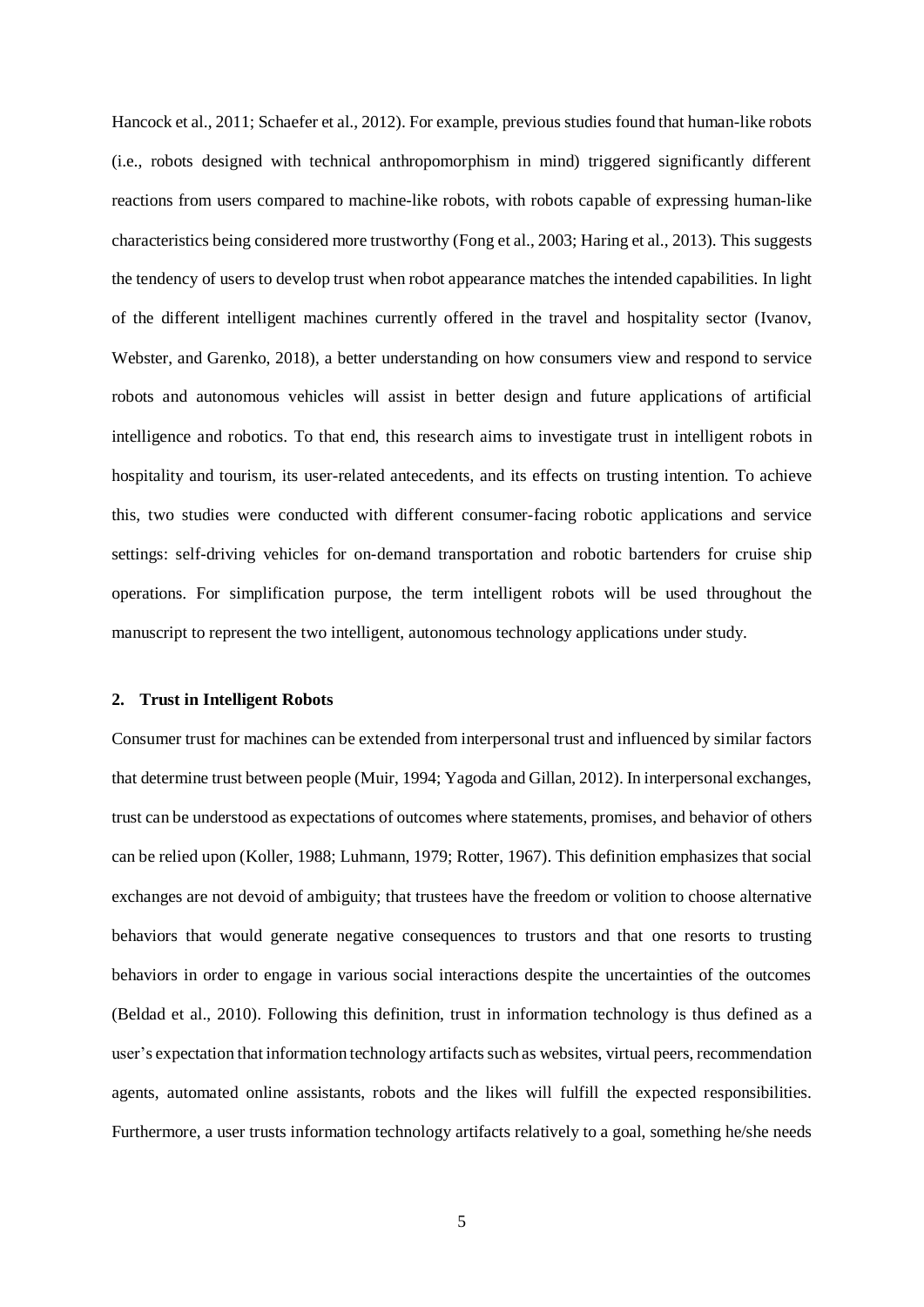to achieve. Therefore, trust in technology is context-specific; it applies to a specific situation, but not necessarily to another (Castelfranchi and Falcone, 2001; O'Donovan and Smyth, 2005).

Trust reflects judgments that the trustees have suitable attributes for performing as expected. According to Beldad et al. (2010), trust is assessed as a product of users' capacity in evaluating the trustworthiness of information technology artifacts. Individuals use a set of criteria in order to arrive at a reliable assessment of trustworthiness. For interpersonal trust, these criteria include competence or ability, benevolence, and integrity (Mayer et al., 1995; McKnight et al., 1998; Morgan and Hunt, 1994). Ability refers to the expectation that trustees possess the necessary skills and abilities to fulfill the tasks; benevolence is the expectation that trustees have genuine concern for the wellbeing of trustors; integrity is the degree to which trustees are consistent, predictable, and reliable (Gefen, 2002; Mayer et al., 1995; McKnight, 2005; McKnight et al., 2011). These three dimensions are considered conceptually distinct (Kumar et al., 1995), but reflect a higher order expectation of trusting beliefs. These person-to-person trust dimensions have been successfully used to assess trust in technology (Gefen, 2002; Mayer et al., 1995; Wang and Benbasat, 2005), including in the fields of travel and tourism (Wang et al., 2014; 2015; Li et al., 2017).

However, McKnight et al. (2011) suggested a framework that differentiates trust in technology and interpersonal trust and developed the constructs and measures of trust that are more suitable to be applied in human–technology relations. They argue that while technology lacks volition or will, trustors still face uncertainty that technology may not complete expected obligations, intentionally or not. Further, while trust in technology primarily reflects trustors' expectation of the technology characteristics (e.g., what intelligent robots are designed for), trust in technology often reflects people's emotions toward technology, such as disappointment from interrupted goals/plans due to a service failure. Comparable to the criteria people use to assess trustworthiness in people, McKnight et al. (2011) conceptualized and verified three dimensions of technology trusting expectations: functionality, helpfulness, and reliability. Functionality refers to technology having the functions and features to accomplish intended tasks; helpfulness to technology providing adequate and responsive aid, and reliability to technology continuously operating properly and in a flawless manner (Lankton et al., 2014; McKnight et al., 2011; Thatcher et al., 2011). Therefore, trust in intelligent robots, which is a form of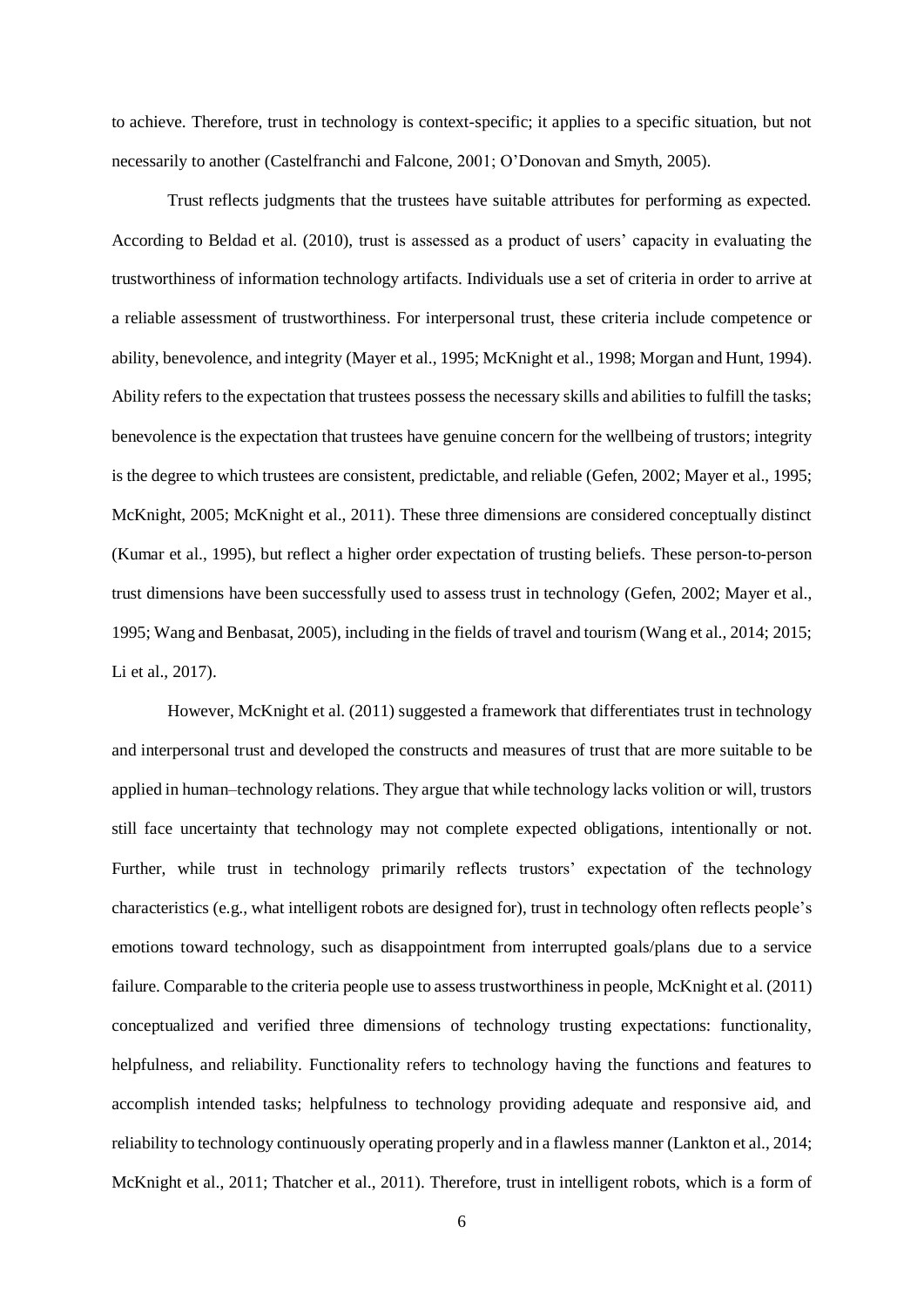trusting beliefs in specific technology, is assessed in this study as a multidimensional factor consisting of functionality, helpfulness, and reliability. Following McKnight et al. (2011), these expectations are perceptual, instead of objective in nature.

## *2.2 Antecedents of trusting beliefs*

*Propensity to Trust.* Several researchers suggested that trust in specific technology is influenced by users' propensity or disposition to trust (Gefen, 2002; Jarvenpaa et al., 1998; Mayer et al., 1995; McKnight et al., 1998). Merritt and Ilgen (2008) argued that "just like individuals have a general propensity to trust or distrust other people, they may have a propensity to trust or distrust machines" (pp. 195-196). By definition, propensity to trust is a consistent trusting tendency, which is neither trustee specific (as are trusting beliefs in intelligent robots), nor situation specific (as are trusting beliefs in bartending) (McKnight et al., 1998; McKnight et al., 2011). It indicates users' willingness to rely on a technology across a broad range of situations and information technology artifacts. It was identified that people with high propensity to trust predicted the trustworthiness of others better than those with low trusting propensity (Kikuchi et al., 1996). In e-commerce context, Salam et al. (2005) found that some customers are likely to trust anything or anyone, including trusting online vendors while having limited information about them. Empirical research has evidenced the positive effects of propensity to trust on trust formation in technology (Chen, 2006; Lee and Turban, 2001). Chen (2006) found a positive effect of disposition to trust on online trust during interaction with a travel website. Lee and Turban (2001) identified the moderating effects of propensity to trust on trust formation in the context of internet shopping. While empirical support for the link between propensity to trust in automation and human– robot trust is rather limited (Merritt and Ilgen, 2008; van den Brule et al., 2014), researchers have conceptualized that a general tendency to trust automation differs among users and is likely to affect trust in specific robots (Adams et al., 2003; Hancock et al., 2011a; 2011b; Lee and See, 2004).

Researchers differentiated propensity to trust into two constructs, namely faith in general technology and trusting stance (McKnight et al., 2011; McKnight et al., 2000). Faith in general technology, which refers to users' beliefs about attributes of technology in general (non-specific technology), is comparable to the concept behind faith in humanity, a belief that human beings (non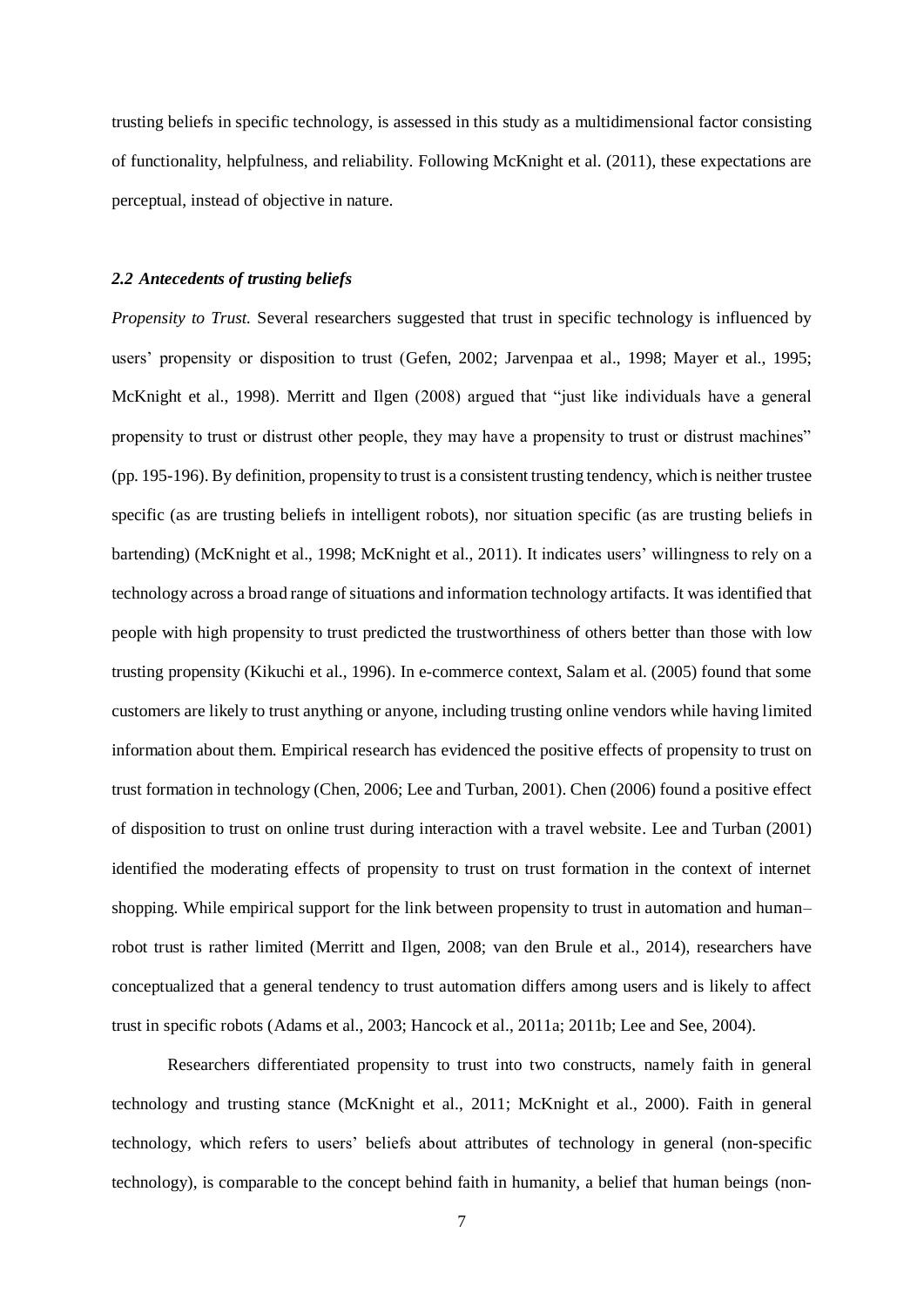specific persons) are generally well-meaning and reliable (McKnight and Chervany, 2001-2002; McKnight et al., 1998). This suggests that users with higher faith in general technology expect technology to be reliable, functional, and helpful (McKnight et al., 2011). Based on calculative-based trust concept, trusting stance refers to users' tendency to believe that relying on technologies will generate positive outcomes (McKnight et al., 2011). Higher trusting stance means that users will likely use technology until given reasons not to. These two constructs have been identified as determinants of trust in previous studies (McKnight et al., 1998). Specifically, McKnight et al. (2011) found significant direct effects of faith in general technology and trusting stance on trusting beliefs in specific technology. Therefore, the following hypotheses are suggested:

- *Hypothesis 1*. Faith in general technology has a positive effect on trusting beliefs in intelligent service robots.
- *Hypothesis 2*. Trusting stance in general technology has a positive effect on trusting beliefs in intelligent service robots.

*Negative Attitudes toward Robots.* Previous studies have revealed that some consumers exhibit negative affective and attitudinal responses to novel technology. Researchers refer to it as technophobia, which explains people's fear or anxiety toward technologies (Brosnan, 1998; Rosen and Weil, 1990). This has been widely studied in cases of computerphobia, an anxious emotion that prevents people from using computers, particularly in the field of educational psychology. However, technophobia is believed to be widespread with other information technologies (Thatcher et al., 2011) and particularly relevant to explain people's apprehension to current technological trends, such as fear of intelligent robotic agents implemented in self-driving cars, drones, etc. (Dietterich and Horvitz, 2015). Technophobia can be defined as: "(a) anxiety about current or future interactions with computers or computer-related technology; (b) negative global attitudes about computers, their operation or their societal impact; and/or (c) specific negative cognitions or self-critical internal dialogues during actual computer interaction or when contemplating future computer interaction." (Rosen and Weil, 1990, p. 276).

Researchers have measured the general attitude toward technology using different scales; two of these are Nickell and Pinto's (1986) Computer Attitude Scale (CAS) and Nomura et al.'s (2006)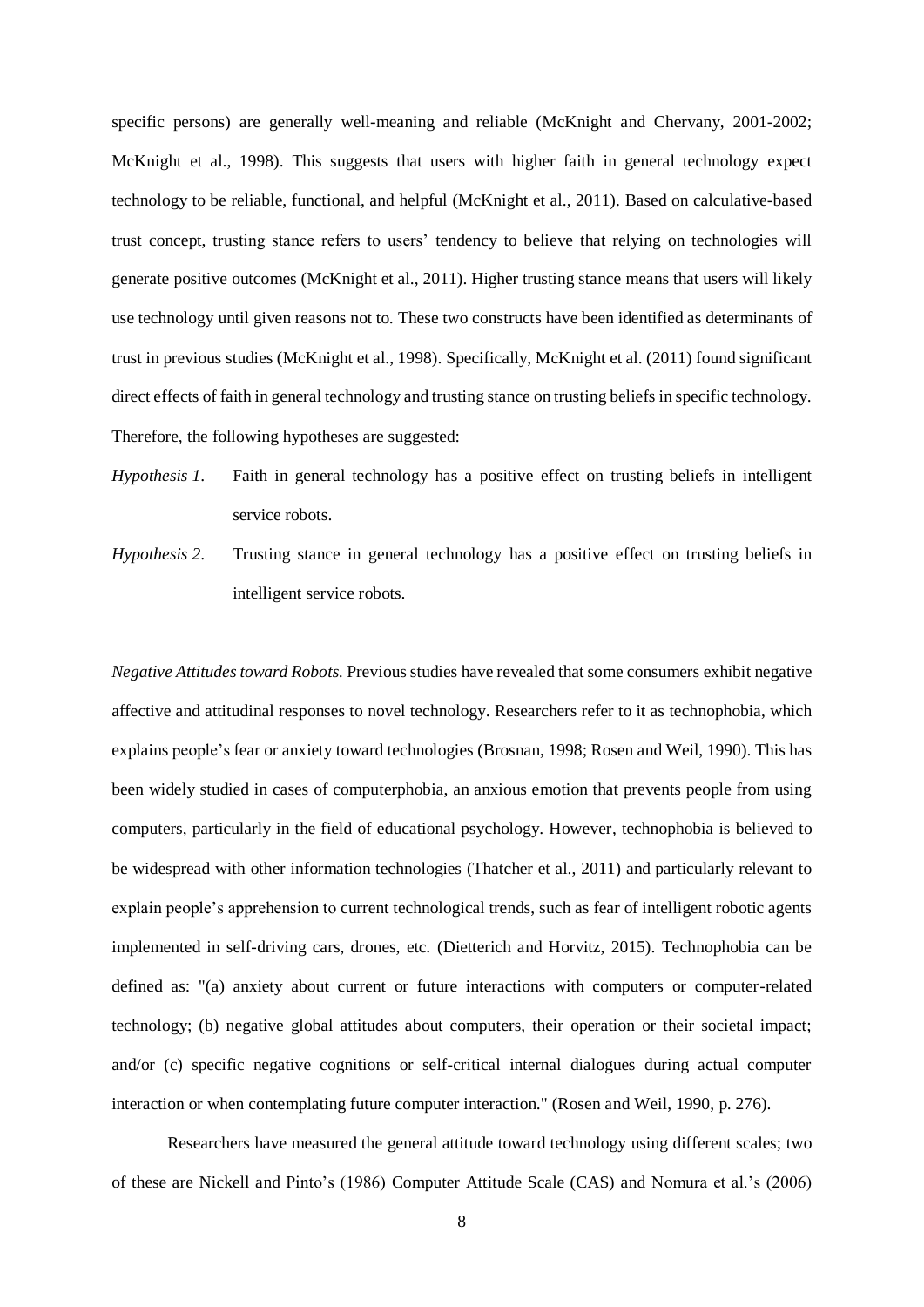Negative Attitudes toward Robots Scale (NARS). CAS is a Likert scale devised to measure positive and negative attitudes toward computers in society and is suggested to have useful training applications in educational and industry environments where people perform their tasks with computers (Nickell  $\&$ Pinto, 1986). Reliability and validity of CAS have been tested in various settings (see Kim, McLean, and Moon, 1994). In terms of factorial validity, studies found varying results, with the items of CAS forming one to eight factors. In a more recent study, Palaigeorgiou et al. (2005) developed a CAS specifically for computer science freshmen students, to include five factors such as hardware usage anxiety, fears and evaluation of negative and positive consequences of computer use in personal and social life. They also found that the predictive validity of the scale on computer use variables (e.g., intensity, breadth, knowledge) to be adequate.

As robots are becoming more commonplace in society, the roles of negative attitude toward robots have gained attention in human–robot interactions. Negative attitude toward robots is a psychological or mental state that prevents humans from interacting with robots in their daily life, thus prevents robots from being accepted by the masses (Nomura et al. 2004; 2005; 2006a; 2006b). Following a psychological definition, negative attitude toward robots is a relatively stable and enduring predisposition to respond negatively to robots in general (Nomura et al. 2006a). Similar to propensity to trust, Negative Attitude to Robots Scale (NARS), developed based on free-form responses from participants regarding anxieties towards robots (Nomura and Kanda, 2003), reflects consumers' global attitude toward robots. It can be suggested that negative attitude toward robots in general will affect trust in specific service robots, such as robot bartenders or delivery robots. Researchers have tested NARS in experiments involving different types of robots, including a humanoid communication robot called Robovie (Nomura, Kanda, and Suzuki, 2006), a robot pet, such as Sony's Aibo (Bartneck et al. 2007), and a mechanical robot, such as PeopleBot (Syrdal et al. 2009). These studies found that higher negative attitudes toward robots are associated with higher negative evaluations of robot behavior (Syrdal et al. 2007) and lead to avoidance behavior (Nomura et al. 2004; 2006a). Hence, the following hypothesis is suggested:

*Hypothesis 3*. Negative attitude toward robots has a negative effect on trusting beliefs in intelligent service robots.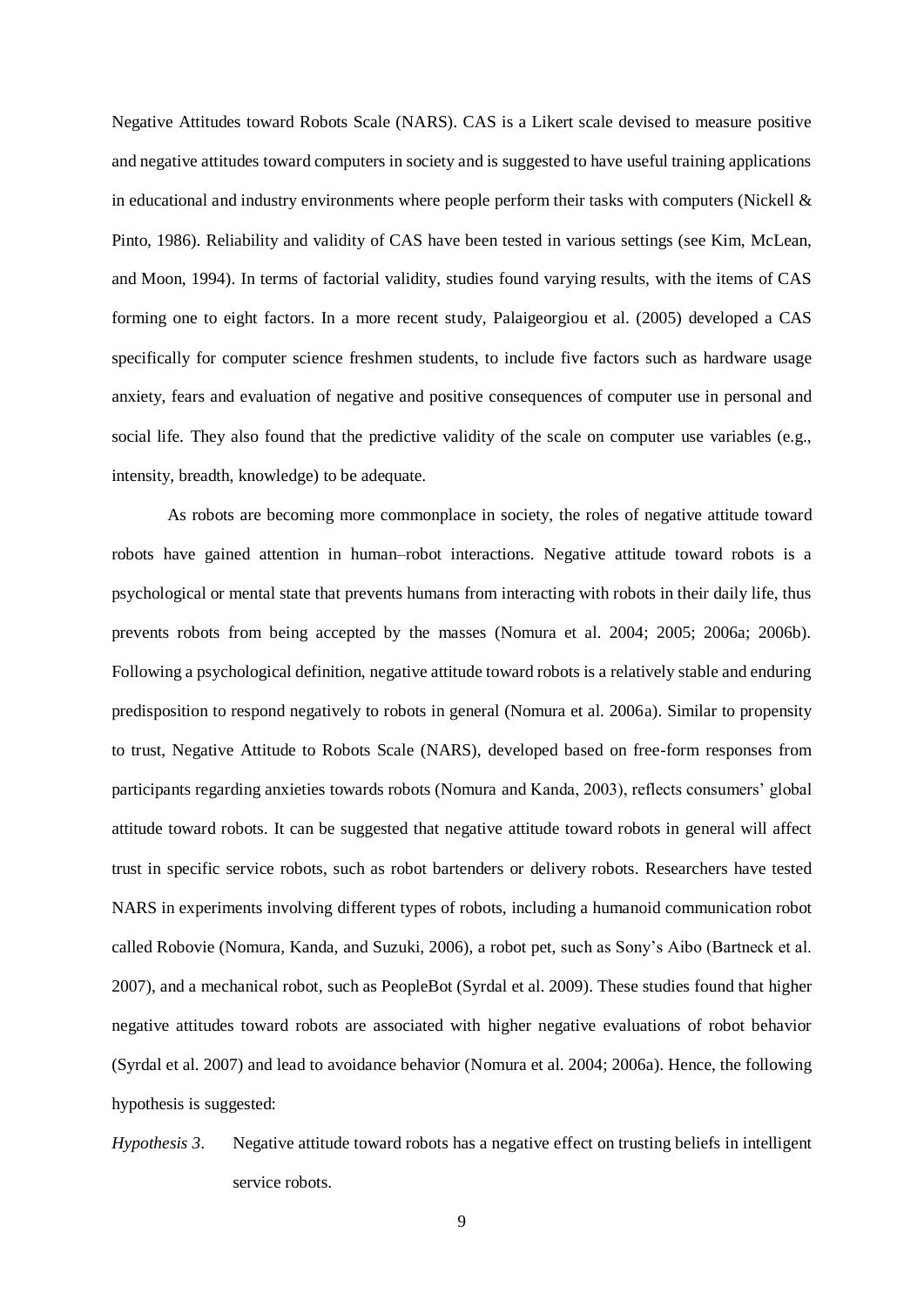*Robot Form*. It has been suggested that the characteristics of robots are important antecedents of human–robot trust. In fact, numerous researchers have attempted to classify robots into different categories (taxonomy) based on their attributes, both physically and in terms of its functional ability. For example, Fong, Nourbakhsh, and Dautenhahn (2002) classified socially-oriented robots into forms such as anthropomorphic (human-like), zoomorphic (animal-like), caricatured, and functional. Relying specifically on the physical forms, Volante et al. (2016) classified robots into anthropomorphic/machine-like, machine-like/industrial, and an ambiguous design. The foundation behind this taxonomy is that just as a cognitive mental representation of the partner's actions is crucial for successful coordination in human–human dyadic interactions, users develop trust in a robot if its appearance matches its intended capabilities. They found that simple spherical, ball-like robots were consistently selected by users to complete simple tasks, but not the more complicated, industrial-like robots (Volante et al. 2016). Further, researchers believe that humanoid robot is a more appropriate form for social robots, such as robot assistants, and implicitly assume that the robot head is the primary place of human–robot interactions (DiSalvo et al. 2002), just as the (human) face is important in human– human interactions. For robot bartenders, it can be suggested that the closer a robot appears to resemble humans, the more it would be trusted. That is, humanoid robots will be more likely to be trusted than the mechanical robots. Therefore, the following hypothesis is suggested:

*Hypothesis 4*. Robot form has an effect on trusting beliefs in intelligent service robots.

# *2.3 Outcome of trusting beliefs*

Trust in robots is considered the main indicator of acceptance (Gaudiello et al. 2016). Lack of trust, consequently, is viewed as the main hurdle of automation in various strategic areas. In the field of tourism and hospitality management, the link between trust and technology adoption has been wellresearched, even though the focus of these research has been primarily on websites and/or mobile applications (Agag and El-Masry 2016; Chen 2006; Wang et al. 2014; 2015). For example, Kim et al. (2011) identified the positive impact of trust on adoption of electronic commerce for tourism products and services. Chang et al. (2006) also found the positive role of trust in adoption of location-based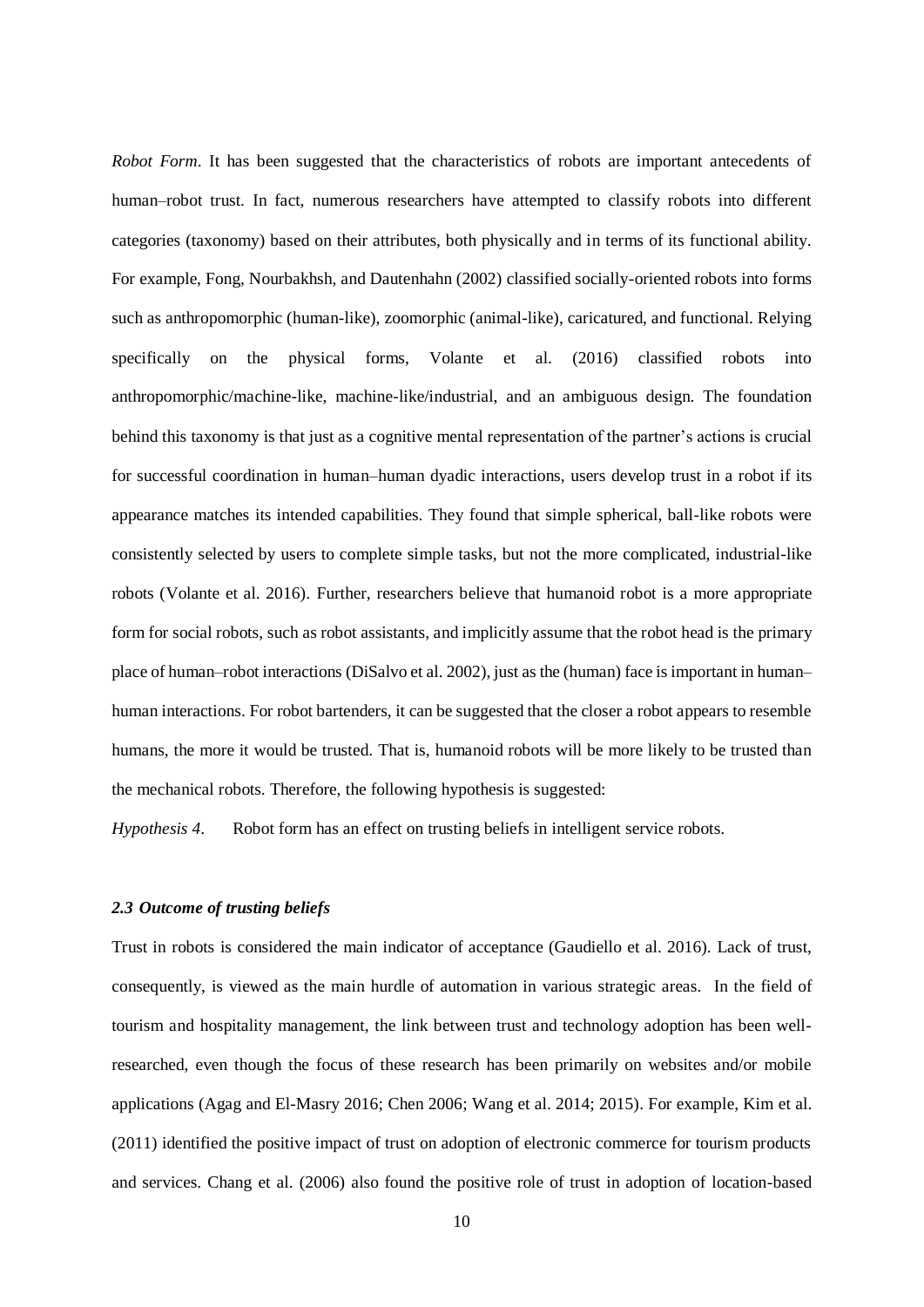services for tourism. Wang et al. (2014; 2015) attempted to conceptualize and measure eTrust (i.e., trust formed online) and identified the influence of hotel website's characteristics on trust formation. Further, they found that eTrust has a positive effect on online booking intention. Similar results were also confirmed in more recent studies by Li et al. (2017) on hotel websites and Agag and El-Masry (2016) on online travel websites. Finally, Morosan and DeFranco (2016) found the indirect effect of perceived security, which is associated with trust, on intention to use near field communication mobile payments in hotels.

In marketing and information systems fields, the link between trusting belief and trusting intention (such as adoption or post-adoption behavioral intention) have been identified in various contexts involving automated technology. Pavlou and Gefen (2004) identified that trust in an online community of sellers influences intention to transact. Komiak and Benbasat (2006) identified the effects of cognitive and emotional trust on the intention to adopt a recommendation agent as a decision aid and a delegated agent. Indeed, deriving from the Theory of Reasoned Action (Fishbein and Ajzen 1975), Vance et al. (2008) advocated that "the process progressing from beliefs to behaviors has been found to be highly amenable to the formation of trust" (p. 76) and that the cognitive process of trust formation holds in situations where information technology artifacts are the objects of trust. Further, trusting beliefs in information technology artifacts were identified to strongly predict trusting intention (Vance et al. 2008). Drawing on the same theoretical groundworks, it can be suggested that trust in service robots positively affects behavioral intention to adopt and/or recommend services that utilize these robots. The following hypothesis is suggested:

*Hypothesis 5.* Trusting beliefs in intelligent service robots has a positive effect on trusting intention.

#### **3 Research Framework and Methods**

Based on the aforementioned literature and hypotheses, the conceptual model of trust in intelligent robots that guides this research is illustrated in Figure 1. Trusting beliefs in intelligent service robots consisting of expectations of functionality, helpfulness, and reliability of the robots (specific, local concept), is influenced by user-related antecedents, which include faith and trusting stance in general technology and negative attitude toward robots (general, global concept), and the appearance of the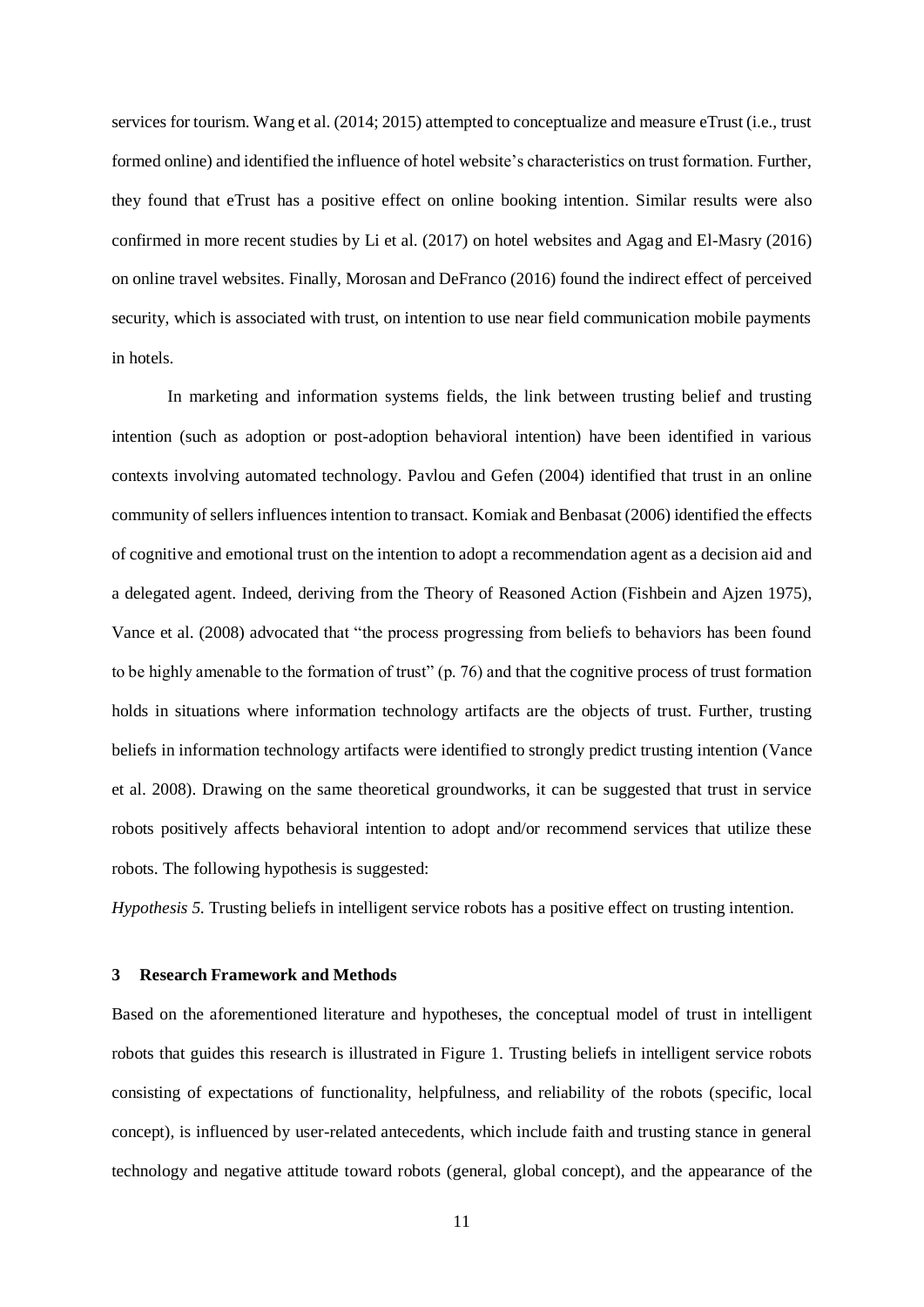intelligent service robots (specific, local concept). The outcome of trusting beliefs is trusting intention. This model was tested in two studies of different robotic applications: self-driving vehicles for ondemand transportation and robotic bartenders for cruise ship operations. The studies employ the same methodological approach (quantitative data analysis on primary survey data). We first describe data collection and analysis as this covers both studies and below provide study-relevant measurement items and results separately for each study.

**Figure 1.** Research framework



*Data Collection.* For both studies questionnaires were distributed to US residents through Amazon Mechanical Turk (MTurk). To obtain quality data an approval rating (measure of respondent quality) of 99% or higher was required. While studies suggest that MTurk respondents are more attentive than survey pool participants (Hauser and Schwarz 2016), attention check questions were added in both studies. Those who failed to answer these questions correctly (less than 10% of survey takers for both studies) were removed from the dataset.

*Data Analysis.* The analyses followed Anderson and Gerbing's (1988) two-step approach, starting with confirmatory factor analysis (CFA) to test the adequacy of the measurement model, followed by a structural equation model (SEM) to test adequacy of the structural model for hypotheses testing, using the MPlus program (Muthén and Muthén 1998-2015). The analyses used MLM, a maximum likelihood parameter estimate with standard errors and a mean-adjusted chi-square test statistic (Satorra-Bentler corrections), which is robust to non-normality. Several criteria were used to assess the validity, reliability, and goodness of fit for both measurement and structural models (Hair et al. 2010; Hu and Bentler 1999). Finally, multi-group analysis was performed for each study to identify group differences.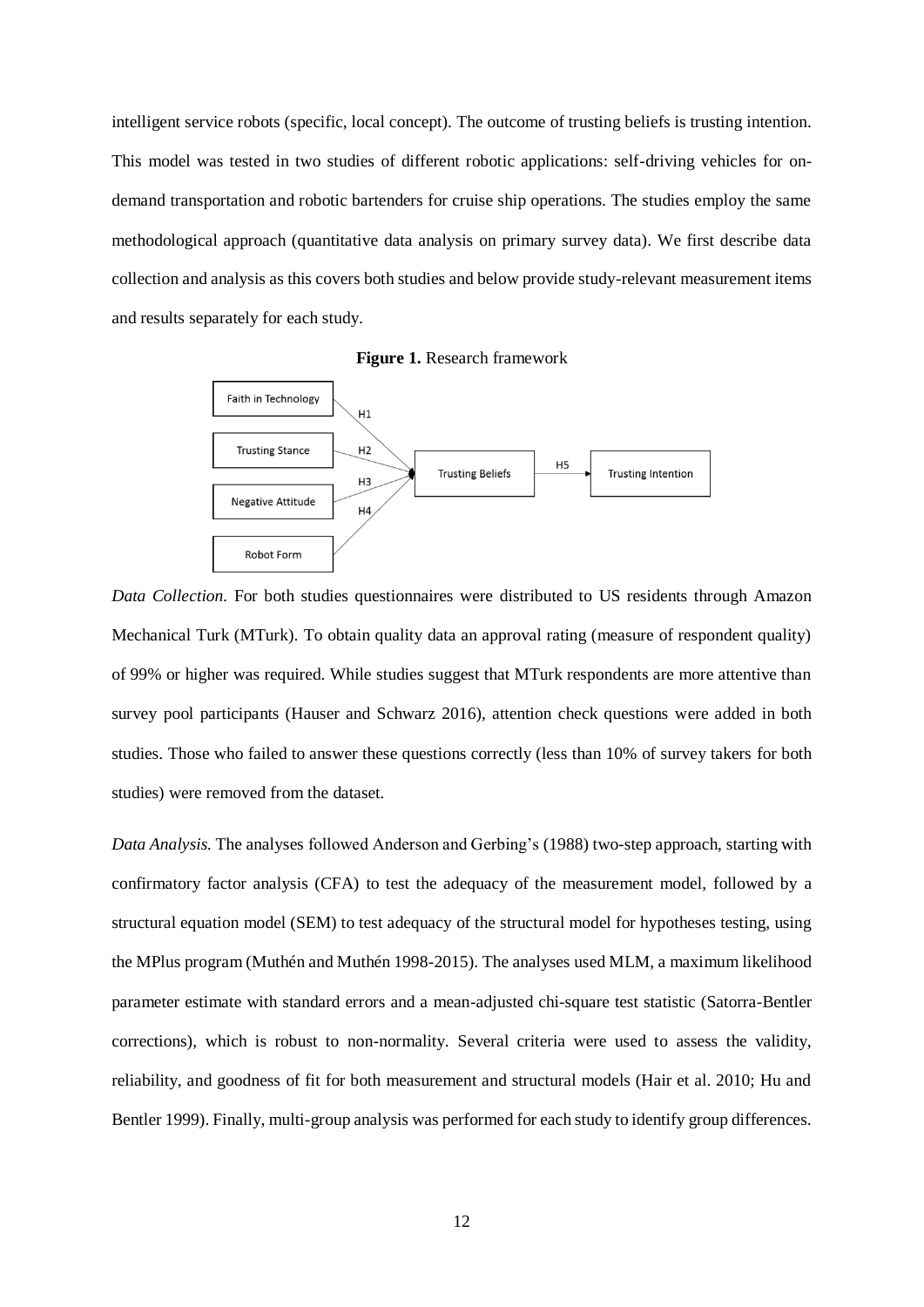#### **4 Study 1: On-Demand Self-Driving Transportation**

#### *4.1 Background and Purpose*

Recent research suggests that shared automated vehicles could play a vital role in society by providing inexpensive and sustainable transportation systems (Krueger, Rashidi, and Rose 2016). The emergence of peer-to-peer sharing systems is considered influential in providing sustainable choice for residents and tourists alike (Gössling, 2016). Integrating autonomous vehicles into the ridesharing systems will further emphasize these benefits. In fact, on-demand autonomous transportation service started when Uber added self-driving cars to its fleet in 2016 (Mitchell & Lien, 2016). Then, Lyft announced a partnership with General Motors to roll out on-demand network of autonomous cars and envisioned that the majority of Lyft service will be autonomous within five years (Zimmer, 2016).

To assess the future of on-demand autonomous transportation service, the adoption rate of this novel service operation remains a critical issue. Recent studies suggest that despite the benefits, the general public continues to express concerns about autonomous technology, which led to resistance to driverless vehicles (Schoettle and Sivak, 2014; 2015). In the 2014 study by Pew Internet (Smith, 2014), about 48% internet users in the US indicated interest in self-driving vehicles. Meanwhile, a 2016 report from American Automobile Association (AAA) shows that 75% drivers in the US are afraid to ride in self-driving cars (Hsu, 2016). Schoettle and Sivak (2014, 2015) conducted a series of studies about selfdriving vehicles with consumers in China, India, Japan, the US, the United Kingdom, and Australia. They identified that consumers demonstrated high levels of concern about driverless cars, even though they were interested in and expected the benefits of autonomous car. Finally, Bazilinskyy, Kyriakidis, and De Winter (2015) conducted three online surveys with 8,862 respondents from 112 countries. They found the public opinion to be split between people having positive and those having negative opinion about fully automated driving, both being substantial in numbers.

As in adoption of various self-service technologies that have been studied in the past (Meuter et al., 2000; Meuter et al., 2005), the use of self-driving cars involves a significant behavior change in which important behavioral patterns must be altered. Self-driving cars bring computerization to driving, which has been considered exclusively a human function for over a century (Fagnant & Kockelman 2015). The concerns towards self-driving cars are entrenched in anxiety over changes to the various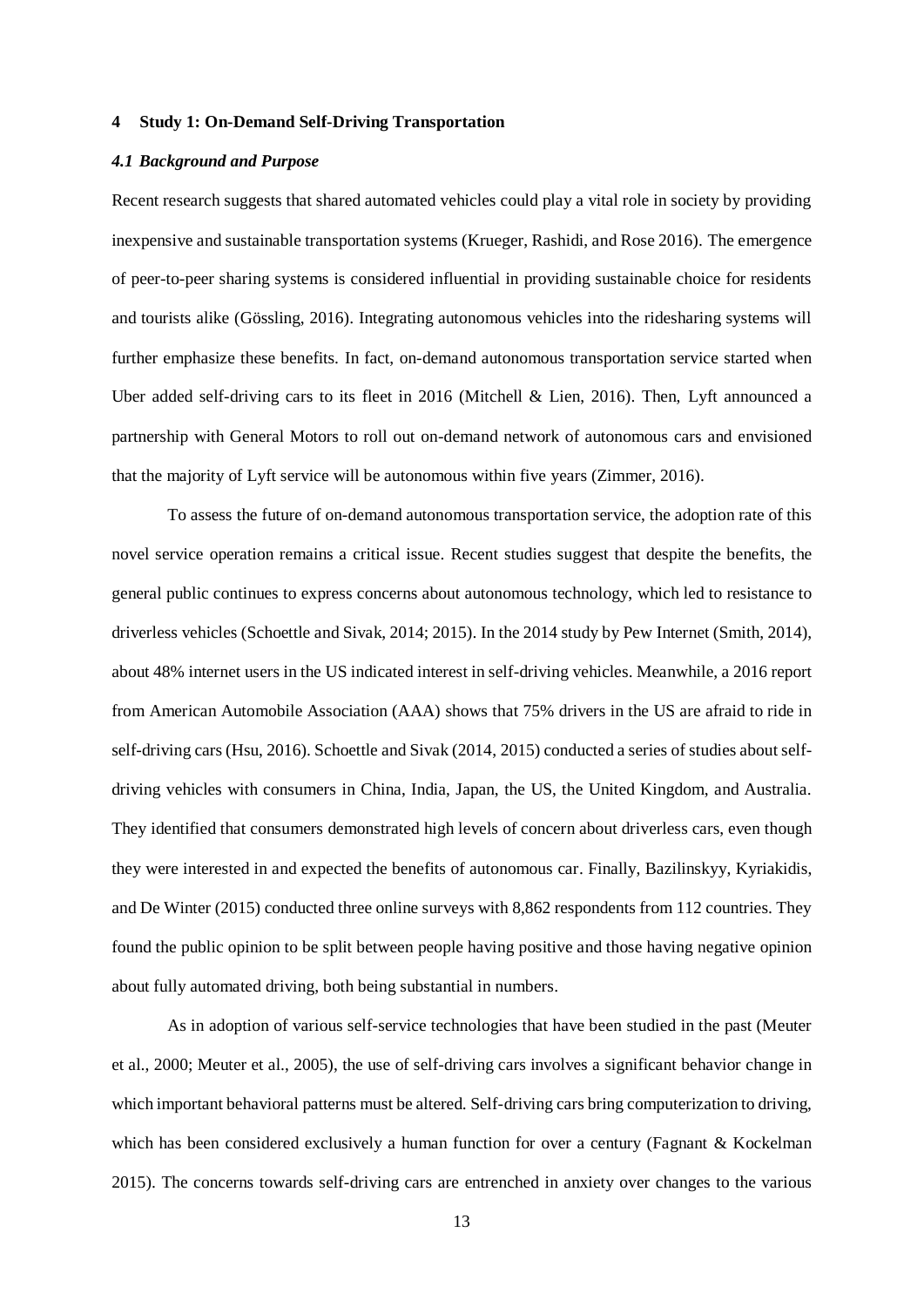aspects of life, such as fear of technology following its own course (Dietterich  $\&$  Horvitz, 2015), hesitation to give up autonomy and control of the activity of driving to a machine (Glancy, 2012), and concerns over diminishing demand for professional (human) drivers (Ross, 2014).

The purpose of Study 1 is to examine consumers' general attitude towards technology (H3) and assess its influence on the likelihood of using on-demand self-driving cars (H5) while traveling. Research has shown that consumers develop attitudes toward new technologies that they have not tried before and may be reluctant to change (Curran & Meuter, 2007). A better understanding on the various dimensions of attitude toward autonomous technology is essential in order to explain acceptance or rejection toward this technological innovation (see Davis, 1989; Davis, Bagozzi, & Warshaw, 1989; for the roles of attitudes on adoption of technologies).

#### *4.2 Methodology*

*Measurements.* An online questionnaire was developed to gauge consumers' attitudes toward technology, trust in self-driving car, and intention to use it while traveling. Trusting beliefs were operationalized as a second-order variable consisting of three first-order variables: functionality, helpfulness, and reliability (McKnight et al. 2011). Verified constructs and measurement items from previous studies (Lankton et al. 2014; McKnight et al. 2011) were adapted to the specific case of selfdriving cars. General attitudes toward technology were measured using the Computer Attitude Scale (CAS) (Nickell & Pinto, 1986). It has been suggested that language plays a role in eliciting perception of technology (Sanchez 2015). Therefore, in order to identify whether people would respond differently to self-driving cars if they are referred to using different terms, this study measures negative attitude to computers and compares it with that to robots. The questionnaire was designed to randomly assign respondents into two groups: the "computer group" who responded to the original 20 items in CAS scale and the "robot group" who responded to modified items where the word "computer" was replaced by "robot" to test for the effect of these different interpretations Then, in order to gauge trusting intention to adopt on-demand autonomous transportation service, a scenario of a ride-hailing service with self-driving cars were presented and respondents were asked to state the likelihood of using this service while traveling (Table S2). These constructs were presented in 5-point scale with strongly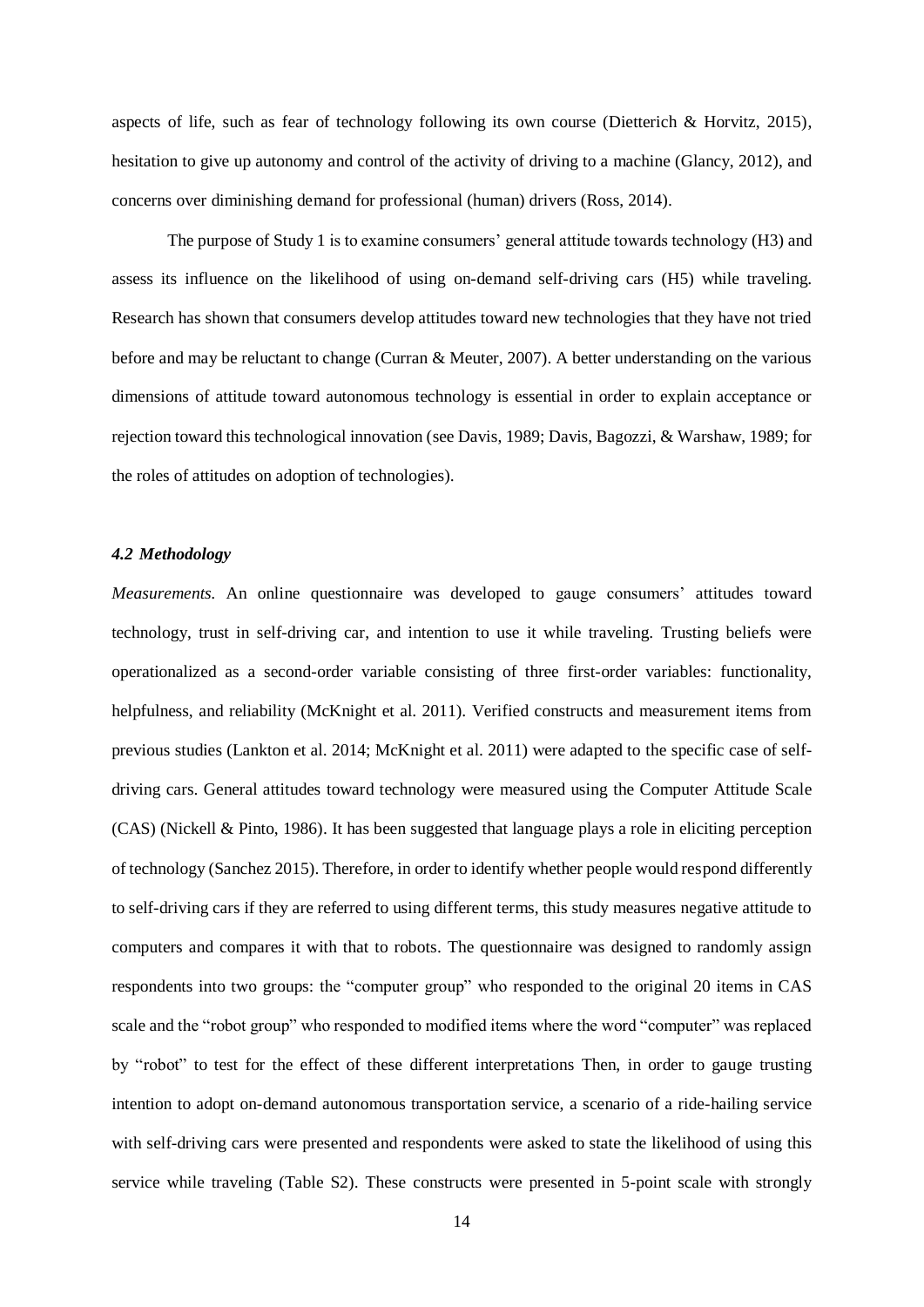disagree (1) – strongly agree (5) anchored statements (Table S1). For manipulation check, respondents were asked to state their agreement to the statement that self-driving taxi is a computer or a robot, respective of their group. Only those who correctly identified the scenario on the page after it was introduced could proceed.

*Collected Data*. Data was collected in July 2016 and March 2017 whereby no repeat participation was allowed. These resulted in 268 and 357 responses for batches one and two, respectively (Table 1).

| <b>Characteristics</b> | <b>Batch 1</b> | <b>Batch 2</b> | Chi-Square<br>$(p$ -Value) | Computer | <b>Robot</b>             | Chi-Square<br>$(p$ -Value) |
|------------------------|----------------|----------------|----------------------------|----------|--------------------------|----------------------------|
| Gender                 |                |                | 7.347(0.025)               |          |                          | .936(.626)                 |
| Female                 | 106            | 177            |                            | 151      | 132                      |                            |
| Male                   | 161            | 180            |                            | 179      | 162                      |                            |
| Age                    |                |                | 15.225 (.009)              |          |                          | 3.649(.601)                |
| 24 years and younger   | 36             | 21             |                            | 36       | 21                       |                            |
| $25 - 34$ years        | 116            | 141            |                            | 135      | 122                      |                            |
| $35 - 44$ years        | 59             | 95             |                            | 76       | 78                       |                            |
| $45 - 54$ years        | 29             | 51             |                            | 43       | 37                       |                            |
| $55 - 64$ years        | 22             | 33             |                            | 28       | 27                       |                            |
| 65 years and older     | 6              | 16             |                            | 13       | 9                        |                            |
| Education              |                |                | 4.399 (.733)               |          |                          | 5.409(.610)                |
| High School or less    | 34             | 40             |                            | 32       | 42                       |                            |
| Some College           | 59             | 80             |                            | 74       | 65                       |                            |
| 2-Year College Degree  | 29             | 48             |                            | 38       | 39                       |                            |
| 4-Year College Degree  | 105            | 141            |                            | 139      | 107                      |                            |
| Master's Degree        | 28             | 38             |                            | 37       | 29                       |                            |
| <b>Doctoral Degree</b> | 6              | 5              |                            | 6        | 5                        |                            |
| Advanced Prof. Degree* | 7              | 5              |                            | 5        | 7                        |                            |
| Income (US\$)          |                |                | 15.929 (.318)              |          |                          | 15.729 (.330)              |
| <b>Under 20,000</b>    | 43             | 42             |                            | 49       | 36                       |                            |
| $20,000 - 29,999$      | 34             | 37             |                            | 36       | 35                       |                            |
| $30,000 - 39,999$      | 41             | 40             |                            | 41       | 40                       |                            |
| $40,000 - 49,999$      | 30             | 49             |                            | 43       | 36                       |                            |
| $50,000 - 59,999$      | 24             | 35             |                            | 25       | 34                       |                            |
| $60,000 - 69,999$      | 24             | 32             |                            | 26       | 30                       |                            |
| $70,000 - 79,999$      | 21             | 30             |                            | 25       | 26                       |                            |
| $80,000 - 89,999$      | 12             | 20             |                            | 16       | 16                       |                            |
| $90,000 - 99,999$      | 18             | 23             |                            | 21       | 20                       |                            |
| $100,000 - 109,999$    | 9              | 17             |                            | 17       | 9                        |                            |
| $110,000 - 119,999$    | $\overline{c}$ | 9              |                            | 7        | $\overline{\mathcal{A}}$ |                            |
| 120,000 and above      | 8              | 22             |                            | 22       | 8                        |                            |

**Table 1.** Study 1: Respondent Characteristics

*\**Juris Doctor, Medical Doctor

# *4.3 Results and Discussion*

The results demonstrate adequate convergent and discriminant validity of the measurement model (see supplementary materials). The structural model (Figure 2) shows significant paths from Negative Attitude to its lower-order variables: (Un)beneficial (*β*=.719, *p*<.001), Dehumanizing (*β*=.676, *p*<.001),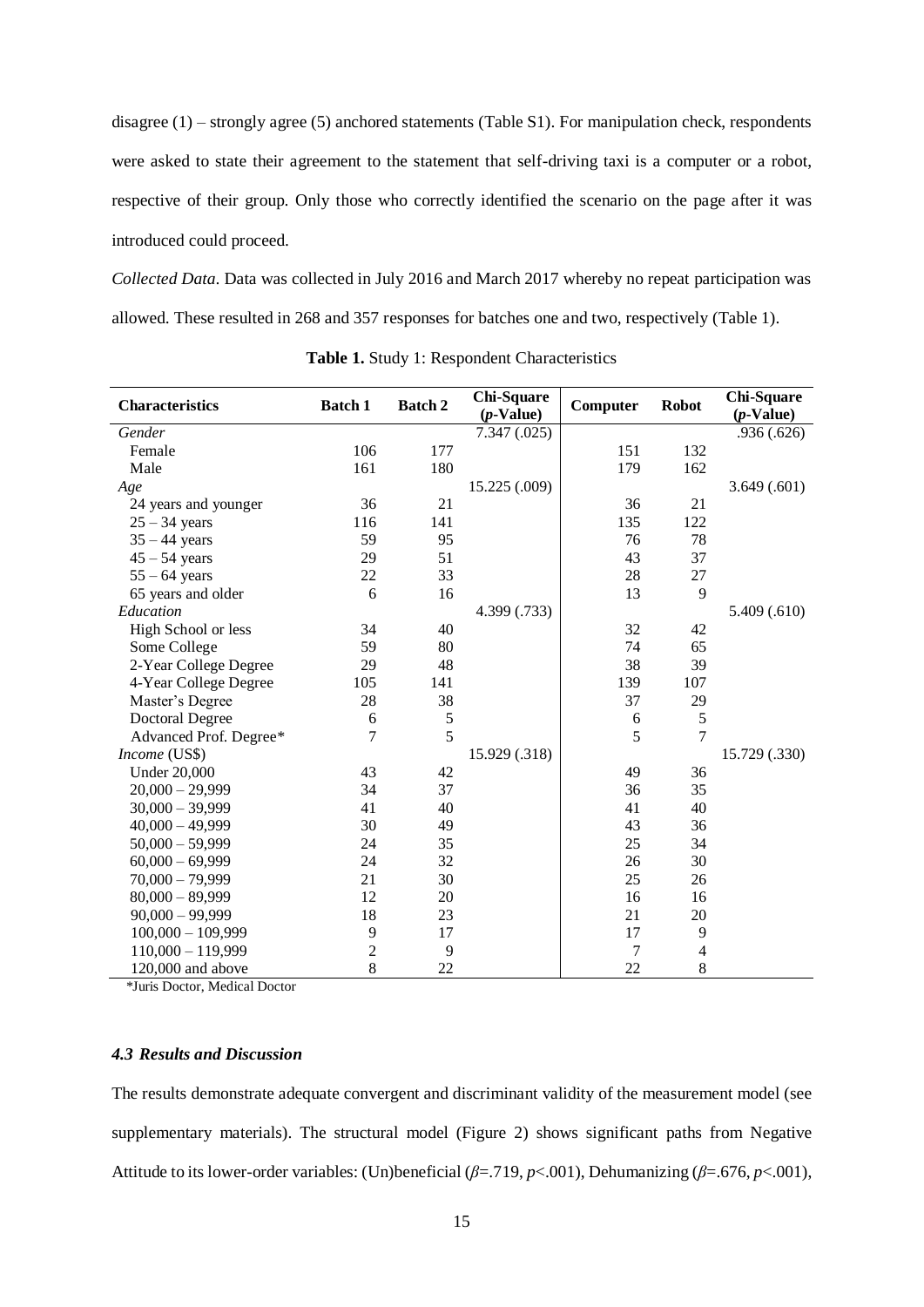and Intimidating (*β*=.708, *p*<.001). The paths from Trusting Beliefs to its lower-order variables are also significant: Functionality ( $\beta$ =.791,  $p$ <.001), Helpfulness ( $\beta$ =.783,  $p$ <.000) and Reliability ( $\beta$ =.735, *p*<.001). Negative Attitude has a significant negative effect on Trusting Beliefs (*β*=-.582; p<.001;  $R^2 = 0.338$ ; p<.001), providing support for H3. The significant positive effect of Trusting Beliefs on Trusting Intention ( $\beta$ =.562,  $p$ <.000;  $R$ <sup>2</sup>=.316;  $p$ <.000) supports H5. It can be observed from the  $R$ <sup>2</sup> value that about 32% of the amount of variance in intention to use on-demand self-driving transportation when travelling can be explained by the model.

**Figure 2.** Study 1: The Structural Model



*Note:* Model Fit Criteria: AIC = 29653.800; BIC = 29964.242; Sample-size Adjusted BIC = 29742.002; Chi-square = 397.555; df  $= 182$ ; p = .000; RMSEA = .044 (90%: .038 - .049); CFI = .968; TLI = .963; SRMR = .077; N = 625.

Based on the results, it can be suggested that developers need to communicate the benefits of autonomous transportation and to educate the public regarding how autonomous vehicles operate in order to eliminate the barrier to adoption of autonomous on demand mobility system. Communication about this service should emphasize that the use of autonomous vehicles would not lessen people's roles, but offer new types of employment instead. Further, a multi-group analysis was run between the computer and robot groups, but no significant differences were identified. A series of *t*-tests was run to investigate this further (Figure 3). The only significant difference was in perceived helpfulness (Computer: Mean=3.91, s.d.=.94; Robot: Mean=3.70, s.d.=1.01; *t*=2.699, *p* = .007), suggesting that language use in communicating new technology can influence consumers' perception of the technology, affecting adoption intention. Calling autonomous vehicles "robot cars" may cause consumers to perceive them as less helpful. Based on between-subjects effects tests, no influence of language use was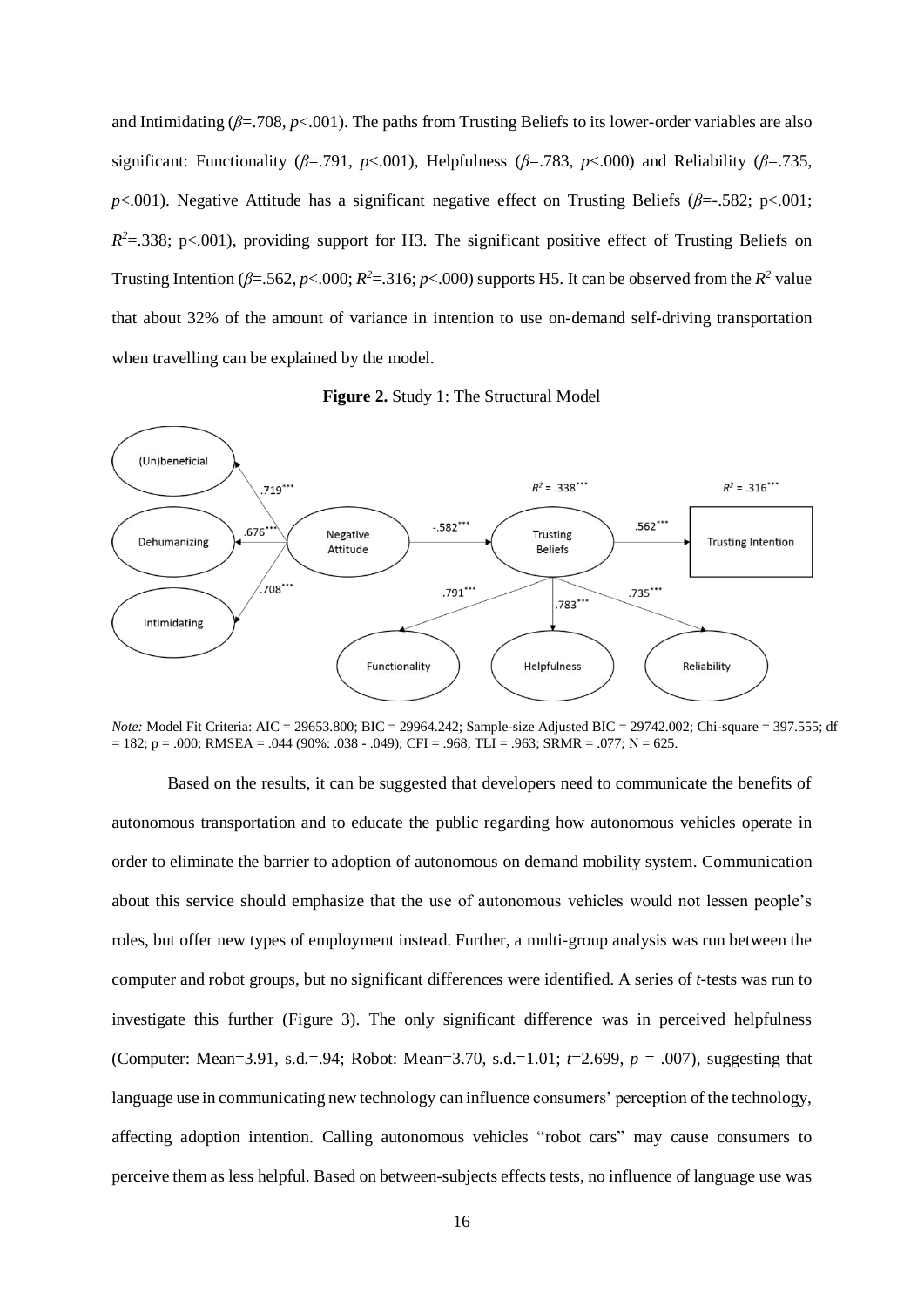identified on trusting intention (estimated marginal means of trusting intention: Robot=3.44; Computer=3.31; *F*=.328; *p*=.567).



**Figure 3.** Study 1: Mean Differences in Trusting Beliefs and Trusting Intention

*Note:* \*\* significant at  $p < .05$ .

#### **5 Study 2: Robot Bartender**

# *5.1 Background and Purpose*

Research in service robotics has focused on the development of robots that can safely coexist, cooperate, and interact with humans in their daily environment, by facilitating human-friendly, natural humanrobot interaction (Stiefelhagen et al. 2007). That is due to the nature of the tasks of service robots requiring them to deal with multiple customers in a multi-party social setting (Foster et al. 2012). In a simple bartending domain, studies have been conducted to develop technologies that enable natural multimodal interaction through state-of-the-art components for speech recognition, dialogue processing, computer vision, high level reasoning, and robot control (Foster et al. 2012; Giuliani et al. 2013; Keizer et al. 2013; Petrick & Foster 2013; Stiefelhagen et al. 2007). These technical elements are necessary to facilitate human-robot interactions that combine the task-based aspects and the social aspects of bartending. Although research has focused on developing humanoid robot bartenders, the commercial use of service robots for bartending is still limited to applications of automated robotic arm (e.g., Giuliani et al., 2013; Lukic, Billard, Santos-Victor, 2015), thus the approach to designing the robot is primarily on the task-based aspects of bartending.

In terms of consumer acceptance to robot bartenders, studies are dominated by user evaluation of developed robotic systems in laboratory settings, combining objective measures such as task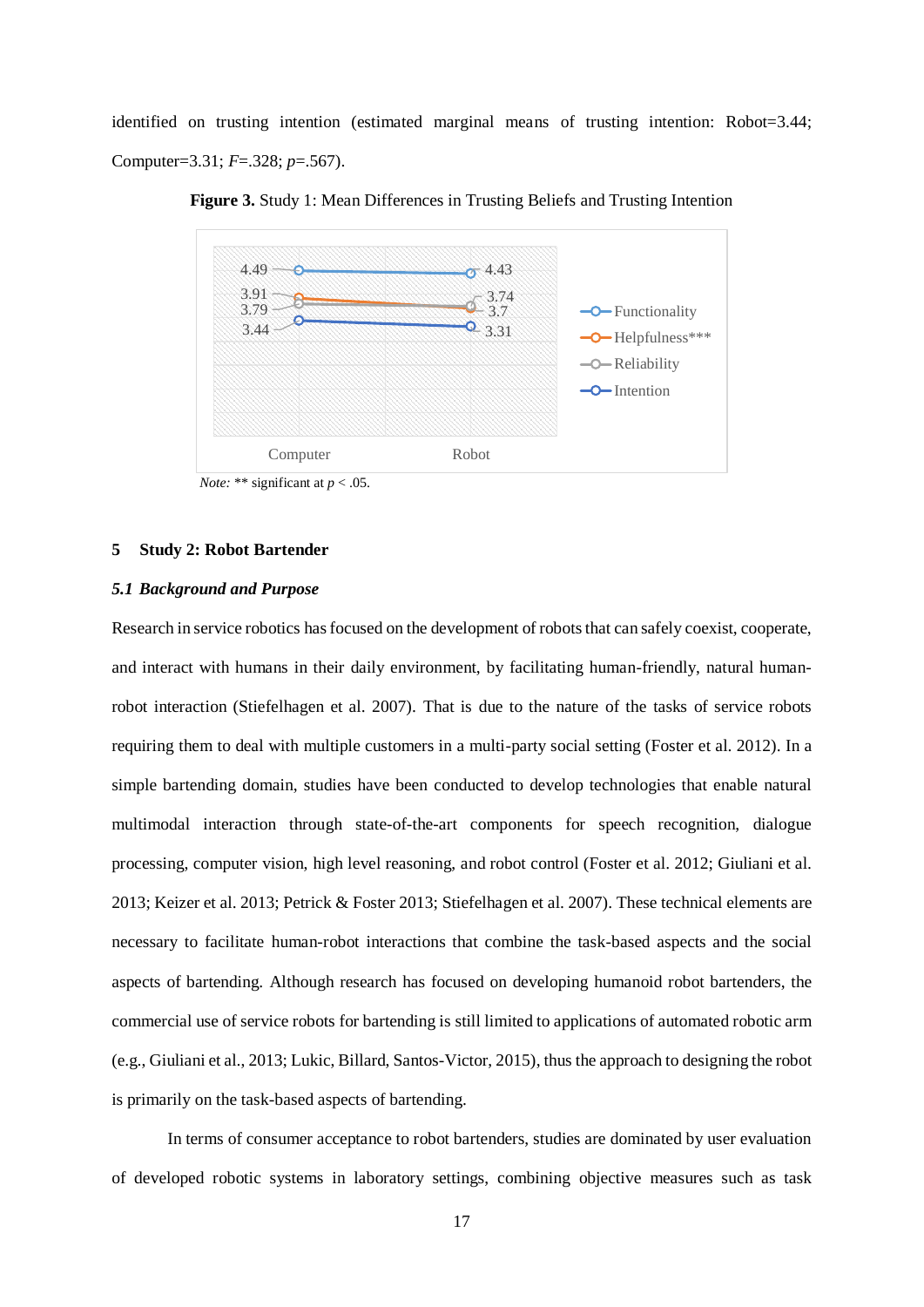completion with subjective measures of the human-robot interactions (Foster et al. 2012; Giuliani et al. 2013; Keizer et al. 2013; Petrick & Foster 2013; Stiefelhagen et al. 2007). For example, Foster et al. (2012) utilized a questionnaire to assess users' judgment of the robot bartender and the overall quality of the interactions. Similarly, Keizer et al. (2013) asked users to complete a short questionnaire regarding satisfaction with the interaction. While these studies are useful to understand the potential acceptance of the designed robot bartender, they do not provide a reliable ground to assess the potential success of commercially used robotic bar systems currently in the market. Therefore, a better understanding on how consumers view and respond to different service robots currently in operation, such as those adopted by cruise lines, will assist in better design and future application of service robots.

The purpose of Study 2 is thus to examine the effects of consumers' propensity to trust and general attitudes towards autonomous technology (H1 – faith in technology, H2 – trusting stance, H3 – negative attitude), as well as robot form on trusting beliefs in robot bartenders (H4) and, consequently, the effect of trusting beliefs on intention to use robot bartenders on board a cruise ship (H5). In order to examine the effect of robot form on trust, this study compares trust in robotic arm and in humanoid robots, while focusing on a particular interaction setting (a bar in a cruise ship).

#### *5.2 Methodology*

*Measurement*. Trusting beliefs were operationalized as in Study 1; verified constructs and measurement items were adapted to a specific case of robot bartenders. Faith and trusting stance in general technology were measured using the items tested in McKnight et al.'s (2011) study. To measure negative attitude toward robots, the original items from Negative Attitude towards Robots Scale (NARS) (Nomura et al. 2004; 2006a; 2006b) were used. The trusting intention is measured by two items measuring acceptance (Venkatesh and Davis, 1996). These constructs were presented in 5-point scale with strongly disagree (1) – strongly agree (5) anchored statements (Table S5). To assess the effect of robot form on trusting beliefs (H4), the questionnaire was designed to present two stimuli. Respondents were presented a scenario in which they were to plan a cruise trip and, through an extensive online search, found a cruise ship featuring a bar that is manned by robot bartenders. Then, they were randomly allocated to one of the two descriptions of a robot bartender: (a) robotic arm bartender or (b) humanoid robot bartender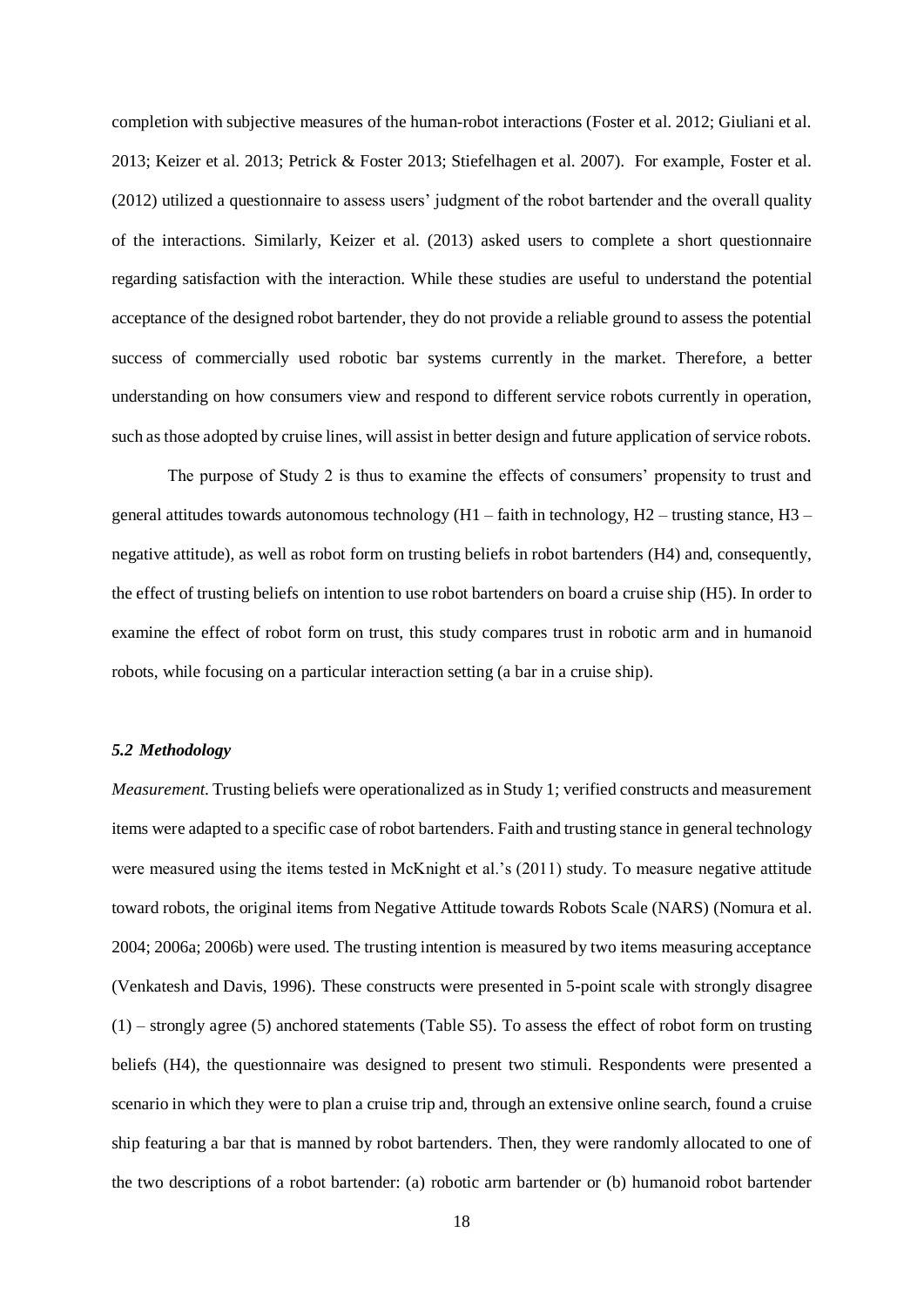(using Pepper Robot). Thus, the study varies the service robot form (mechanical vs. humanoid), while keeping the same service context (bartending). Both robotic arm and humanoid robot bartenders such as Pepper have been developed and tested in research as well as applied in practice (e.g., Giuliani et al., 2013; Lukic et al., 2015), confirming realism of scenarios presented in this study. To control for respondents' familiarity with robotic bartenders, only those who have not used actual robot bartenders, in any forms, were included in the study (Table S6). As in Study 1 only those that correctly identified the scenario on the page after it was introduced could proceed.

*Collected Data.* In addition to the above mentioned MTurk quality measures respondents must have had an experience of taking a leisure cruise trip to exclude first-time cruise travelers and related firsttime effects respondents. Data collection in June 2017 resulted in 533 responses: 258 responding to robotic arm scenario and 275 to humanoid (Table 2).

| <b>Characteristics</b> | <b>Total</b>   | <b>Robot Arm</b> | Humanoid | Chi-Square (p-Value) |
|------------------------|----------------|------------------|----------|----------------------|
| Gender                 |                |                  |          | 2.755(.097)          |
| Female                 | 278            | 125              | 153      |                      |
| Male                   | 255            | 133              | 122      |                      |
| Age                    |                |                  |          | 7.516(.185)          |
| 24 years and younger   | 59             | 33               | 26       |                      |
| $25 - 34$ years        | 200            | 96               | 104      |                      |
| $35 - 44$ years        | 130            | 57               | 73       |                      |
| $45 - 54$ years        | 80             | 46               | 34       |                      |
| $55 - 64$ years        | 46             | 17               | 29       |                      |
| 65 years and older     | 18             | 9                | 9        |                      |
| Education              |                |                  |          | 4.742 (.577)         |
| <b>High School</b>     | 39             | 23               | 16       |                      |
| Some College           | 124            | 59               | 65       |                      |
| 2-Year College Degree  | 65             | 36               | 29       |                      |
| 4-Year College Degree  | 212            | 96               | 116      |                      |
| Master's Degree        | 73             | 37               | 36       |                      |
| <b>Doctoral Degree</b> | $\overline{7}$ | 3                | 4        |                      |
| Advanced Prof. Degree* | 11             | $\overline{4}$   | 7        |                      |
| Income (US\$)          |                |                  |          | 9.993 (.763)         |
| <b>Under 30,000</b>    | 106            | 55               | 51       |                      |
| $30,000 - 39,999$      | 58             | 30               | 28       |                      |
| $40,000 - 49,999$      | 56             | 27               | 29       |                      |
| $50,000 - 59,999$      | 57             | 25               | 32       |                      |
| $60,000 - 69,999$      | 60             | 32               | 28       |                      |
| $70,000 - 79,999$      | 44             | 26               | 18       |                      |
| $80,000 - 89,999$      | 30             | 15               | 15       |                      |
| $90,000 - 99,999$      | 31             | 10               | 21       |                      |
| $100,000 - 109,999$    | 27             | 12               | 15       |                      |
| $110,000 - 119,999$    | 15             | 6                | 9        |                      |
| $120,000$ and above    | 49             | 20               | 29       |                      |

**Table 2.** Study 2: Respondent Characteristics

*\**Juris Doctor, Medical Doctor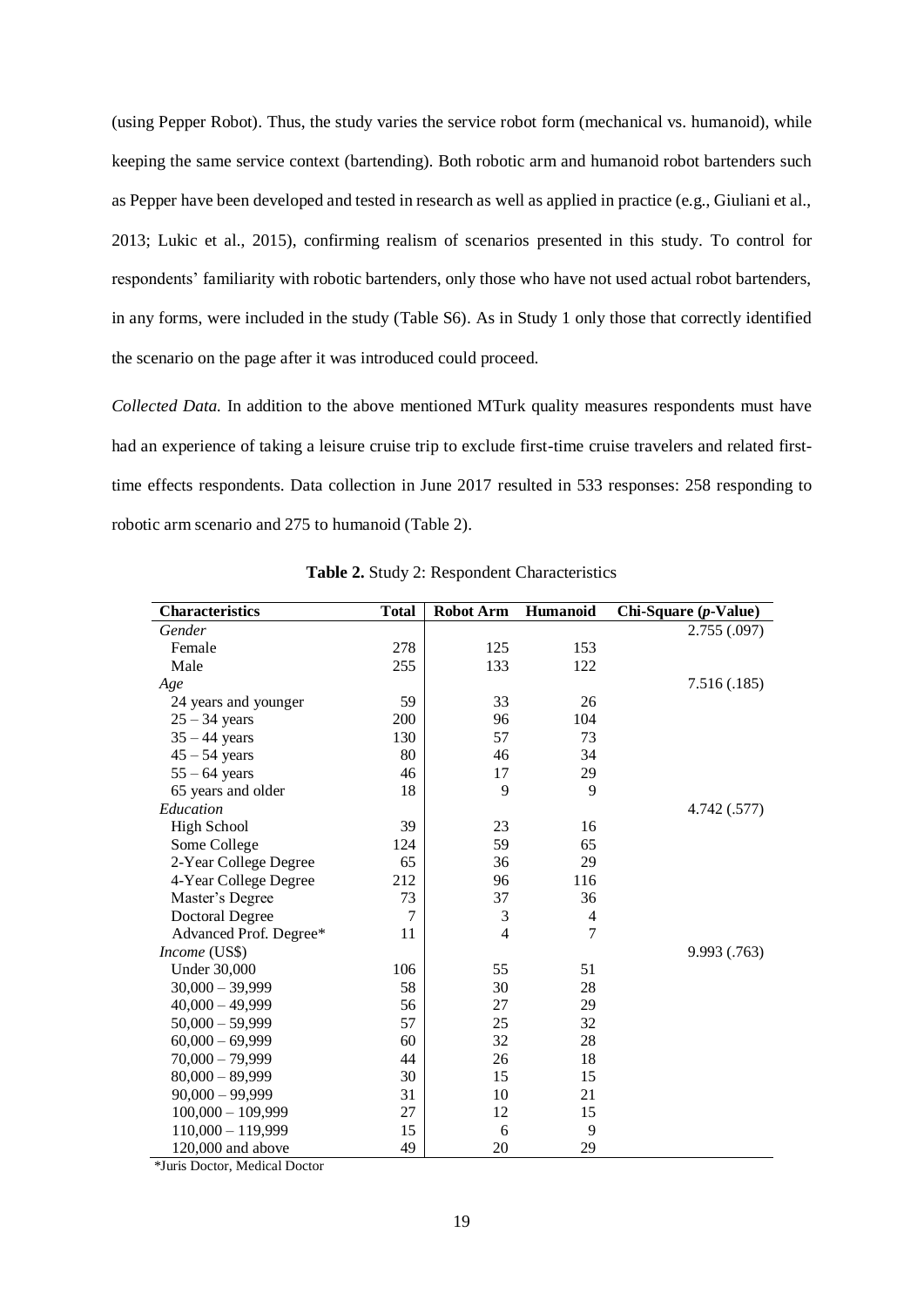#### *5.3 Results and Discussion*

Several items in NARS did not load significantly to any constructs (with loadings below .4) and were thus dropped from the analysis. Indeed, while Nomura et al. (2004; 2006) argued that the NARS scale has been validated in multiple studies, others have suggested that the subcomponents might not apply to respondents outside Japan, where the original scale was developed (Syrdal et al. 2009). Hence, a final model with two sub-constructs of NARS, corresponding to negative attitude toward robots' emotion and interaction with robots, was identified. Adequate convergent and discriminant validity for the measurement model was found (see supplementary materials).

The trusting beliefs in robot bartender construct shows significant paths to its sub-constructs: functionality ( $\beta$ =.771,  $p$ <.001), helpfulness ( $\beta$ =.789,  $p$ <.001), and reliability ( $\beta$ =.663,  $p$ <.001). This confirms the applicability of trusting beliefs in service robots as a multidimensional variable consisting of expectations that robot bartenders possess the needed functionality to bartend, are able to provide users with effective help when needed, and will operate reliably and consistently without failing, in support of McKnight et al. (2011). The negative attitude toward robots have significant paths to its subconstructs: negative emotion ( $\beta$ =.653, *p*<.001) and negative interaction ( $\beta$ =.905, *p*<.001). This suggests that consumers' predisposition to respond negatively to robots can be measured in terms of apprehension to the emotion of robots (i.e., people feel uneasy about the idea that robots have emotion) and the settings for interactions with robots (i.e., people are not comfortable interacting with robots).

The structural model is illustrated in Figure 4. Significant influences of faith in general technology, trusting stance, and negative attitude toward robots on trusting beliefs were identified. This confirms that higher faith in technology and higher trusting stance lead to higher trusting beliefs in service robots (McKnight et al. 2011). Lower negative attitude toward robots in general results in higher trusting beliefs toward robot bartenders, confirming previous research on NARS (Nomura et al. 2004; 2006). The results show no significant effect of robot form on trusting beliefs, indicating that consumers' trust in robotic arm bartenders, which is relatively high on average, is not significantly different from that in humanoid robots. Next, trusting intention is significantly influenced by trusting beliefs. This confirms that the cognitive trust formation process holds in the context of service robots,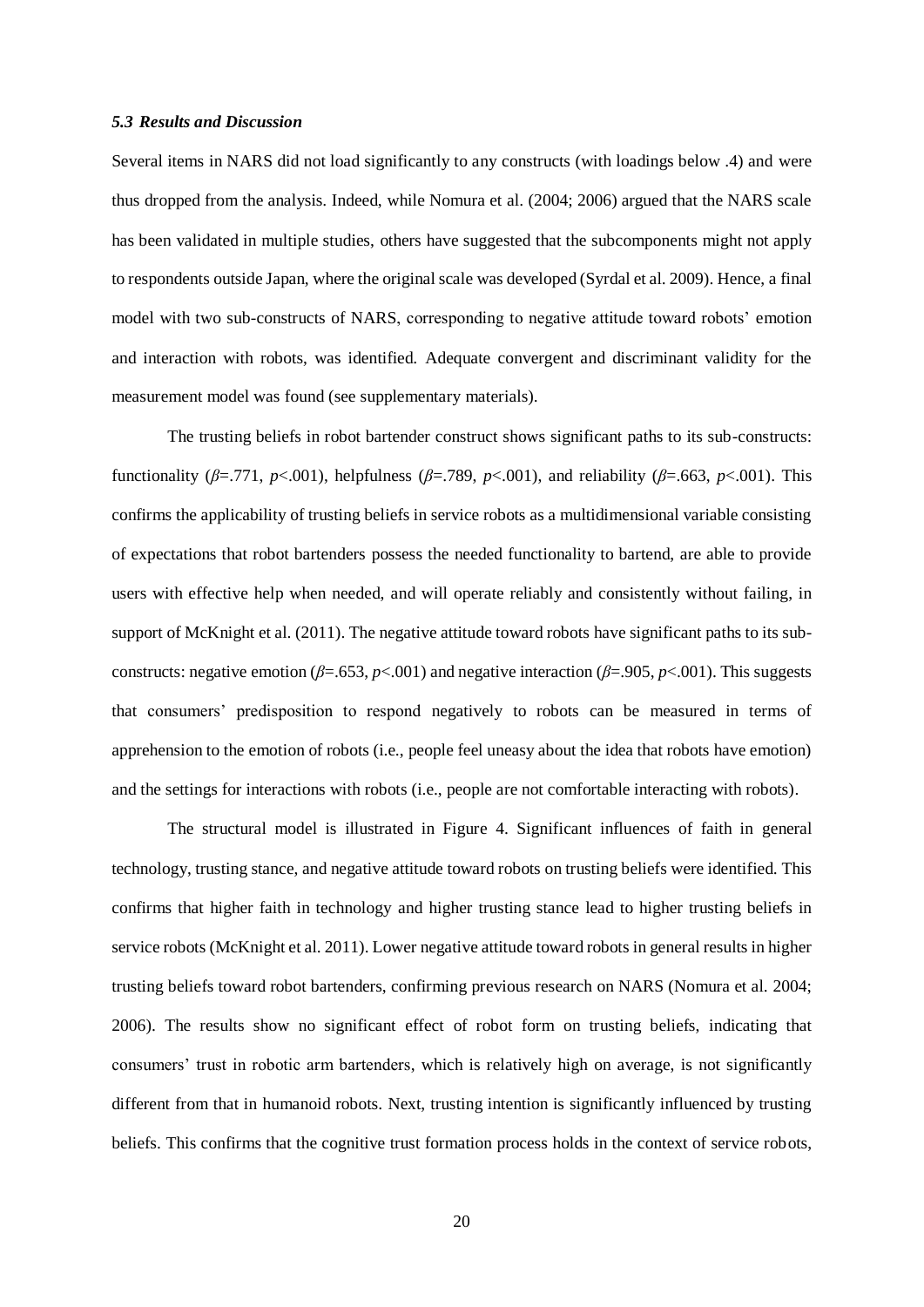in support of previous trust research in technology artifacts (McKnight et al. 2011; Vance et al. 2008). Based on these results, Hypotheses 1, 2, 3, and 5 were supported, while Hypothesis 4 was rejected.



**Figure 4.** Study 2: The Structural Model

*Note:* Model Fit Criteria: AIC = 29653.800; BIC = 29964.242; Sample-size Adjusted BIC = 29742.002; Chi-square = 397.555; df  $= 182$ ; p = .000; RMSEA = .044 (90%: .038 - .049); CFI = .968; TLI = .963; SRMR = .077; N = 625.

In order to explain the non-significant effect of robot form on trusting beliefs, independentsamples *t*-tests were performed on the aggregate means of the sub-constructs of trusting beliefs and trusting intention, comparing respondents to robotic arm and those to humanoid robot bartender (Figure 5). Significant differences were found in terms of helpfulness (Robotic arm: Mean=3.770, s.d.=.835; Humanoid: Mean=4.052, s.d.=.675; *t*=-4.300, *p*<.001) and Reliability (Robotic arm: Mean=3.770, s.d.=.916; Humanoid: Mean=3.599, s.d.=.946; *t*=2.121, *p*=.034). No significant difference was found in terms of functionality. This indicates that consumers have higher expectation that humanoid robot bartenders to be more helpful, but robotic arm bartenders to be more reliable. Further, between-subjects effects tests were also performed to estimate the influence of robot form on trusting intention. However, no significant effect was identified (estimated marginal means of trusting intention: Robotic arm=3.762; Humanoid=3.876; *F*=.981; *p*=.322). These results confirm that robot form does not yield different a rate of intention to adopt robot bartenders in the cruise ship context.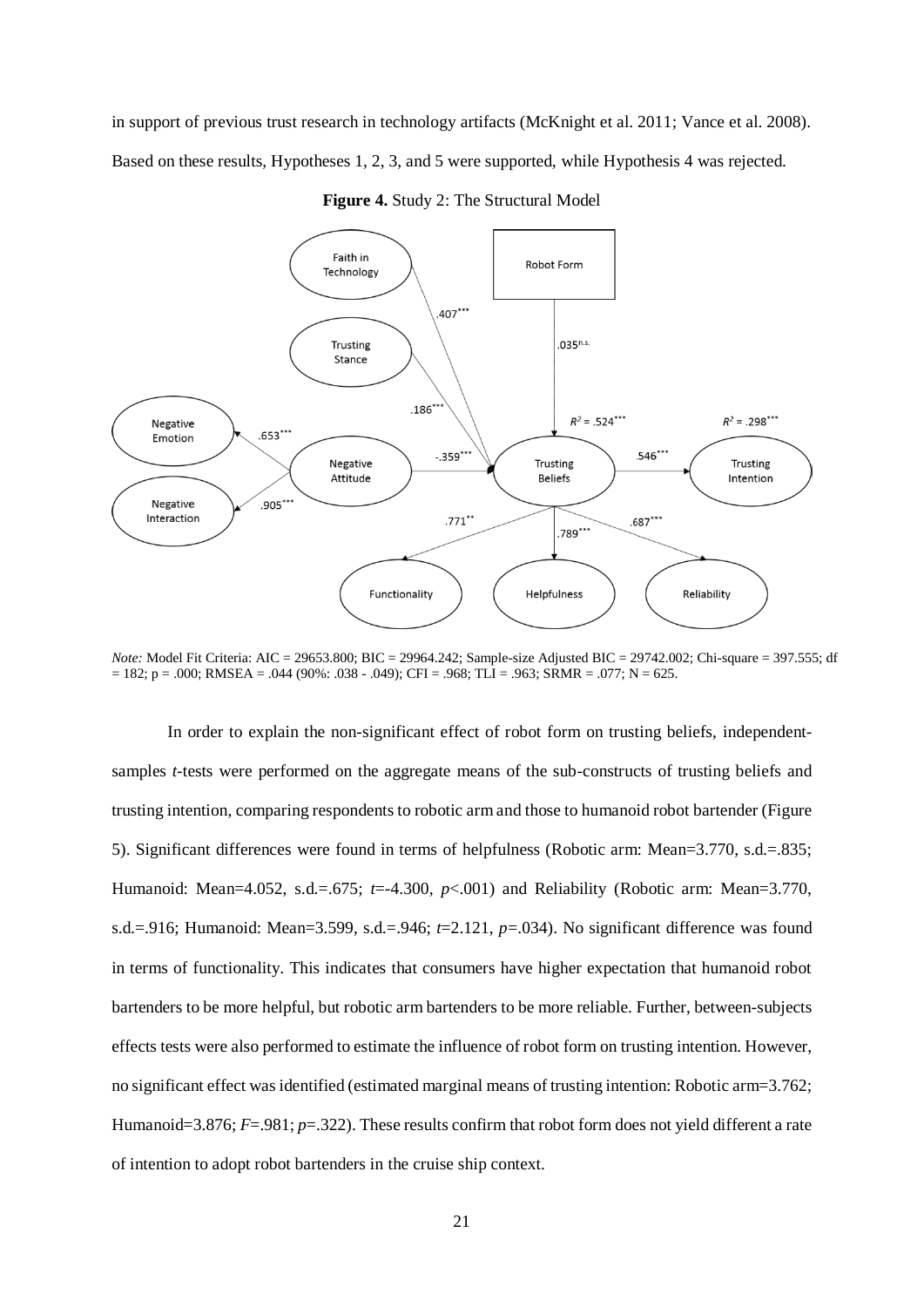

**Figure 5.** Study 2: Mean Differences in Trusting Beliefs and Trusting Intention

*Note:* \*\*\* significant at  $p < .01$ ; \*\* significant at  $p < .05$ .

The results indicate that consumers with higher propensity to trust in general technologies expect intelligent robots, including robot bartenders, to be functional, helpful, and reliable. However, negative attitude toward robots in general is still a significant barrier to developing trust in intelligent robots among consumers. Further, this study only identified two sub-dimensions of negative attitude toward robots: emotion and interaction. The negative attitude toward social influence of robots, which demonstrates people's apprehension to robots casting influence on the society at large, was not identified. Syrdal et al. (2009) have suggested that the constructs within Negative Attitude to Robots Scale (NARS) may not be applied in different contexts, including in situations involving respondents with different cultural backgrounds. In contrast to previous studies utilizing android robots that triggered different reactions among consumers (e.g., Haring et al. 2013), the lack of applications of android robots in tourism and hospitality settings limited the scope of this study. That is, humanoid robots such as Pepper can still be considered less human-like even though they are designed to have some human characteristics in its appearance.

#### **6. Conclusion and Implications**

In order to better understand how travelers respond to the applications of intelligent service robots, this research explores trust formation based on two studies involving on-demand self-driving transportation and robotic bartenders. The results from both studies suggest that the cognitive trust formation process holds in the contexts where intelligent machines are the objects of trust. In both studies, trusting beliefs,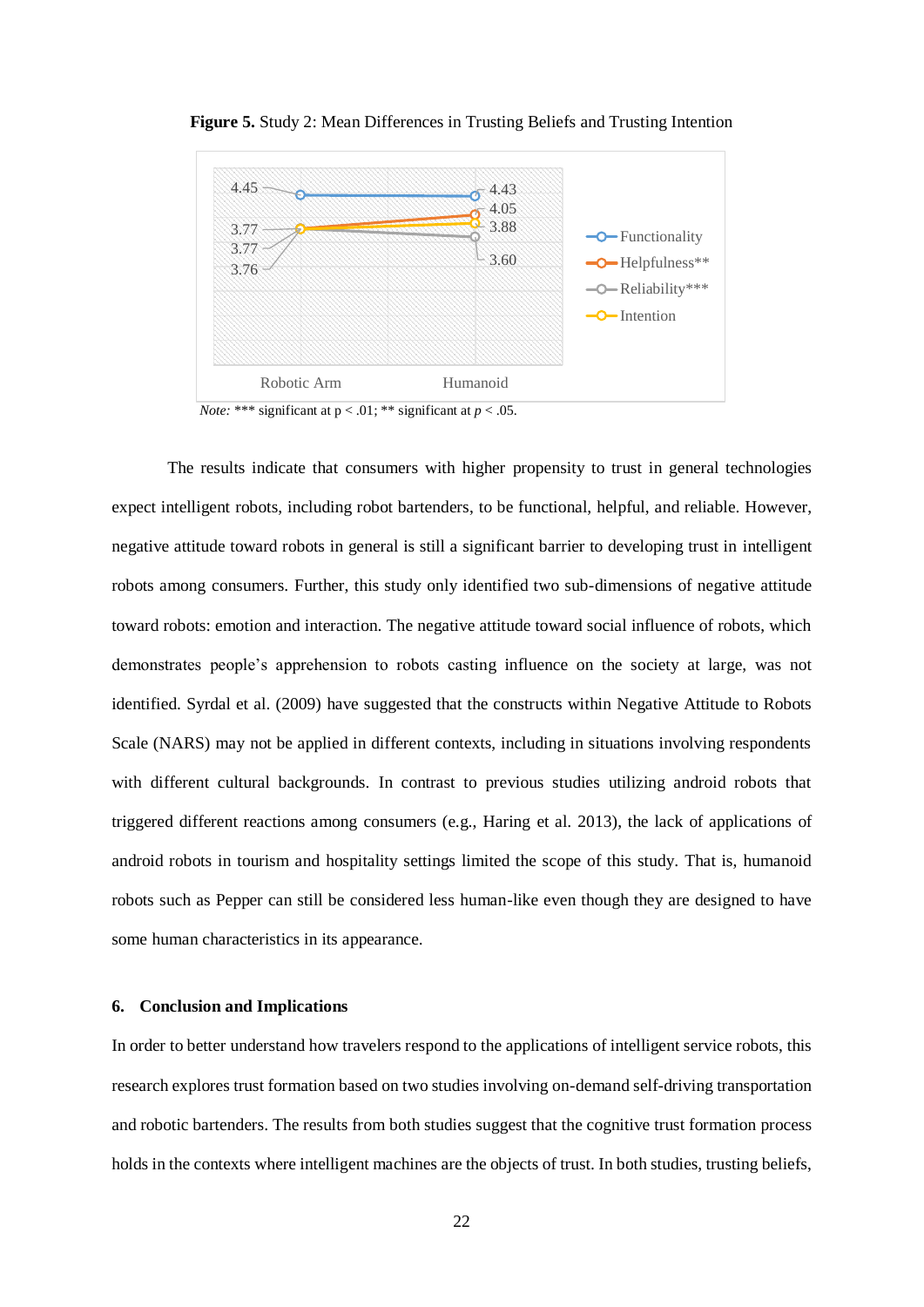measured as a multidimensional factor consisting of functionality, helpfulness, and reliability, had a significant positive effect on trusting intention, reflecting the likelihood to adopt/use service robots. This supports trust as key to the success of AI and robotic applications in tourism and hospitality settings, which is consistent with previous studies suggesting the importance of trust in consumer acceptance of autonomous technologies (McKnight, 2005; Tay et al., 2014; Wang and Benbasat, 2005; Yagoda and Gillan, 2012).

Several factors that contribute to and deter from trust were also identified. The negative attitude toward robots was found to significantly negatively influence trusting beliefs. In Study 1, negative attitude toward technology in general, measured with Computer Attitude Scale (CAS) (Nickell & Pinto, 1986), negatively affects trusting beliefs in self-driving vehicles. In Study 2, negative attitude toward robot in general, measured with Negative Attitude to Robots Scale (NARS) (Nomura et al. 2004; 2006a; 2006b), negatively influences trusting beliefs in robot bartenders. Specifically, consumers who perceive technologies as unbeneficial, dehumanizing, and complex, thus intimidating, will develop less trust toward specific autonomous technology such as self-driving vehicles. Likewise, consumers with negative attitude toward robots displaying emotion and toward interacting with robots will develop less trust toward service robots. These demonstrate how negative sentiment toward innovative technology in society can be a roadblock to adoption of intelligent robotic technologies.

Study 2 identified the positive influence of consumers' trusting propensity in general technology on trusting beliefs in robot bartenders. This is consistent to findings in previous studies on the significant roles of trusting propensity in influencing trust in technological systems in various contexts (e.g., Lee and Turban 2001; Wang and Benbasat 2005). Lastly, the influence of robot form on trusting beliefs was not identified, which inconsistent with findings from previous research regarding the roles of robot form in setting user expectation (e.g., Volante et al. 2016). Upon further investigation, it was found that consumers' trust in robotic arms and humanoid robots as bartenders differs in terms of helpfulness and reliability, with humanoid robots expected to be more helpful and robotic arms expected to be more reliable. Therefore, it can be suggested that in contexts where robots can take more assistive roles, or where consumers expect a higher degree of aids, humanoid robots can induce a higher level of trust compared to industrial-like robotic arms. Further, robot form does not have any effects on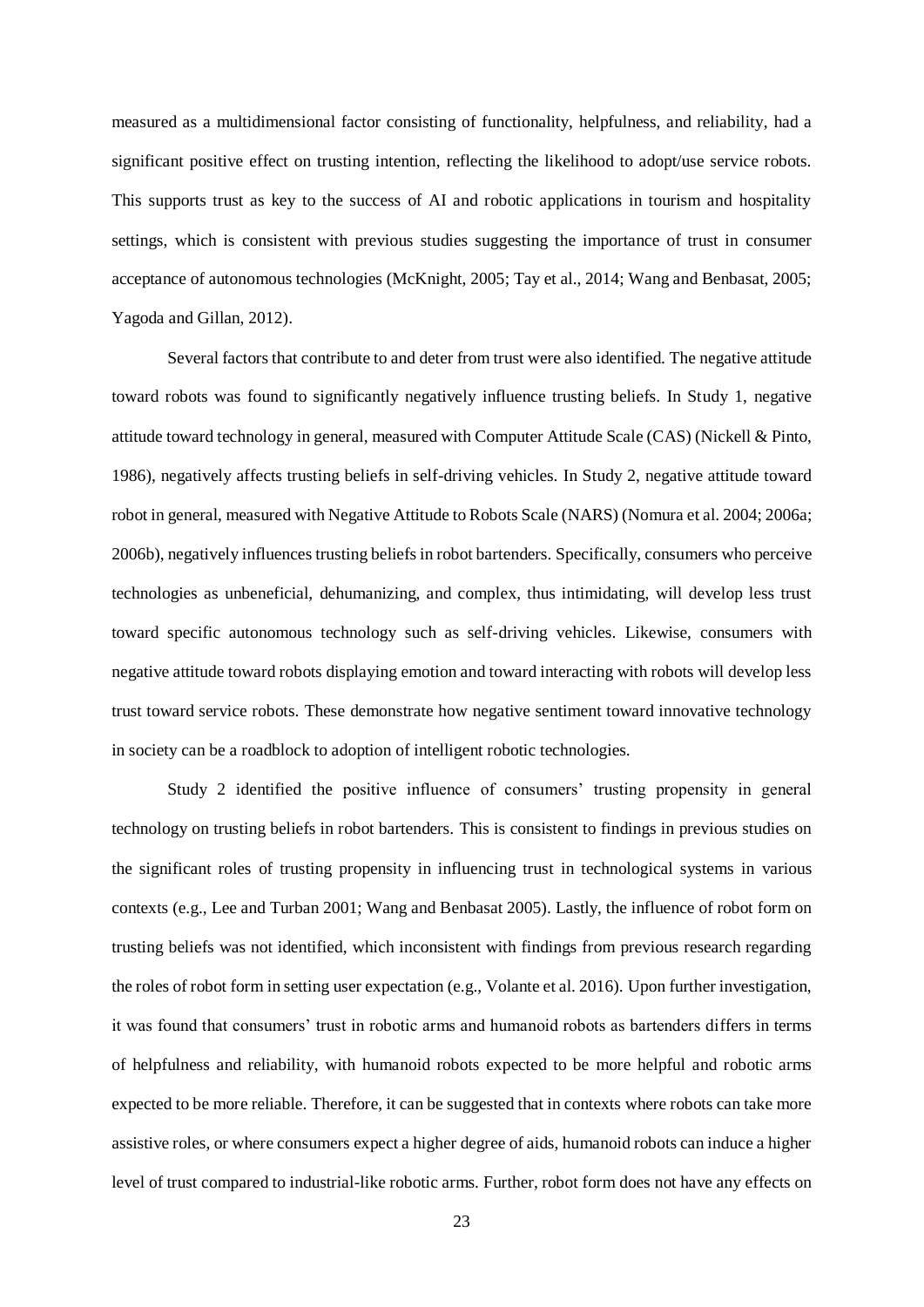trusting intention, suggesting that adopting innovative service robots, regardless of the form, offers value in inducing adoption behavior. While the form of self-driving vehicles in Study 1 was not varied, respondents were randomly assigned to varying terms describing the vehicles: computer and robot. In terms of trusting beliefs, the only significant difference was found in terms of helpfulness, with those who were prompted that self-driving vehicle is a computer perceive a higher degree of helpfulness compared to those prompted that the vehicle is a robot. No significant difference in terms of trusting intention was identified. This implies the importance of carefully labelling new technologies, including branding, when introducing them to the market.

Theoretically, this research offers several contributions. First and foremost, it contributes to the validation of cognitive trust formation amongst consumers where intelligent service robots serve as objects of trust. As AI and robotics are increasingly integrated into tourism and hospitality encounters, explicating the relationships between trusting beliefs and their antecedents and outcomes is valuable to develop the knowledgebase on human-robot interactions in tourism service settings. Furthermore, by testing the model in different experience contexts (transportation and hospitality) using different intelligent machines (self-driving vehicles and robot bartenders), this research demonstrates reliability, as it supports replicability of research process and consistency in research findings. To support this further, future research applying the model to different settings and types of autonomous technologies is encouraged. Second, this research elucidates the relationship between global attitude towards technology and trust in specific technology (global to local, or generic to specific, concepts), by testing the effect of negative attitude towards technology/robots on trusting beliefs in self-driving vehicles and robot bartenders. Considering AI and robotics are highly debated in popular media (Fast and Horvitz, 2017), this research aids in how negative sentiments around AI and robotics that permeates society will cast a negative influence on acceptance of technological innovation in tourism, hospitality, and other sectors. Third, while the hypothesis was not supported, this research assists in clarifying the roles of robot form in trust formation, demonstrating that humanoid robots are considered more helpful than mechanical ones. This calls for further research to explore how consumers respond to a wider range of robot forms designed for the same operations, including human-like android robots. Finally, this research reveals how language used in communication regarding technologies can play a role in shaping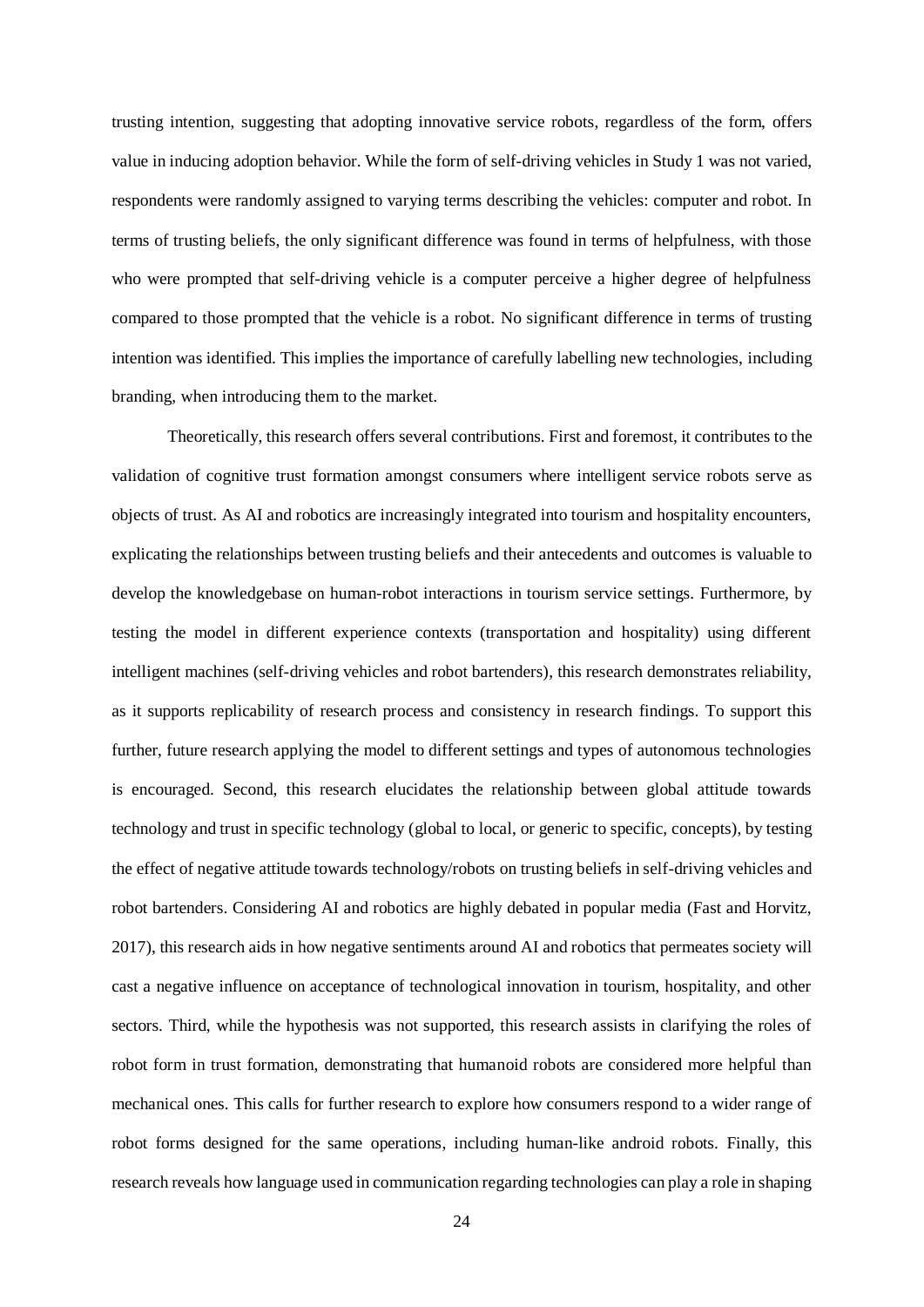consumer perception and, consequently, acceptance of its applications in travel, tourism and hospitality sectors. This opens an avenue for further research in this specific area. Experiments involving different terms and labels to communicate technological innovation to consumers and assessing their impacts on consumer trust and acceptance will provide useful insights into this issue.

Despite its contribution, this research has several limitations. First, different scales were used to measure negative attitude toward general technology/robot in the two studies: CAS and NARS. This was necessary due to the (lack of) relevance of measurement items with the study contexts. Both scales did not yield the same dimensions as suggested in the original studies, an outcome not unique to this research (Syrdal et al. 2009). This suggests a call for further studies to develop a scale to comprehensively measure general attitude toward service robots that accurately reflects and measures attitude of today's consumers. Second, the different research contexts represent different types and extent of risk of service failures: robot bartender mixing a wrong drink vs. self-driving vehicle involved in a traffic accident that may lead to fatality. On the one hand, this can be considered the strength of this research, as the consistency of the results demonstrates generalizability of the model along a wide spectrum of risk perception. On the other hand, there is a need to consider how risk perception directly influences trust formation. Therefore, it is suggested to include risk in trust formation model in future research. Third, this research targeted travelers who reside in the US. To incorporate the potential influence of national culture and other sociotechnical environmental factors linked to specific countries, further studies should include consumers from different countries and/or cultural backgrounds.

The practical contribution of this research can be summarized as follow. For tourism and hospitality managers looking to implement intelligent service robots into their operations, this research provides a guideline about the important factors to pay attention to in order to gain trust from consumers. In essence, two areas should be considered important: design and communication of technologies. First, companies need to generate positive sentiments in communication regarding technology to shape society's opinion about the benefits of intelligent machines. This will assist in reducing people's negative attitude towards robotics and autonomous technologies in general, which is demonstrated to negatively influence trust in intelligent service robots. Furthermore, companies should carefully craft their marketing messages to avoid labelling technologies that would generate negative perception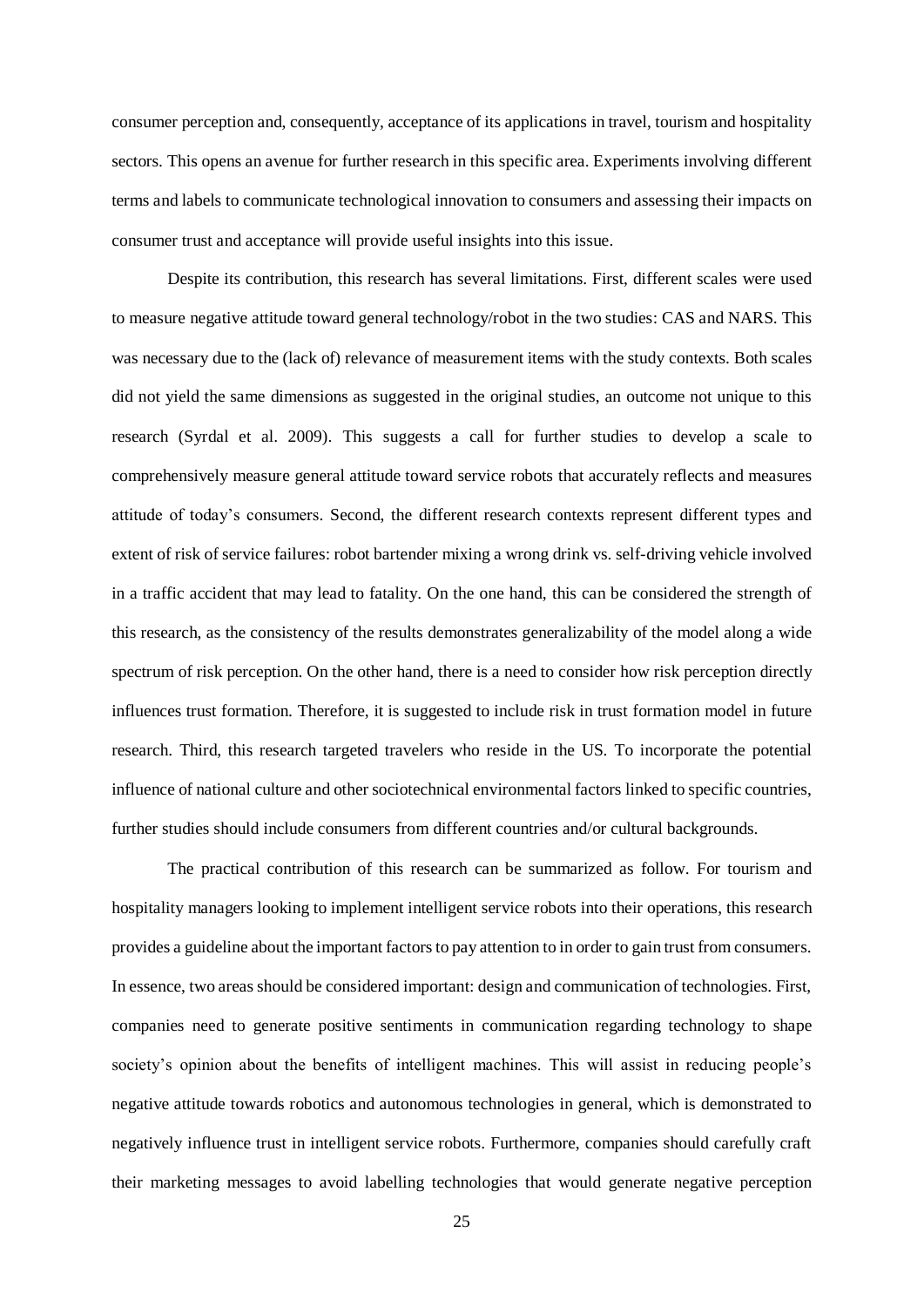amongst audience, such as referring to self-driving vehicles as "robot cars." Importantly, as intelligent service robots are attractive to consumers who have a higher propensity to trust technology in general, it is important to target technology-savvy audience when designing and communicating innovative technological applications. Finally, for both service robotics manufacturers and business managers, it is important to match the physical forms of service robots with their intended functions in order to improve their trustworthiness. Consumers expect humanoid robots to be more helpful than industrial robots.

### **References**

- Adams, B.D., Bruyn, L.E., Houde, S., Angelopoulos, P. (2003), "Trust in automated systems literature review", DRDC Report No. CR-2003-096, Defense Research and Development, Toronto, Canada.
- Agag, G.M., El-Masry, A.A. (2016), "Why do consumers trust online travel websites? Drivers and outcomes of consumer trust toward online travel websites", *Journal of Travel Research*, *56*(3), 347-369.
- Anderson, J.C., Gerbing, D.W. (1988), "Structural equation modeling in practice: A review and recommended two-step approach", *Psychological Bulletin*, *103*(3), 411-423.
- Bartneck, C., Suzuki, T., Kanda, T., Nomura, T. (2007), "The influence of people's culture and prior experiences with Aibo on their attitude towards robots", *AI and Society – The Journal of Human-Centred Systems*, *21*(1-2), 217-230.
- Bazilinskyy, P., Kyriakidis, M., De Winter, J.C.F. (2015). "An international crowdsourcing study into people's statements on fully automated driving." Proceedings of the 6th International Conference on Applied Human Factors and Ergonomics (AHFE). Las Vegas, NV.
- Beldad, A., de Jong, M., Steehouder, M. (2010), "How shall I trust the faceless and the intangible? A literature review on the antecedents of online trust", *Computers in Human Behavior*, *26*, 857- 869.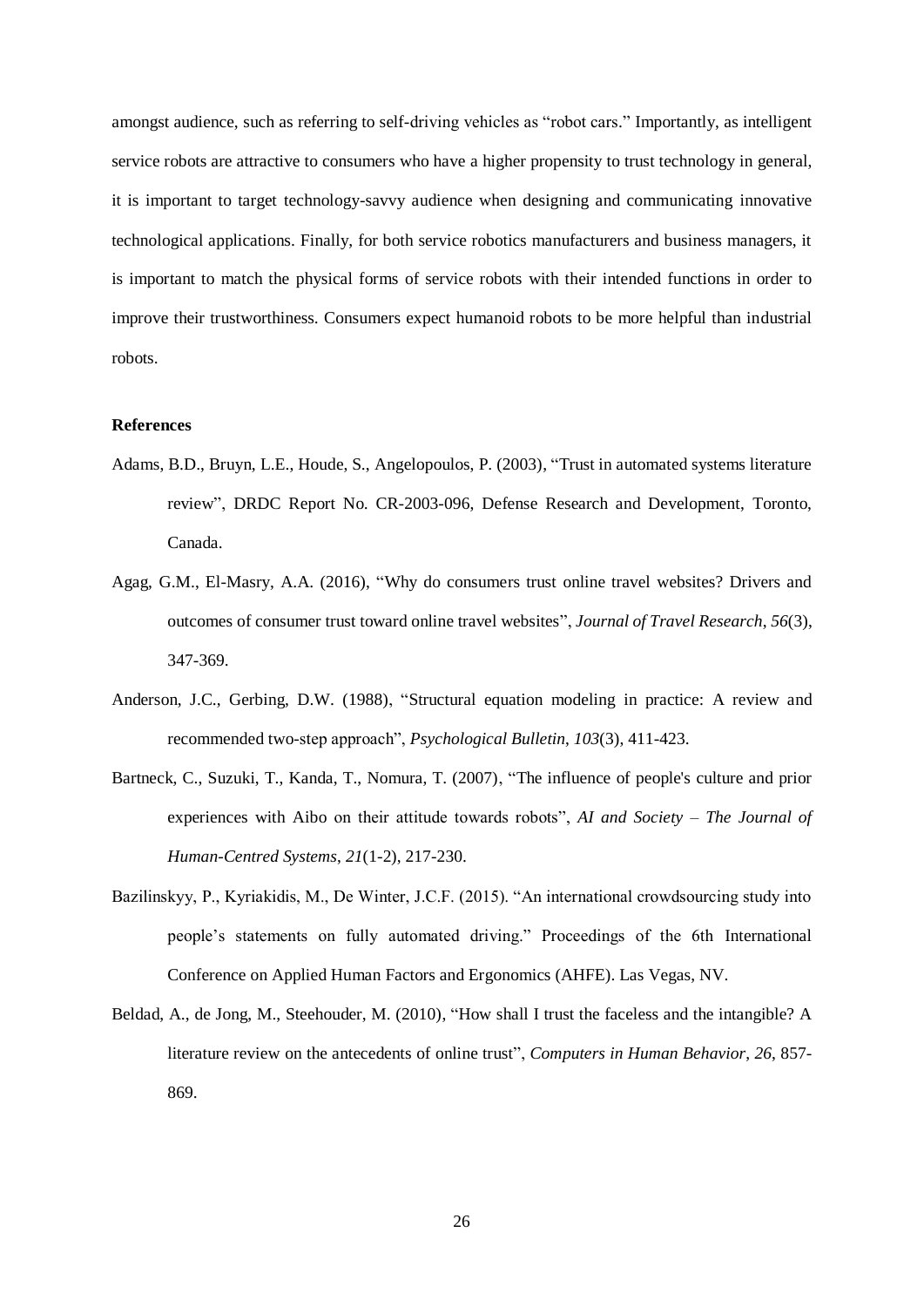- Billings, D.R., Shaefer, K.E., Chen, J.Y.C., Hancock, P.A. (2012), "Human-robot interaction: Developing trust in robots", in *Proceedings of the 7th Annual ACM/IEEE International Conference on Human-Robot Interaction*, ACM, Boston, 109-110.
- Brosnan, M.J. (1998), *Technophobia: The Psychological Impact of Information Technology*, Routledge, London.
- Castelfranchi, C., Falcone, R. (2001), "Principles of trust for MAS: Cognitive anatomy, social importance, and quantification", in *Proceedings of the International Conference on Multi-Agent Systems (ICMAS'1998)*, Paris, 72-79.
- Chang, S.E., Hsieh, Y.J., Chen, C.W., Liao, C.K., Wang, S.T. (2006), "Location-based services for tourism industry: An empirical study", in Ma, J., Jin, H., Young, L.T., and Tsai, J.J.P. (Eds.), *Ubiquitous Intelligence and Computing*. Springer, Berlin, 1144-1153.
- Chen, C. (2006), "Identifying significant factors influencing consumer trust in an online travel site", *Information Technology & Tourism*, *8*(3-4), 197-214.
- Curran, J.M., Meuter, M.L. (2007). "Encouraging existing customers to switch to self-service technologies: Put a little fun in their lives." Journal of Marketing Theory and Practice, 15(4), 283-298.
- Davis, F. (1989). "Perceived usefulness, perceived ease of use, and user acceptance of information technology." *MIS Quarterly*, 13(3), 319–340. http://dx.doi.org/10.2307/249008
- Davis, F.D., Bagozzi, R.P., Warshaw, P.R. (1989). "User acceptance of computer technology: a comparison of two theoretical models." *Management Science*, 35, 982–1003. http://dx.doi.org/10.1287/mnsc.35.8.982
- Dietterich, T.G., Horvitz, E.J. (2015), "Rise of concerns about AI: Reflections and directions", *Communication of the ACM, 58*(10), 38-40.
- DiSalvo, C.F., Gemperle, F., Forlizzi, J., Kiesler, S. (2002), "All robots are not created equal: The design and perception of humanoid robot heads", in *Proceedings of the 4th Conference on Designing Interactive Systems: Processes, Practices, Methods, and Techniques,* London, 321- 326.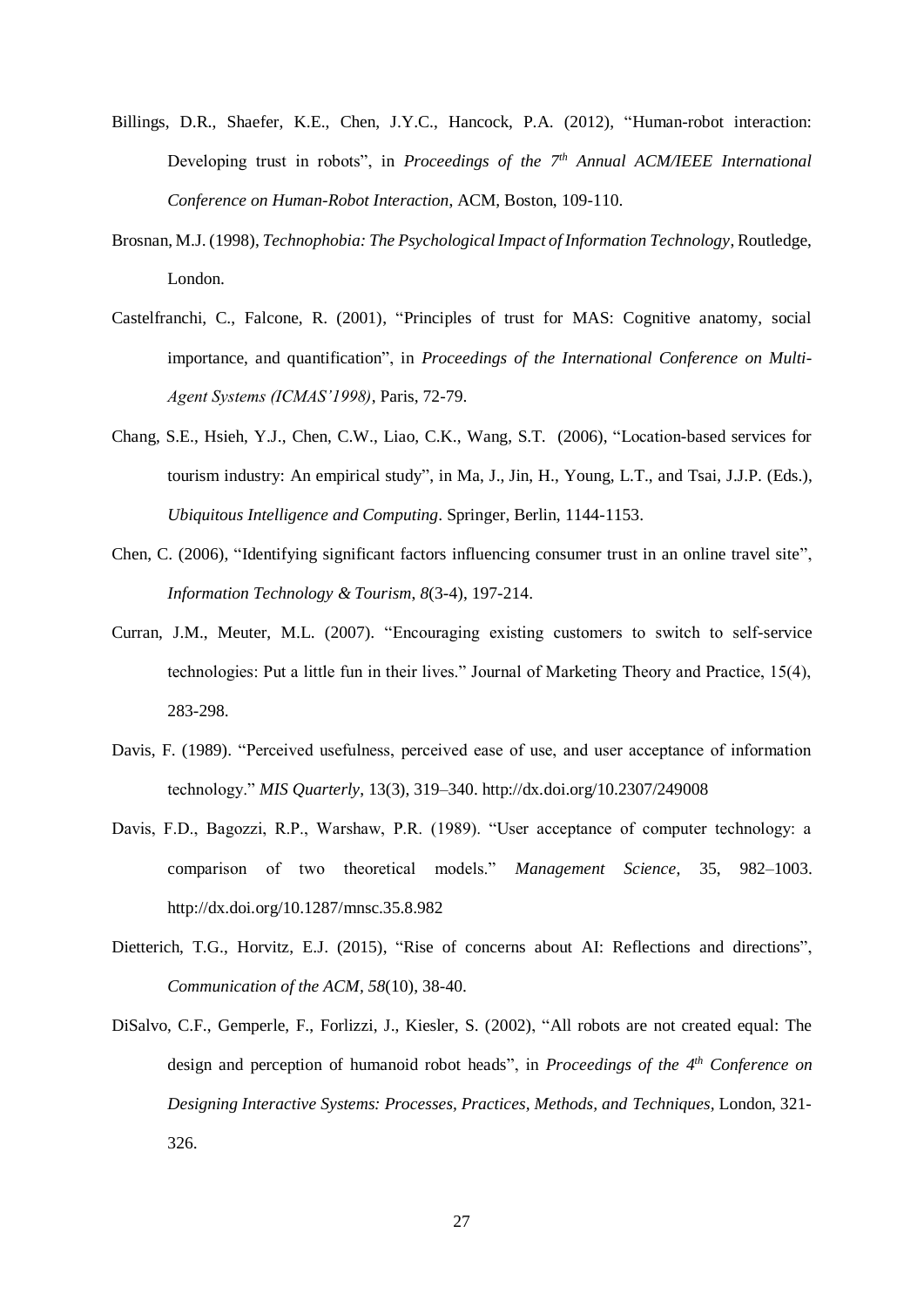- Fagnant, D.J., Kockelman, K. (2015). "Preparing a nation for autonomous vehicles: Opportunities, barriers, and policy recommendations for capitalizing on self-driven vehicles." *Transportation Research Part A*, 77, 167-181.
- Fishbein, M., Ajzen, I. (1975), *Belief, Attitude, Intention, and Behavior: An Introduction to Theory and Research,* Addison-Wesley, Reading, MA.
- Fong T.W., Nourbakhsh, I., Dautenhahn, K. (2002), "A survey of socially interactive robots: Concepts, design and applications", Tech. Report CMU-RI-TR-02-29, Robotics Institute, Carnegie Mellon University.
- Foster, M.E., Gaschler, A., Giuliani, M. (2013), "'How Can I Help You:' Comparing engagement classification strategies for a robot bartender", in *Proceedings of the 15th ACM International Conference on Multimodal Interaction*, ACM, Sydney, 263-270.
- Gaudiello, I., Zibetti, E., Lefort, S., Chetuani, M., Ivaldi, S. (2016), "Trust as indicator of robot functional and social acceptance. An experimental study on user conformation to iCub answers", *Computers in Human Behavior*, *61*, 633-655.
- Gefen, D. (2002), "Reflections on the dimensions of trust and trustworthiness among online consumers", *ACM Special Interest Group on Management Information Systems*, *33*(3), 38-53.
- Giuliani, M., Petrick, R.P.A., Foster, M.E., Gaschler, A., Isard, A., Pateraki, M., Sigalas, M. (2013), "Comparing Task-based and Socially Intelligent Behavior in a Robot Bartender", in *Proceedings of the 15th ACM International Conference on Multimodal Interaction*, ACM, Sydney, 263-270
- Glancy, D.J., (2012). Privacy in autonomous vehicles. *Santa Clara Law Review*, 52(4), 1171-1239.
- Gössling, S. (2016). *The Psychology of the Car. Automobile Admiration, Attachment, and Addiction*. Amsterdam, Elsevier.
- Hair, J., Black, W., Babin, B., Anderson, R. (2010), *Multivariate Data Analysis,* 7th edition, Upper Saddle River, NJ, Prentice-Hall.
- Hancock, P.A., Billings, D.R., Oleson, K.E., Chen, J.Y.C., de Visser, E.J., Parasuraman, R. (2011), "A meta-analysis of factors influencing the development of human-robot trust", *Human Factors*, *53*(5), 517-527.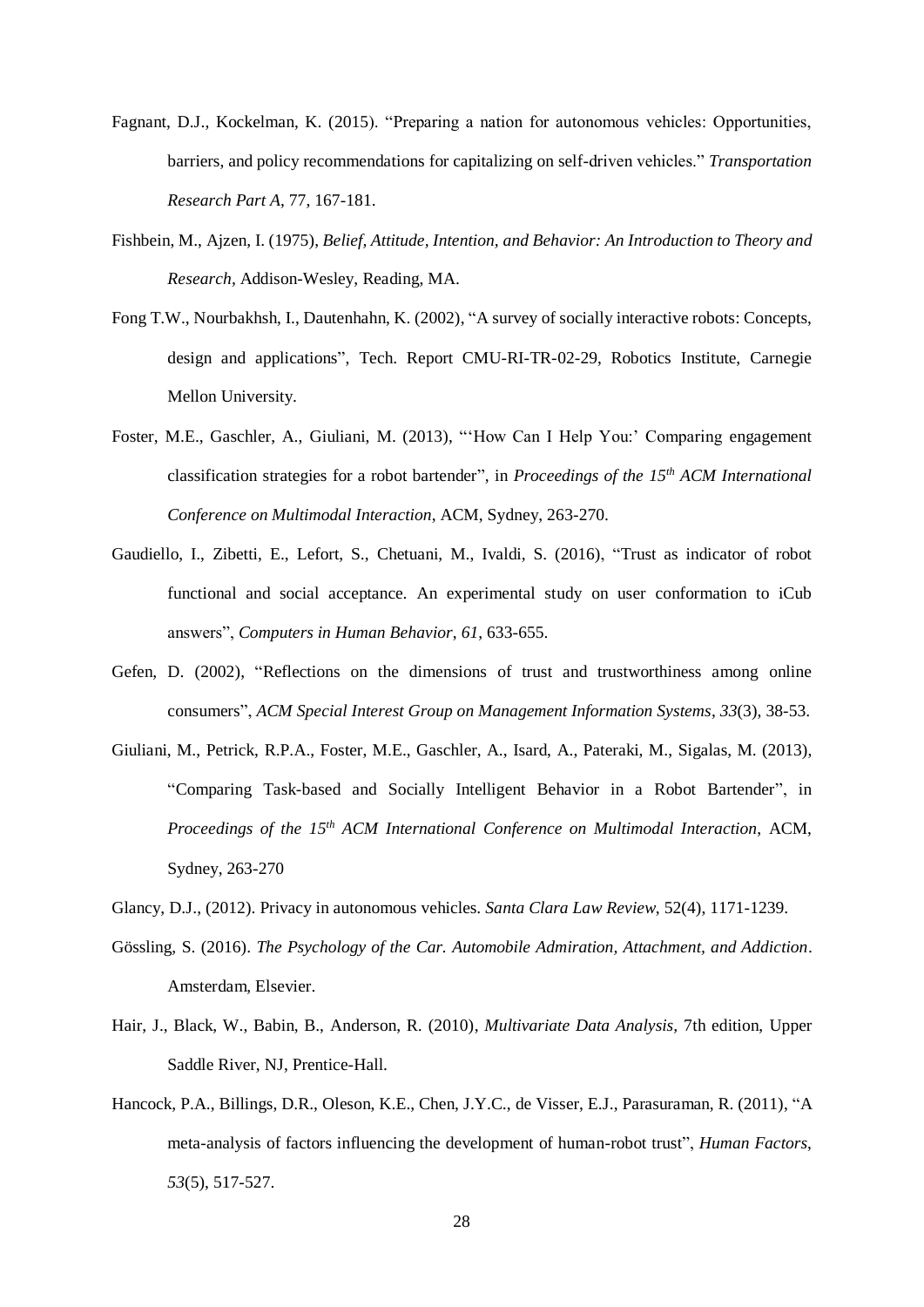- Hancock, P.A., Billings, D.R., Schaeffer, K.E. (2011), "Can you trust your robot?", *Ergonomics in Design*, 24-29.
- Haring, K.S., Matsumoto, Y., Watanabe, K. (2013), "How do people perceive and trust a lifelike robot", in Kim, H.K., S.-I. Ao, and M.A. Amouzegar (Eds.), *Transactions on Engineering Technologies*. Springer, The Netherlands, 485-497.
- Hauser, D.J., Schwarz, N. (2016), "Attentive Turkers: MTurk participants perform better on online attention checks than do subject pool participants." *Behavior Research Methods*, *48*(1), 400- 407.
- Hsu, J. (2016). 75% of U.S. Drivers Fear Self-Driving Cars, But It's an Easy Fear to Get Over. *IEEE Spectrum*. http://spectrum.ieee.org/cars-thatthink/transportation/selfdriving/driverless-cars-inspire-both-fear-and-hope.
- Hu, L., Bentler, P.M. (1999), "Cutoff criteria for fit indexes in covariance structure analysis: Conventional criteria versus new alternatives", *Structural Equation Modeling: A Multidisciplinary Journal*, *6*, 1-55.
- Ivanov, S., Webster, C. & Garenko, A. (2018). "Young Russian adults' attitudes towards the potential use of robots in hotels." Technology in Society (in press)
- Jarvenpaa, S.L., Knoll, K., Leidner, D.E. (1998), "Is anybody out there? Antecedents of trust in global virtual teams", *Journal of Management Information Systems*, *14*(4), 29-64.
- Keizer, S., Kastoris, P., Foter, M.E., Deshmukh, A., Lemon, O. (2013). User evaluation of a multi-user social interaction model implemented on a Nao robot. Proceedings of the ICSR 2013 Workshop on Robots in Public Spaces.
- Kikuchi, M., Watanabe, Y., Yamanishi, T. (1996), "Judgment accuracy of other's trustworthiness and general trust: An experimental study", *Japanese Journal of Experimental Social Psychology*, *37*, 23-36.
- Kim, J., McLean, J.E., Moon, S. (1994), "A Cross-Cultural Validation Study of the Computer Attitude Scale," paper presented at the Annual Meeting of the Mid-South Educational Research Association, Nashville, Tennessee.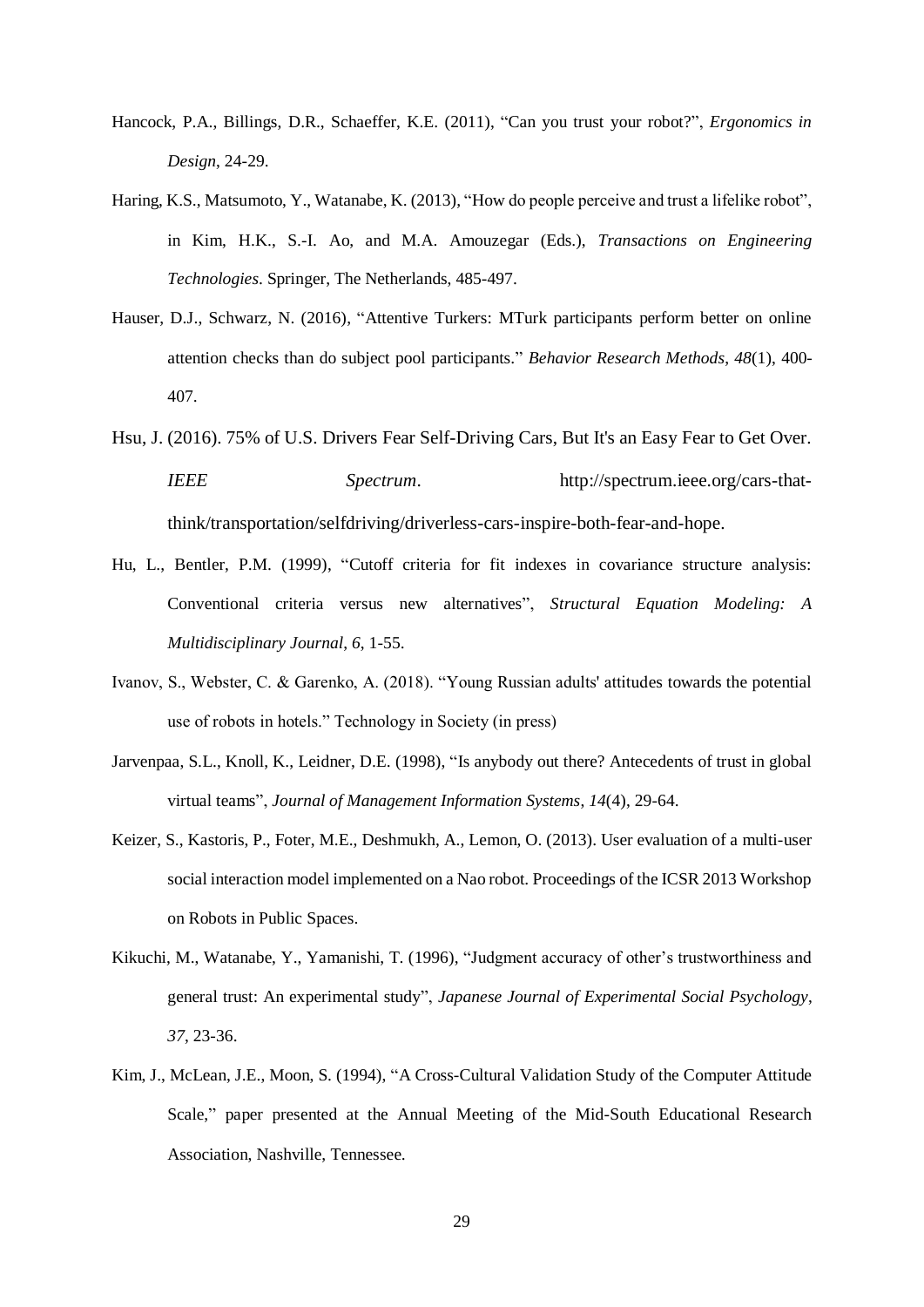- Koller, M. (1988), "Risk as a determinant of trust", *Basic and Applied Social Psychology*, *9*(4), 265- 276.
- Komiak, S.Y.X., Benbasat, I. (2006), "The effects of personalization and familiarity on trust and adoption of recommendation agents", *MIS Quarterly*, *30*(4), 941-960.
- Kumar, N., Scheer, L.K., Steenkamp, J.E.M. (1995), "The Effects of Supplier Fairness on Vulnerable Resellers", *Journal of Marketing Research*, *32*, 54-65.
- Kuo, C.-M., Chen, L.-C., & Tseng, C.-Y. (2017). Investigating an innovative service with hospitality robots*. International Journal of Contemporary Hospitality Management*, 29(5), 1305-1321.
- Krueger, R., Rashidi, T.H., Rose, J.M. (2016). "Preferences for shared autonomous vehicles." *Transportation Research Part C: Emerging Technologies*, 69, 343-355.
- Lankton, N.K., McKnight, D.H., Thatcher, J.B. (2014), "Incorporating trust-in-technology into Expectation Disconfirmation Theory", *The Journal of Strategic Information Systems*, *23*(2), 128-145.
- Lee, J.D., See, K.A. (2004), "Trust in automation: Designing for appropriate reliance", *Human Factors*, *46*(1), 50-80.
- Lee, M.K.O., Turban, E. (2001), "A trust model for consumer internet shopping", *International Journal of Electronic Commerce, 6*(1), 75-91.
- Li, L., Peng, M., Jiang, N., Law, R. (2017), "An empirical study in the influence of economy hotel website quality on online booking intentions*," International Journal of Hospitality Management*, *63*, 1-10.
- Luhmann, N. (1979), *Trust and Power*, John Wiley, Chichester.
- Lukic, L., Billard, A., Santos-Victor, J. (2015). Motor-primed visual attention for humanoid robots. *IEEE Transaction son Autonomous Mental Development*, 7(2), 76-91.
- Mayer, R.C., Davis, J.H., Schoorman, F.D. (1995), "An Integrative Model of Organizational Trust", *The Academy of Management Review*, *20*(3), 709-734.
- McKnight, D.H. (2005), "Trust in information technology", in Davis, G.B. (Ed.), *The Blackwell Encyclopedia of Management: Management Information Systems*, Vol. 7, Blackwell, Malden, MA, 329-331.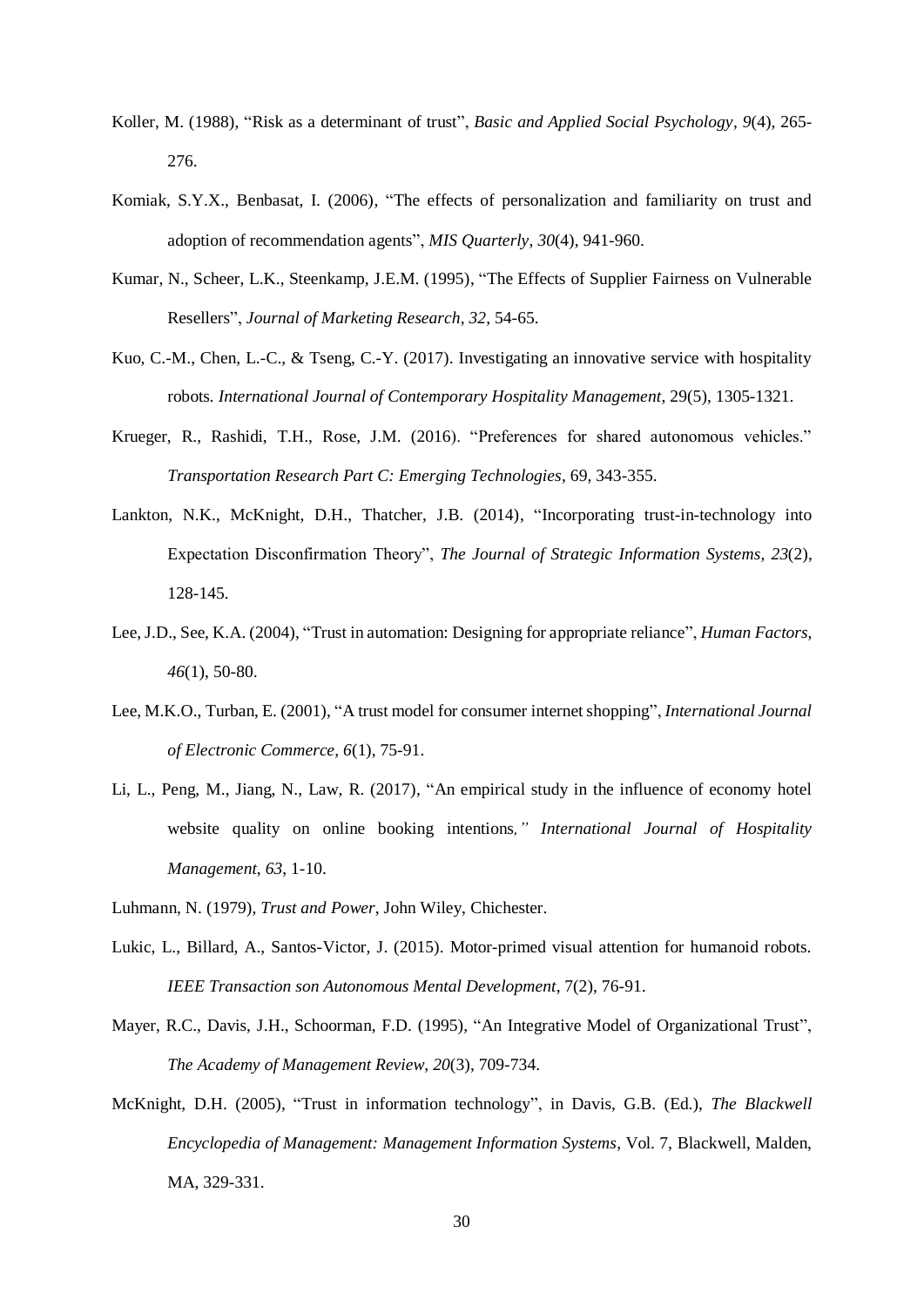- McKnight, D.H., Carter, M., Thatcher, J.B., Clay, P.F. (2011), "Trust in a specific technology: An investigation of its components and measures", *ACM Transactions on Management Information Systems, 2*(2), 1-25.
- McKnight, D.H., Chervany, N.L. (2001-2002), "What trust means in e-commerce customer relationship: An investigation of its components and measures", *International Journal of Electronic Commerce*, *6*(2), 35-59.
- McKnight, D.H., Choudhury, V., Kacmar, C. (2002), "Developing and Validating Trust Measures for e-Commerce: An Integrative Typology", *Information Systems Research*, *13*(3), 334-359.
- McKnight, D.H., Cummings, L.L., Chervany, N.L. (1998), "Initial trust formation in new organizational relationships", *Academy of Management Review*, *23*(3), 473-490.
- Merritt, S.M., Ilgen, D.R. (2008), "Not all trust is created equal: Dispositional and history-based trust in human-automation interactions", *Human Factors*, *50*(2), 194-210.
- Meuter, M. L., Bitner, M. J., Ostrom, A. L., Brown, S. W. (2005). "Choosing among alternative service delivery modes: An investigation of customer trial of self-service technologies." *Journal of Marketing*, *69*(2), 61-83.
- Meuter, M. L., Ostrom, A. L., Roundtree, R. I., Bitner, M. J. (2000). "Self-service technologies: understanding customer satisfaction with technology-based service encounters." *Journal of Marketing*, 64(3), 50-64.
- Mitchell, R., Lien, T. (2016). "Uber as about to start giving rides in self-driving cars." *Los Angeles Times*.http://www.latimes.com/business/la-fi-uber-self-driving-cars-20160818-snap-story.htm
- Morgan, R.M., Hunt, S. (1994), "The commitment-trust theory of relationship marketing", *Journal of Marketing*, *58*(3), 20-38
- Morosan, C., DeFranco, A. (2016), "It's about time: Revisiting UTAUT2 to examine consumers' intentions to use NFC mobile payments in hotels", *International Journal of Hospitality Management*, *53*, 17 – 29.
- Muir, B.M. (1994), "Trust in automation: 1. Theoretical issues in the study of trust and human intervention in automated systems," *Ergonomics*, *37*, 1905-1922.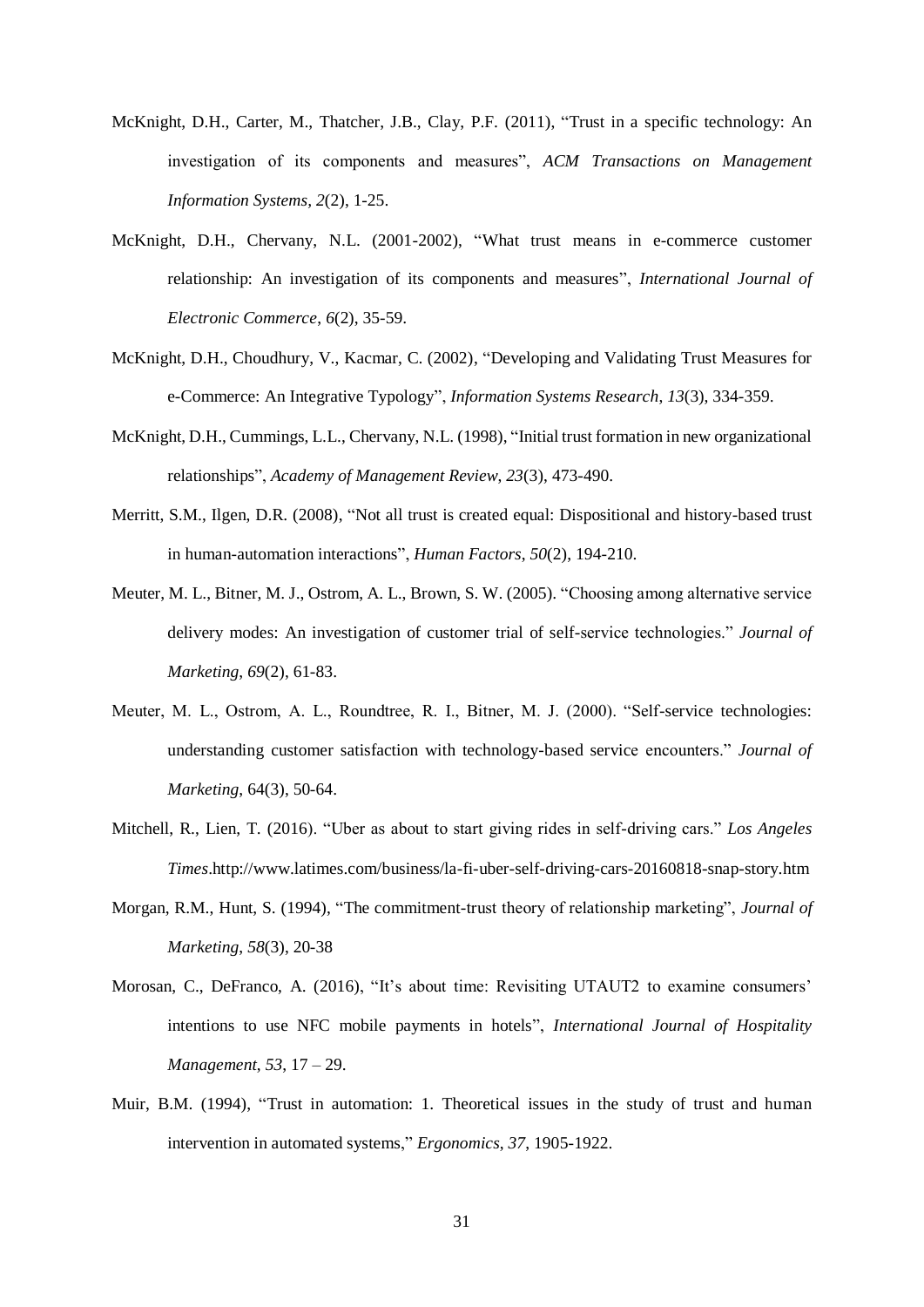- Muthén, L.K., Muthén, B.O. (1998-2015), *MPlus User's Guide*, Seventh Edition, Muthén and Muthén, Los Angeles, CA.
- Murphy, J., Hofacker, C.F., Gretzel, U. (2017), "Robots in hospitality and tourism: A research agenda", *eReview of Tourism Research, ENTER 2017: Volume 8 Research Notes*, http://ertr.tamu.edu/content/issues/enter-2017-volume-8-research-notes/
- Nickell, G.S., Pinto, J.N. (1986). "The computer attitude scale." *Computers in Human Behavior*, 2, 301- 306.
- Nomura, T., Kanda, T., Suzuki, T. (2006), "Experimental investigation into influence of negative attitudes toward robots on human–robot interaction", *AI and Society*, *20*(2), 138-150.
- Nomura, T., Kanda, T., Suzuki, T., Kato, K. (2004), "Psychology in human-robot communication: an attempt through investigation of negative attitudes and anxiety toward robots", in *Proceedings of the 13th IEEE International Workshop on Robot and Human Interactive Communication (RO-MAN 2004)*, 35-40.
- Nomura, T., Suzuki, T., Kanda, T., Kato, K. (2006), "Measurement of negative attitudes towards robots", *Interaction Studies*, *7*(3), 437-454.
- O'Donovan, J., Smyth, B. (2005), *Trust in recommender systems*, San Diego, CA.
- Okamura, A.M., Mataric, M.J., Christensen, H.I. (2010), "Medical and health-care robotics: Achievements and opportunities", *IEEE Robotics and Automation Magazine*, 26-37.
- Palaigeorgiou, G., Siozos, P., Konstantakis, N., Despotakis, T. (2004) "Computer experience: a multidimensional approach and a study." Proceedings of the 4th Hellenic Conference on Informational & Communication Technologies in Education, pp. 23–34.
- Pan, Y., Okada, H., Uchiyama, T., Suzuki, K. (2015), "On the Reaction to robot's speech in a hotel public space", *International Journal of Social Robotics*, *7*(5), 911-920.
- Pavlou, P.A., Gefen, D. (2004), "Building effective online marketplaces with institution-based trust", *Information Systems Research*, *15*(1), 35-53.
- Petrick, R.P.A., Foster, M.E. (2013). "Planning for social interaction in a robot bartender domain." Proceedings of the 23rd International Conference on Automated Planning and Scheduling (ICAPS 2013), June 10-14, 2013, Rome, Italy.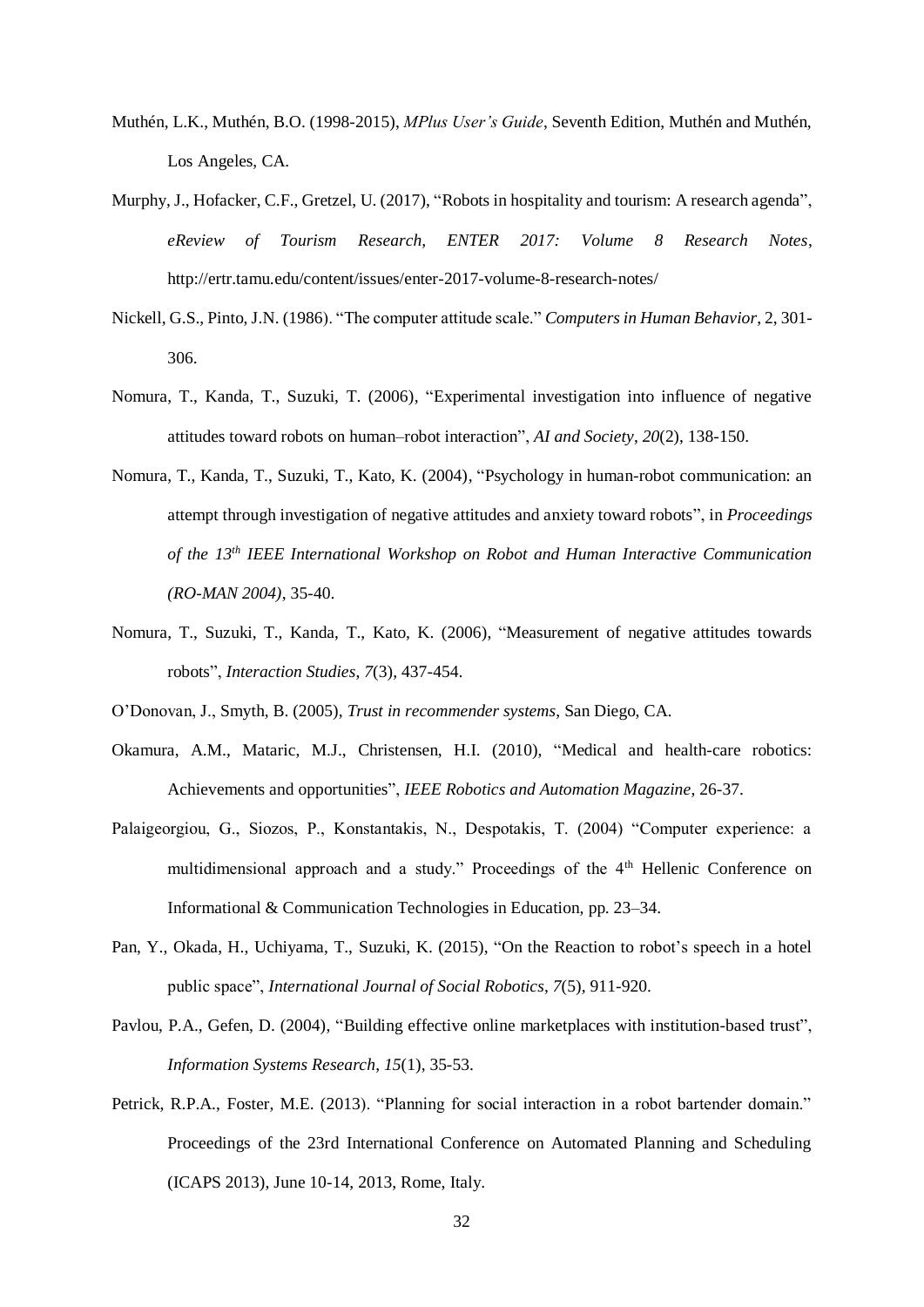- Rosen, L.D., Weil, M.M. (1990), "Computers, classroom instruction, and the computerphobic university student", *Collegiate Microcomputer, 8*(4), 275-283.
- Ross, P.E. (2014). "How many lives will robocar technologies save?" *IEEE Spectrum*. http://spectrum.ieee.org/cars-that-think/transportation/advanced-cars/how-many-lives-willrobocar-technologies-save
- Rotter, J.B. (1967), "A new scale for the measurement of interpersonal trust", *Journal of Personality*, *35*(4), 651-665.
- Royal Caribbean (2016, September), "Robot Bartenders Shake Things Up at Sea." http://www.royalcaribbean.com/connect/robot-bartenders-shake-things-up-at-sea/
- Salam, A.F., Iyer, L., Palvia, P., Singh, R. (2005), "Trust in e-commerce", *Communications of the ACM*, *48* (2), 72-77.
- Sanchez, D. (2015). "Collective technologies: autonomous vehicles." Working Paper. Australian Council of Learned Academies. http://www.acola.org.au/PDF/SAF05/2Collective%20technologies.pdf
- Schaefer, K.E., Sanders, T.L., Yordon, R.E., Billings, D.R., Hancock, P.A. (2012). "Classification of robot form: Factors predicting perceived trustworthiness", in *Proceedings of the Human Factors and Ergonomics Society Annual Meeting*, *56*(1), 1548-1552.
- Schoettle, B., Sivak, M. (2014). "Public opinion about self-driving vehicles in China, India, Japan, the US, the UK, and Australia." Report No. UMTRI-2014-30. The University of Michigan Transportation Research Institute. Ann Arbor, MA.
- Schoettle, B., Sivak, M. (2015). "Motorists' preferences for different levels of vehicle automation." Report No. UMTRI-2015-22. The University of Michigan Transportation Research Institute. Ann Arbor, MA.
- Smith, A. (2014). "U.S. views of technology and the future." *Pew Internet*. http://www.pewinternet.org/2014/04/17/us-views-of-technology-and-the-future/
- SoftBank Robotics (n.d.), "Costa Group is the First Cruise Company to Start Trialing Humanoid Robots." https://www.ald.softbankrobotics.com/en/press/press-releases/pepper-costa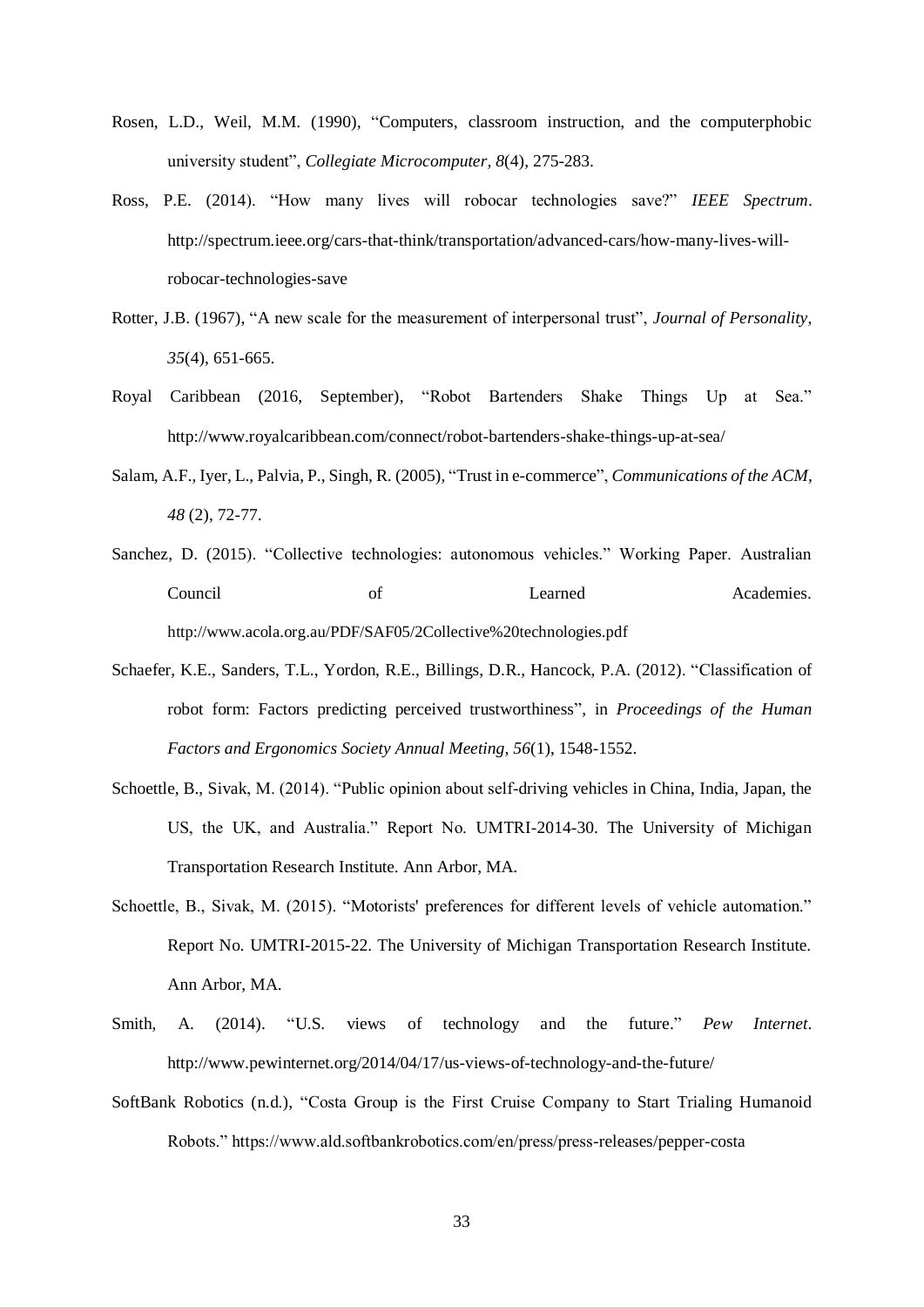- Stiefelhagen, R., Ekenel, H.K., Fugen, C., Gieselmann, P., Holzapfel, H., Kraft, G.F., Nickel, K., Voit, M., Waibel, A. (2007). Enabling multimodal human-robot interaction for the Karlsruhe humanoid robot. IEEE Transactions on Robotics, 23(5), 840-851.
- Syrdal, D.S., Dautenhahn, K., Koay, K.L., Walters, M.L. (2009), "The negative attitudes towards robots scale and reactions to robot behavior in a live human-robot interaction study", in *Proceedings of the 23rd Convention of the Society for the Study of Artificial Intelligence and Simulation of Behavior*, 109-115.
- Tay, B., Jung, Y., Park, T. (2014), "When stereotypes meet robots: The double-edge sword of robot gender and personality in human–robot interaction", *Computers in Human Behavior, 38*, 75– 84.
- Thatcher, J.B., McKnight, D.H., Baker, E.W., Arsal, R.E. (2011), "The role of trust in postadoption exploration: An empirical investigation of knowledge management systems", *IEEE Transactions on Engineering Management*, *58*(1), 56-70.
- Thrun, S. (2004), "Toward a framework for human-robot interaction," *Human–Computer Interaction*, *19*(1), 9-24.
- Tung, V. W. S., & Law, R. (2017). "The potential for tourism and hospitality experience research in human-robot interactions." *International Journal of Contemporary Hospitality Management*, 29(10), 2498-2513.
- Tussyadiah, I.P., & Park, S. (2018) Consumer Evaluation of Hotel Service Robots. *In*: Stangl B., Pesonen, J. (eds) Information and Communication Technologies in Tourism 2018. Springer, Cham, pp. 308-320.
- van den Brule, R., Dotsch, R., Bijlstra, G., Wigboldus, D.H.J., Haselager, P. (2014), "Do robot performance and behavioral style affect human trust? A multi-method approach", *International Journal of Social Robotics*, *6*, 519-531.
- Vance, A., Elie-Dit-Cosaque, C., Straub, D. (2008), "Examining trust in information technology artifacts: The effects of system quality and culture", *Journal of Management Information Systems*, *24*(4), 73-100.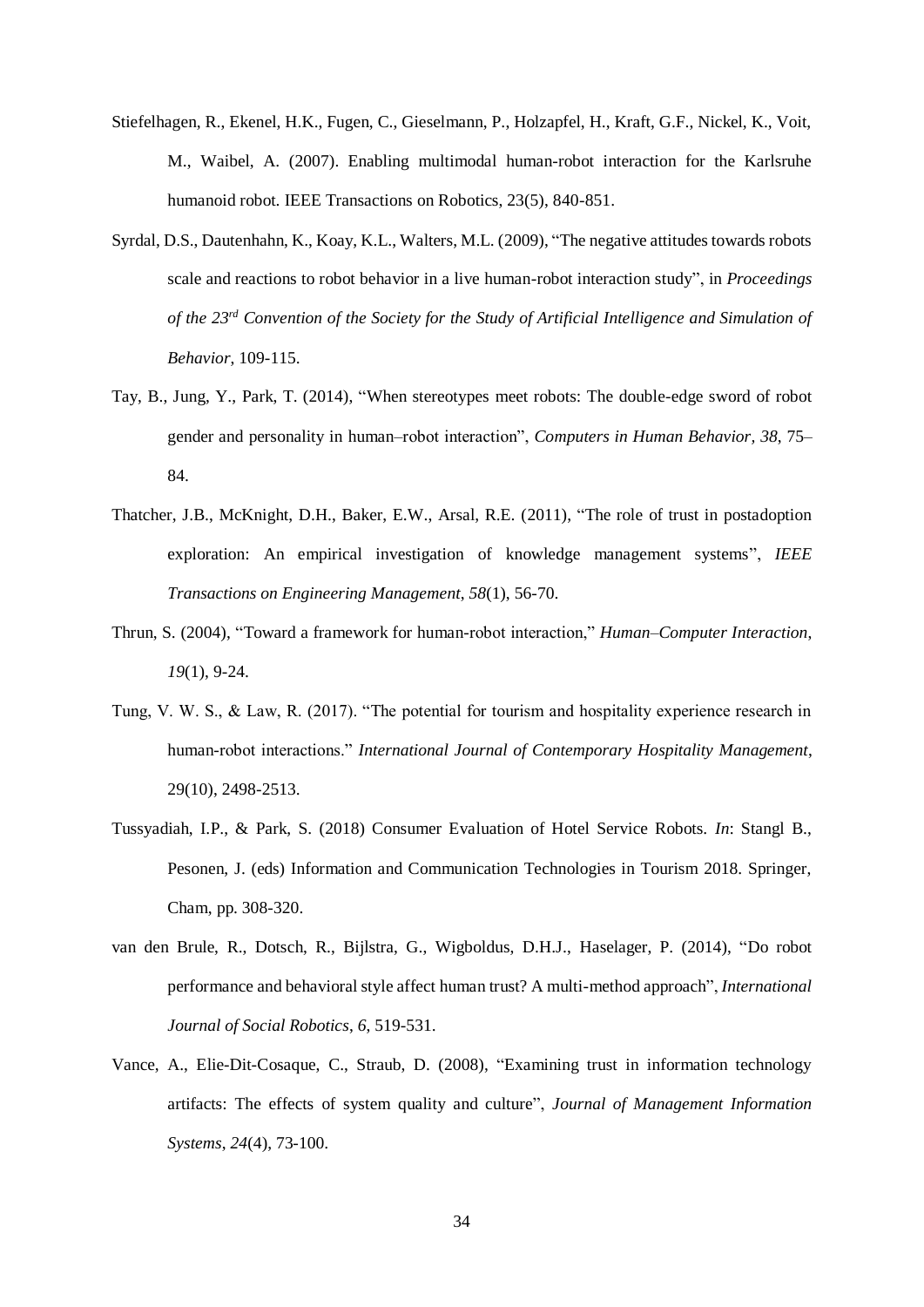- Volante, W.G., Sanders, T., Dodge, D., Yerdon, V.A., Hancock, P.A. (2016), "Specifying influences that mediate trust in human-robot interaction," in *Proceedings of the Human Factors and Ergonomic Society Annual Meeting*.
- Walker, G.H., Stanton, N.A., Young, M.S. (2001). Where is computing driving cars? *International Journal of Human-Computer Interaction*, *13*(2), 203-229.
- Wang, L., Law, R., Hung, K., Guillet, B.D. (2014), "Scale development of perceived eTrust in the hotel industry: The perspective of internet users", *International Journal of Hospitality Management*, *43*, 35 – 46.
- Wang, L., Law, R., Guillet, C.D., Hung, K., Fong, C.K.C. (2015), "Impact of hotel website quality on online booking intentions: eTrust as a mediator", *International Journal of Hospitality Management*, *47*, 108 – 115.
- Wang, W., Benbasat, I. (2005), "Trust in and adoption of online recommendation agents", *Journal of the Association for Information Systems*, *6*(3), 72-101.
- Wolbring, G., Yumakulov, S. (2014), "Social robots: Views of staff of a disability service organization", *International Journal of Social Robotics*, *63*, 457-468.
- Yagoda, R.E., Gillan, D.J. (2012), "You Want Me to Trust a ROBOT? The Development of a Human-Robot Interaction Trust Scale. *International Journal of Social Robot*, *4*, 235-248.
- Zimmer, J. (2016). "The third transportation revolution. Lyft's vision for the next ten years and beyond." *Medium*. https://medium.com/@johnzimmer/the-third-transportation-revolution-27860f05fa91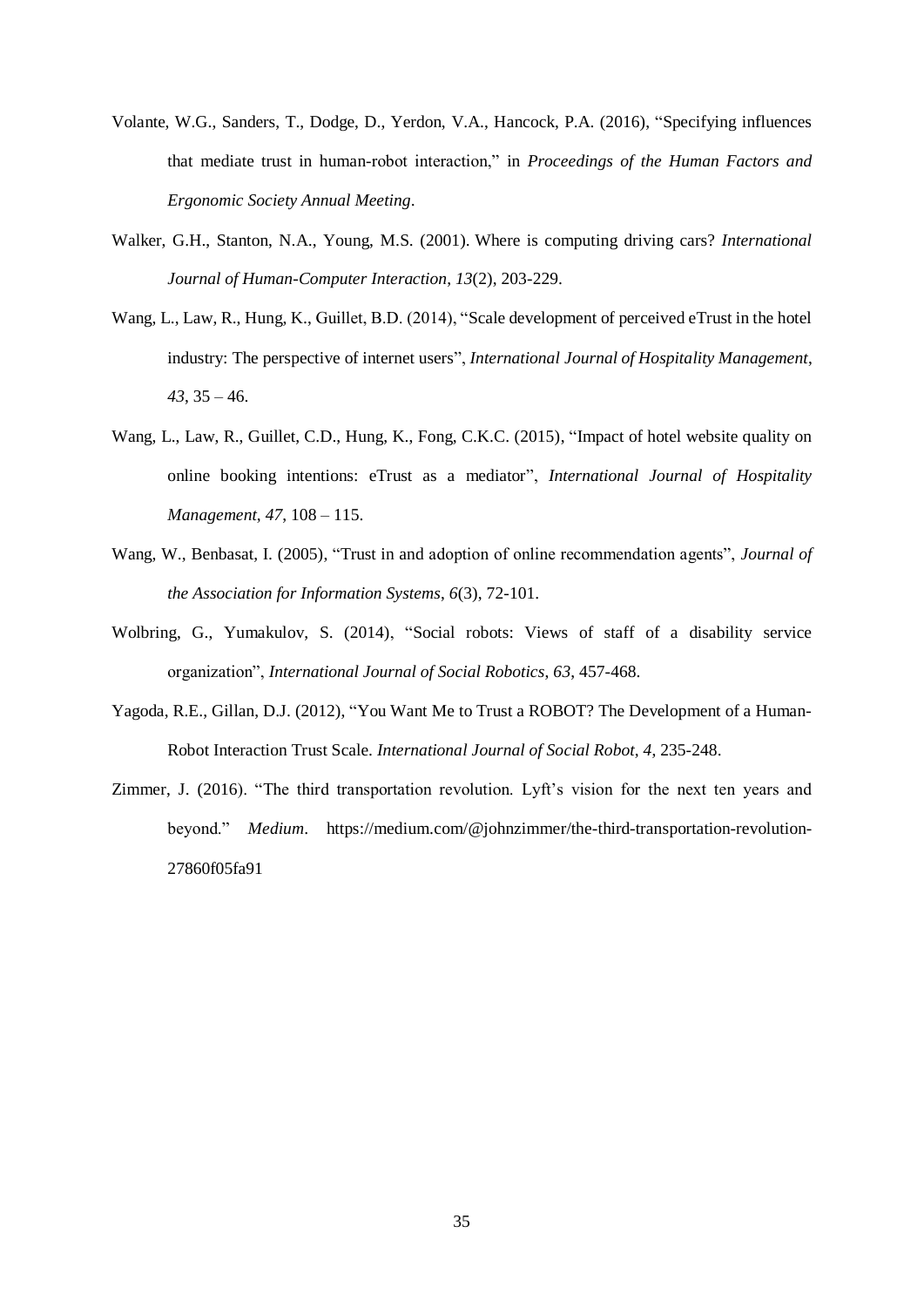# **Statement of Contribution**

1. What is the contribution to knowledge, theory, policy or practice offered by the paper?

This research extends our knowledge of trust as a critical factor for intended applications of robotic technologies in a travel context. As such, it contributes to the validation of cognitive trust formation amongst consumers where intelligent service robots serve as objects of trust. As artificial intelligence and robotics are increasingly integrated into tourism and hospitality encounters, explicating the relationships between trusting beliefs and their antecedents and outcomes is valuable to develop the knowledge base on human-robot interactions in tourism service settings. The research model was tested in different experience contexts (transportation and hospitality) using different intelligent machines (self-driving vehicles and robot bartenders). It demonstrates reliability, as it supports replicability of research process and consistency in research findings.

2. How does the paper offer a social science perspective/approach?

Our work provides a social science perspective as it contributes to the discourse of the use of technologies for travel experiences. This research studies travelers' behavior in the interaction with robotic technologies and elucidates the relationship between global attitude towards technology and trust in specific technology (global to local, or generic to specific, concepts), by testing the effect of negative attitude towards technology/robots on trusting beliefs in self-driving vehicles and robot bartenders. Considering artificial intelligence and robotics are highly debated in popular media, this research aids in how negative sentiments around AI and robotics that permeates society will cast a negative influence on acceptance of technological innovation in tourism, hospitality, and other sectors.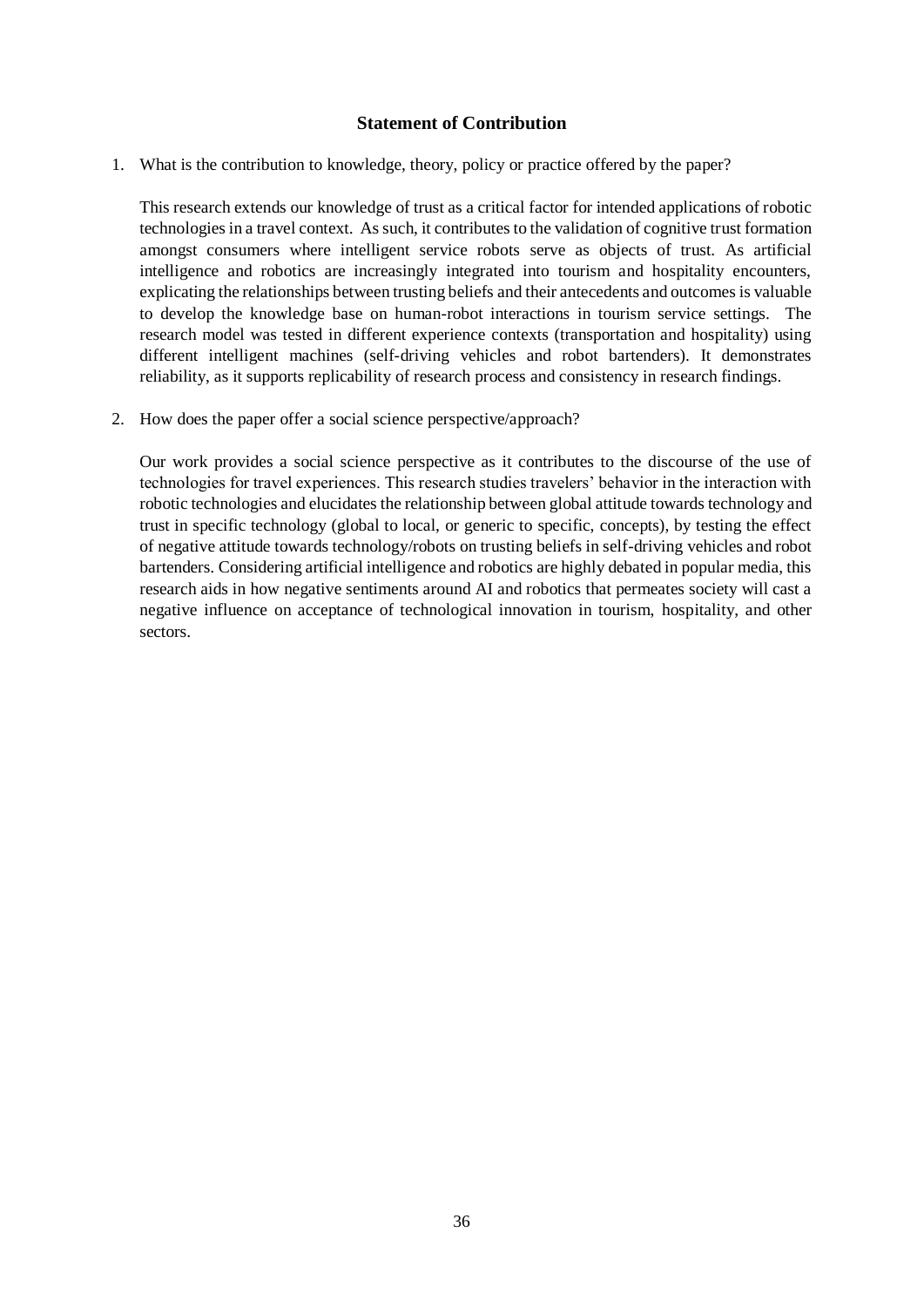# **Supplemental materials**

# **Study 1: On-Demand Self-Driving Transportation**

# **A. Constructs and Measurements**

| Table S1. Constructs and Measurements |
|---------------------------------------|
|---------------------------------------|

| <b>Constructs and Definition</b>                                                                                                                                          | <b>Measurement Items</b>                                                                                                                                                                                                                                                                                                                                                                                                                                                                                                                                                                                                                                                                                                                                                                                                                                                                                                                                                                                                                                                                                                                                                                                                                                                                                                                                                                                                                                                                       | Literature                                 |
|---------------------------------------------------------------------------------------------------------------------------------------------------------------------------|------------------------------------------------------------------------------------------------------------------------------------------------------------------------------------------------------------------------------------------------------------------------------------------------------------------------------------------------------------------------------------------------------------------------------------------------------------------------------------------------------------------------------------------------------------------------------------------------------------------------------------------------------------------------------------------------------------------------------------------------------------------------------------------------------------------------------------------------------------------------------------------------------------------------------------------------------------------------------------------------------------------------------------------------------------------------------------------------------------------------------------------------------------------------------------------------------------------------------------------------------------------------------------------------------------------------------------------------------------------------------------------------------------------------------------------------------------------------------------------------|--------------------------------------------|
| Computer Attitude Scale<br>Positive and negative attitudes<br>toward technology in society:<br>computers (original) or robots<br>(adaptation).<br><b>Trusting Beliefs</b> | CAS1 - Computers will never replace human life.*<br>(U)<br>CAS2 - Computers make me uncomfortable because<br>I don't understand them.<br>CAS3 – People are becoming slaves to computers.<br>CAS4 – Computers are responsible for many of the<br>good things we enjoy.* (U)<br>CAS5 – Soon our lives will be controlled by<br>computers. (U)<br>CAS6 - I feel intimidated by computers.<br>CAS7 - There are unlimited possibilities of<br>computer applications that haven't even been<br>thought of yet. $*(U)$<br>CAS8 - The overuse of computers may be harmful<br>and damaging to humans.<br>CAS9 – Computers are dehumanizing the society.<br>CAS10 – Computers can eliminate a lot of tedious<br>work for people.* (U)<br>$CAS11$ – The use of computers is enhancing our<br>standard of living.*<br>$CAS12 - Computers$ turn people into just another<br>number.<br>CAS13 – Computers are lessening the importance of<br>too many jobs now done by humans. (U)<br>CAS14 – Computers are a fast and efficient means of<br>gaining information.* (U)<br>CAS15 – Computers intimidate me because they<br>seem so complex.<br>CAS16 – Computers will replace the need for<br>working human beings. (U)<br>CAS17 – Computers are bringing us into a bright<br>new era.*<br>CAS18 – Soon our world will be completely run by<br>computers. (U)<br>CAS19 – Life will be easier and faster with<br>computers.*<br>CAS20 – Computers are difficult to understand and<br>frustrating to work with. | Nickell & Pinto,<br>1986<br>Lankton et al. |
| Nature of the Trustor's<br>expectations regarding service                                                                                                                 |                                                                                                                                                                                                                                                                                                                                                                                                                                                                                                                                                                                                                                                                                                                                                                                                                                                                                                                                                                                                                                                                                                                                                                                                                                                                                                                                                                                                                                                                                                | 2014; McKnight<br>et al. 2011              |
| robots.                                                                                                                                                                   |                                                                                                                                                                                                                                                                                                                                                                                                                                                                                                                                                                                                                                                                                                                                                                                                                                                                                                                                                                                                                                                                                                                                                                                                                                                                                                                                                                                                                                                                                                |                                            |
| Functionality                                                                                                                                                             | $TBF1 - I$ expect that self-driving taxis will have the                                                                                                                                                                                                                                                                                                                                                                                                                                                                                                                                                                                                                                                                                                                                                                                                                                                                                                                                                                                                                                                                                                                                                                                                                                                                                                                                                                                                                                        |                                            |
| Self-driving taxis demonstrate                                                                                                                                            | functionalities to serve me.                                                                                                                                                                                                                                                                                                                                                                                                                                                                                                                                                                                                                                                                                                                                                                                                                                                                                                                                                                                                                                                                                                                                                                                                                                                                                                                                                                                                                                                                   |                                            |
| possession of the needed                                                                                                                                                  | $TBF2 - I$ expect that self-driving taxis will have the                                                                                                                                                                                                                                                                                                                                                                                                                                                                                                                                                                                                                                                                                                                                                                                                                                                                                                                                                                                                                                                                                                                                                                                                                                                                                                                                                                                                                                        |                                            |
| functionality to do the required                                                                                                                                          | features required to serve me.                                                                                                                                                                                                                                                                                                                                                                                                                                                                                                                                                                                                                                                                                                                                                                                                                                                                                                                                                                                                                                                                                                                                                                                                                                                                                                                                                                                                                                                                 |                                            |
| task.                                                                                                                                                                     | $TBF3 - I$ expect that self-driving taxis will have the                                                                                                                                                                                                                                                                                                                                                                                                                                                                                                                                                                                                                                                                                                                                                                                                                                                                                                                                                                                                                                                                                                                                                                                                                                                                                                                                                                                                                                        |                                            |

overall capabilities to serve me.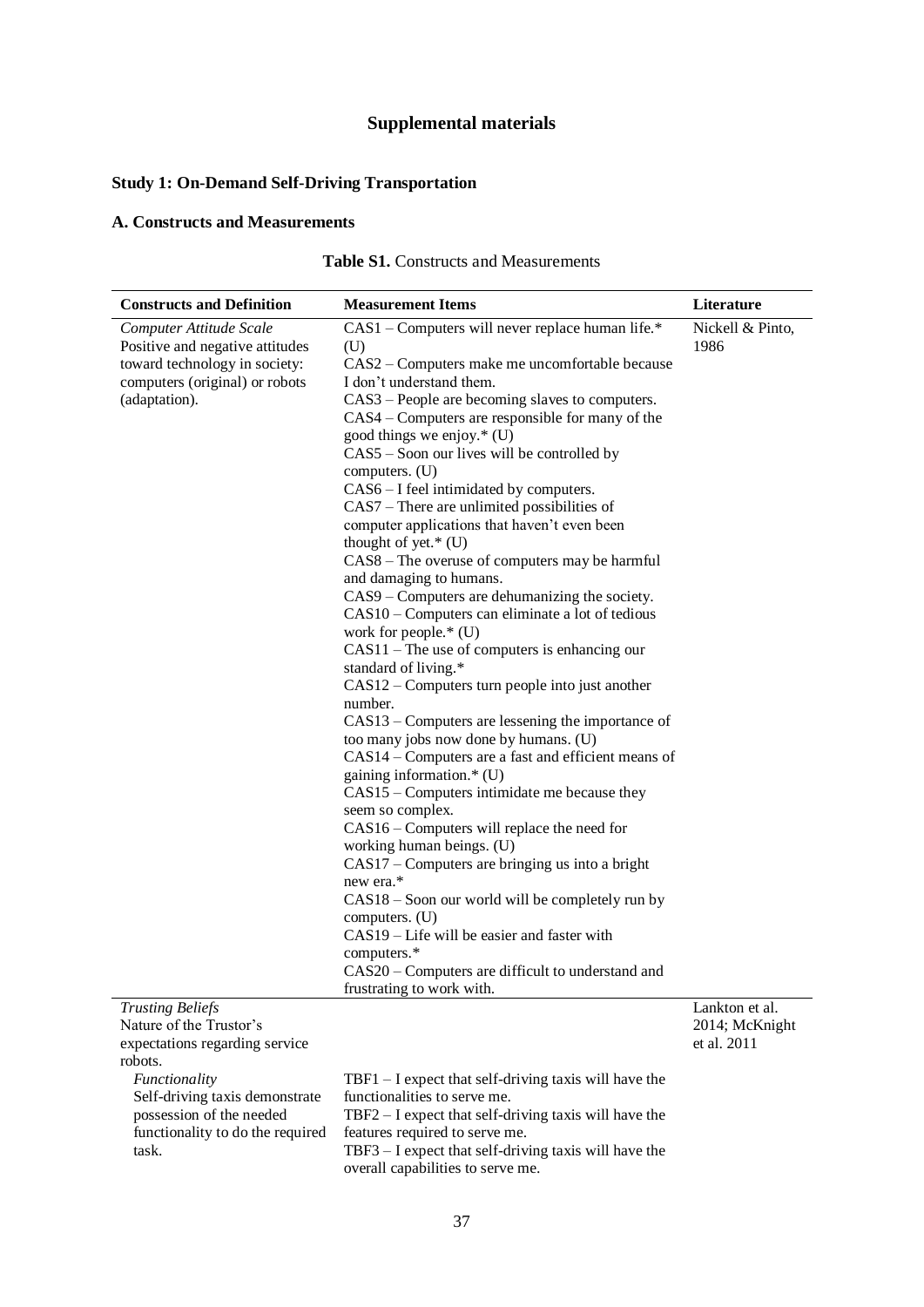| <b>Constructs and Definition</b> | <b>Measurement Items</b>                                | <b>Literature</b> |
|----------------------------------|---------------------------------------------------------|-------------------|
| <i>Helpfulness</i>               | $TBH1 - I$ expect that self-driving taxis will provide  |                   |
| Self-driving taxis are able to   | me with the help I need.                                |                   |
| provide effective help when      | TBH2 – I expect that self-driving taxis will provide    |                   |
| needed.                          | competent guidance during service.                      |                   |
|                                  | TBH3 – I expect that self-driving taxis will supply     |                   |
|                                  | my need for help through a help feature.                |                   |
| Reliability                      | TBR1 $-$ I expect that self-driving taxis will not fail |                   |
| Self-driving taxis operate       | me.                                                     |                   |
| reliably or consistently         | TBR2 $-$ I expect that self-driving taxis will not      |                   |
| without failing.                 | malfunction on me.                                      |                   |
|                                  | TBR3 – I expect that self-driving taxis will provide    |                   |
|                                  | error-free service.                                     |                   |
| <b>Trusting Intention</b>        | TI1 – How likely are you to use self-driving taxis      |                   |
| The extent to which a consumer   | when travelling?                                        |                   |
| is willing to depend on self-    |                                                         |                   |
| driving taxis.                   |                                                         |                   |

*Note:* \*Reversed scale; (U) Unidentified

#### **B. Stimuli**

| Table S2. Definition and Stimuli |  |  |  |
|----------------------------------|--|--|--|
|----------------------------------|--|--|--|

| Definition: Computer                                | Definition: Robot                                |
|-----------------------------------------------------|--------------------------------------------------|
| <b>Computer</b> is a programmable electronic device | <b>Robot</b> is any machine or mechanical device |
| designed to accept data, perform prescribed         | that operates automatically and does             |
| mathematical and logical operations at high         | mechanical, routine tasks on command.            |
| speed, and display the results of these operations. |                                                  |

#### Stimuli

*Currently, a smart transportation system in which people get around in self-driving taxis is being tested in several cities across the globe. It is expected that in the near future we will be able to hail a self-driving taxi with a quick touch on our smartphone screen. Self-driving taxis are equipped with intelligent autonomous driving technology that allows them to recognize traffic patterns in real time and navigate city streets more efficiently.*

| Confirmation: Computer               | Confirmation: Robot               |
|--------------------------------------|-----------------------------------|
| "A self-driving taxi is a computer." | "A self-driving taxi is a robot." |

#### **C. Adequacy of Measurement Models**

All factor loadings are above .6 and the average variance extracted (AVE) values of all latent variables are above the cutoff point of .5 (Hair et al. 2010), supporting convergent validity. The composite reliability (CR) values of all latent variables are above the cutoff criteria of .7 (Hair et al. 2010). The values of square roots of AVE of all latent variables are larger than the cross-correlations between the corresponding variable and any other variables, supporting discriminant validity. Further, the fit indices for the measurement model are above the thresholds of .9 (Hu & Bentler 1999): Comparative Fit Index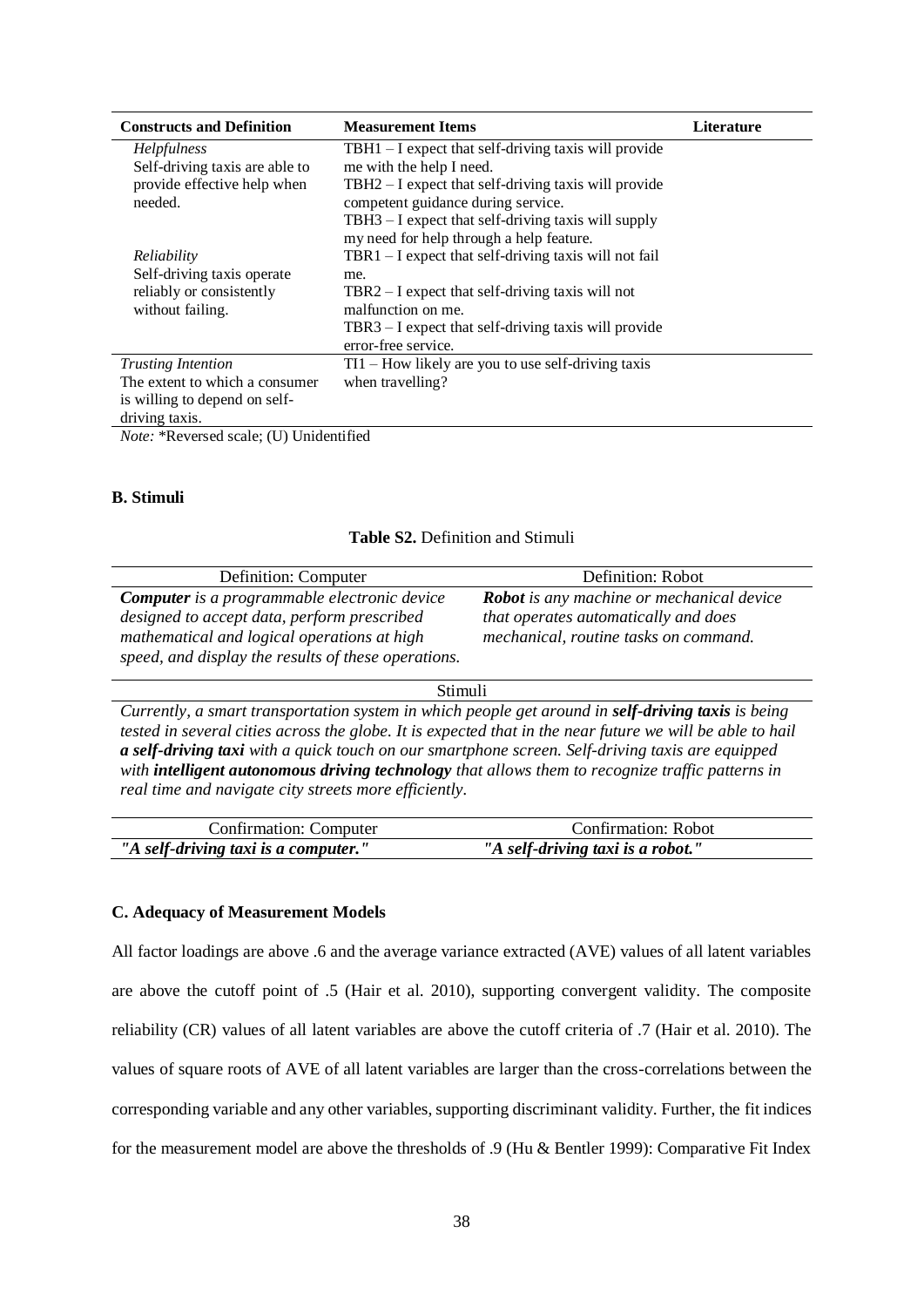$(CFI)$  = .968 and Tucker Lewis Index (TLI) = .963. The value of Root Mean Square Error of Approximation (RMSEA  $=$  .044) indicates good model fit and the value of Standardized Root Mean Square Residual (SRMR = .055) is below the threshold of .09 (Hu & Bentler 1999) (see Tables S1 and S2).

**Table S3.** Study 1: Factor Loadings, Composite Reliability (CR), and Average Variance Extracted

|                         | <b>Factor Loadings</b> | <b>Composite Reliability</b> | <b>Average Variance Extracted</b> |
|-------------------------|------------------------|------------------------------|-----------------------------------|
| (Un)beneficial          |                        | .795                         | .564                              |
| $UB \rightarrow CAS11$  | .784                   |                              |                                   |
| $UB \rightarrow CAS17$  | .704                   |                              |                                   |
| $UB \rightarrow CAS19$  | .762                   |                              |                                   |
| Dehumanizing            |                        | .827                         | .547                              |
| $DH \rightarrow CAS12$  | .720                   |                              |                                   |
| $DH \rightarrow CAS3$   | .703                   |                              |                                   |
| $DH \rightarrow CAS8$   | .695                   |                              |                                   |
| $DH \rightarrow CAS9$   | .831                   |                              |                                   |
| Intimidating            |                        | .893                         | .677                              |
| $INT \rightarrow CAS15$ | .887                   |                              |                                   |
| $INT \rightarrow CAS2$  | .815                   |                              |                                   |
| $INT \rightarrow CAS20$ | .784                   |                              |                                   |
| $INT \rightarrow CAS6$  | .802                   |                              |                                   |
| Functionality           |                        | .941                         | .842                              |
| $TBF \rightarrow TBF1$  | .917                   |                              |                                   |
| $TBF \rightarrow TBF2$  | .903                   |                              |                                   |
| $TBF \rightarrow TBF3$  | .932                   |                              |                                   |
| Helpfulness             |                        | .882                         | .713                              |
| $TBH \rightarrow TBH1$  | .861                   |                              |                                   |
| $TBH \rightarrow TBH2$  | .840                   |                              |                                   |
| $TBH \rightarrow TBH3$  | .832                   |                              |                                   |
| Reliability             |                        | .960                         | .888                              |
| $TBR \rightarrow TBR1$  | .932                   |                              |                                   |
| $TBR \rightarrow TBR2$  | .958                   |                              |                                   |
| $TBR \rightarrow TBR3$  | .937                   |                              |                                   |

(AVE)

**Table S4.** Study 1: Correlations and Square Roots of AVE

|                      | <b>Correlation</b> |           |         |      |      |      |
|----------------------|--------------------|-----------|---------|------|------|------|
|                      | T                  | $\bf (2)$ | (3)     | (4)  | (5)  | (6)  |
| $(1)$ (Un)beneficial | .751               |           |         |      |      |      |
| (2) Dehumanizing     | .486               | .740      |         |      |      |      |
| (3) Intimidating     | .509               | .478      | .823    |      |      |      |
| (4) Functionality    | $-.331$            | $-.311$   | $-.326$ | .918 |      |      |
| (5) Helpfulness      | $-.328$            | $-.308$   | $-.322$ | .620 | .844 |      |
| (6) Reliability      | $-.307$            | $-.289$   | $-.302$ | .581 | .576 | .942 |

*Note:* Square roots of AVE in the diagonal;  $AVE =$  average variance extracted;  $N = 625$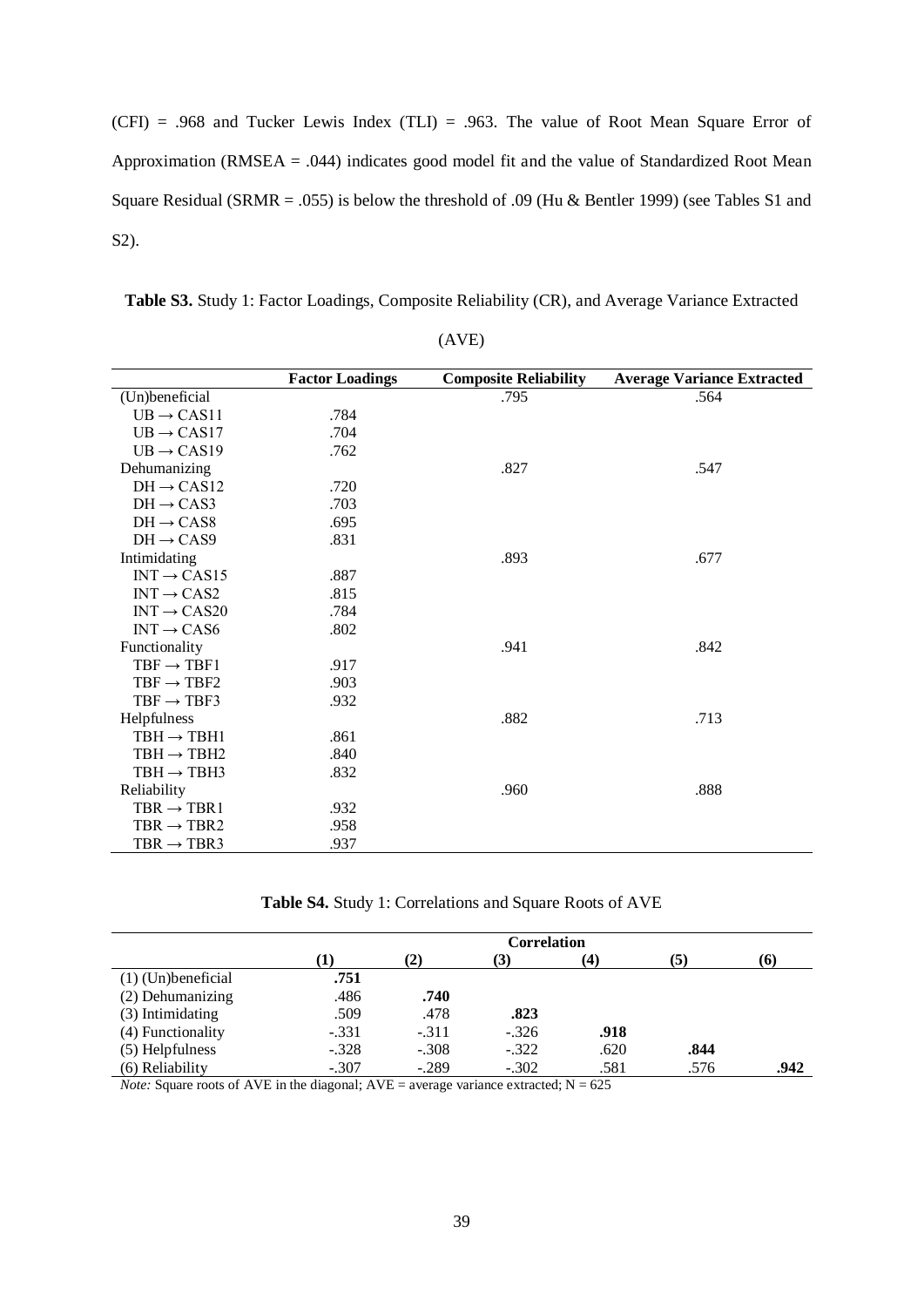# **Study 2: Robot Bartender**

# **A. Constructs and Measurements**

| <b>Constructs and Definition</b>                                                                                                                                                                                                 | <b>Measurement Items</b>                                                                                                                                                                                                                                                                                                                                                                                                                                                                                                                                                                                                                                                                                                                                                                                                                                                                                                                                                                                                                                                                  | Literature                                      |
|----------------------------------------------------------------------------------------------------------------------------------------------------------------------------------------------------------------------------------|-------------------------------------------------------------------------------------------------------------------------------------------------------------------------------------------------------------------------------------------------------------------------------------------------------------------------------------------------------------------------------------------------------------------------------------------------------------------------------------------------------------------------------------------------------------------------------------------------------------------------------------------------------------------------------------------------------------------------------------------------------------------------------------------------------------------------------------------------------------------------------------------------------------------------------------------------------------------------------------------------------------------------------------------------------------------------------------------|-------------------------------------------------|
| Faith in General Technology<br>One assumes technologies are<br>usually consistent, reliable,<br>functional, and provide the help<br>needed.                                                                                      | FT1 - I believe that most technologies are effective<br>at what they are designed to.<br>FT2 - Most technologies have the features needed<br>for their domain.<br>FT3 – I think most technologies enable me to do<br>what I need to do.                                                                                                                                                                                                                                                                                                                                                                                                                                                                                                                                                                                                                                                                                                                                                                                                                                                   | McKnight et al.<br>2011                         |
| Trusting Stance - General<br>Technology<br>Regardless of what one assumes<br>about technology generally, one<br>presumes that one will achieve<br>better outcomes by assuming the<br>technology can be relied upon.              | TS1 - My typical approach is to trust new<br>technologies until they prove me that I shouldn't.<br>TS2 - I usually trust a technology until it gives me a<br>reason not to trust it.<br>TS3 - I generally give a technology the benefit of the<br>doubt when I first use it.                                                                                                                                                                                                                                                                                                                                                                                                                                                                                                                                                                                                                                                                                                                                                                                                              | McKnight et al.<br>2011                         |
| <b>Negative Attitude toward Robots</b><br>A relatively stable and enduring<br>predisposition to react negatively<br>to robots in general. A<br>psychological or mental state<br>that prevents humans to interact<br>with robots. | NA1 - I would feel uneasy if robots really had<br>emotions.<br>NA2 - Something bad might happen if robots<br>developed into living beings.<br>NA3 – I would feel relaxed talking with robots.<br>NA4 – I would feel uneasy if I was given a job<br>where I had to use robots.<br>NA5 – If robots had emotions, I would be able to<br>make friends with them*<br>NA6 - I feel comforted being with robots that have<br>emotions*<br>$NA7 - The word 'robot' means nothing to me. (U)$<br>NA8 - I would feel nervous operating a robot in<br>front of other people.<br>NA9 - I would hate the idea that robots or artificial<br>intelligences were making judgments about things.<br>(U)<br>$NA10 - I$ would feel very nervous just standing in<br>front of a robot.<br>$NA11 - I$ feel that if I depend on robots too much,<br>something bad might happen. (U)<br>$NA12 - I$ would feel paranoid talking with a robot.<br>NA13 - I am concerned that robots would be a bad<br>influence on children. (U)<br>$NA14 - I$ feel that in the future society will be<br>dominated by robots. (U) | Nomura et al.<br>2004; 2006a;<br>2006b          |
| <b>Trusting Beliefs</b><br>Nature of the Trustor's<br>expectations regarding service<br>robots.                                                                                                                                  |                                                                                                                                                                                                                                                                                                                                                                                                                                                                                                                                                                                                                                                                                                                                                                                                                                                                                                                                                                                                                                                                                           | Lankton et al.<br>2014; McKnight<br>et al. 2011 |
| Functionality<br>Service robots demonstrate<br>possession of the needed<br>functionality to do the required<br>task.<br>Helpfulness                                                                                              | $TBF1 - I$ expect that robot bartenders will have the<br>functionalities to serve me.<br>TBF2 - I expect that robot bartenders will have the<br>features required to serve me.<br>TBF3 - I expect that robot bartenders will have the<br>overall capabilities to serve me.<br>TBH1 - I expect that robot bartenders will provide                                                                                                                                                                                                                                                                                                                                                                                                                                                                                                                                                                                                                                                                                                                                                          |                                                 |
|                                                                                                                                                                                                                                  | me with the help I need.                                                                                                                                                                                                                                                                                                                                                                                                                                                                                                                                                                                                                                                                                                                                                                                                                                                                                                                                                                                                                                                                  |                                                 |

# **Table S5.** Constructs and Measurements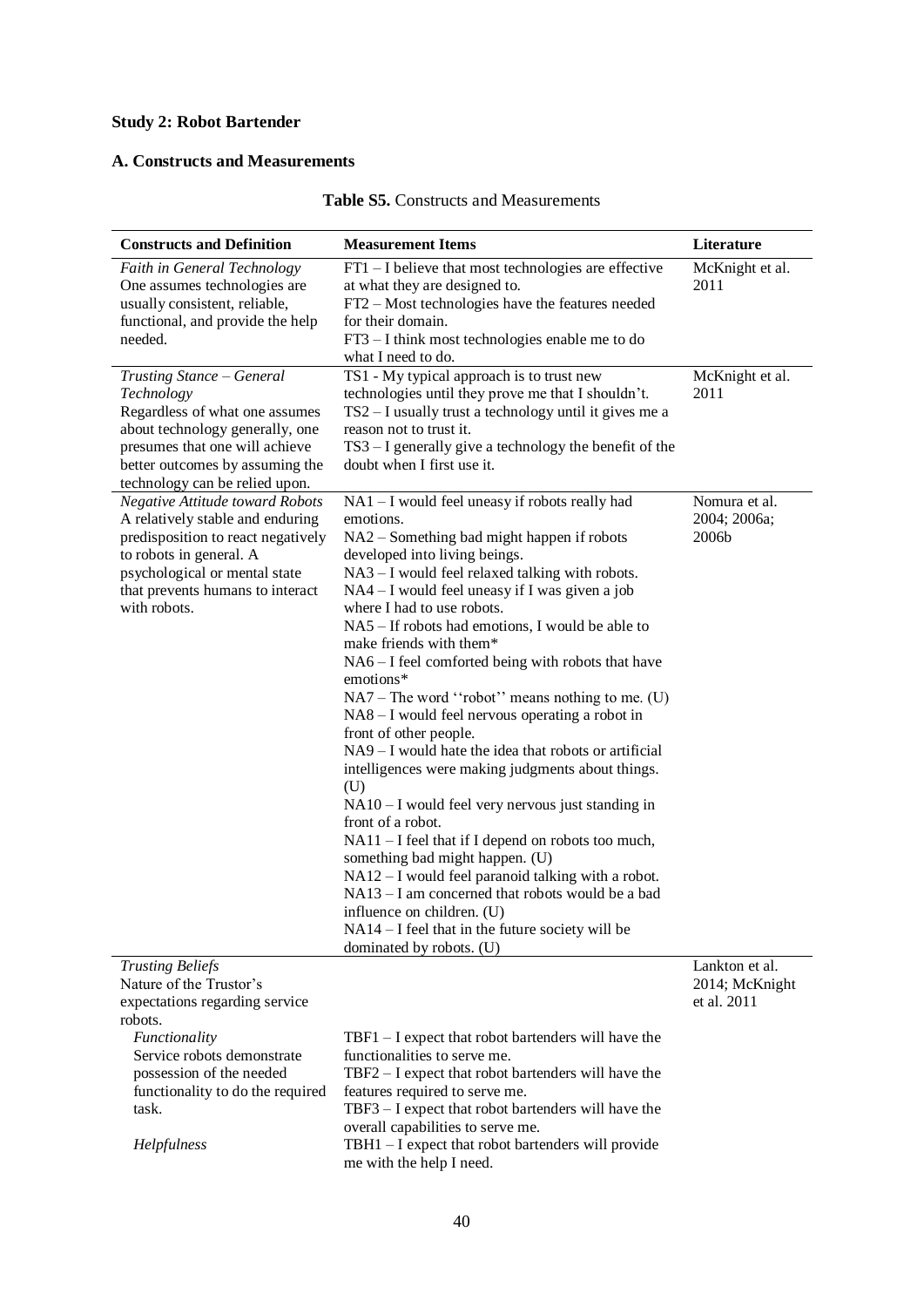| <b>Constructs and Definition</b>                                                                                                                                                                                                                                                                                                   | <b>Measurement Items</b>                               | <b>Literature</b> |
|------------------------------------------------------------------------------------------------------------------------------------------------------------------------------------------------------------------------------------------------------------------------------------------------------------------------------------|--------------------------------------------------------|-------------------|
| Service robots are able to                                                                                                                                                                                                                                                                                                         | TBH2 – I expect that robot bartenders will provide     |                   |
| provide effective help when                                                                                                                                                                                                                                                                                                        | competent guidance during service.                     |                   |
| needed.                                                                                                                                                                                                                                                                                                                            | TBH3 – I expect that robot bartenders will supply      |                   |
|                                                                                                                                                                                                                                                                                                                                    | my need for help through a help feature.               |                   |
| Reliability                                                                                                                                                                                                                                                                                                                        | $TRR1 - I$ expect that robot bartenders will not fail  |                   |
| Service robots operate reliably                                                                                                                                                                                                                                                                                                    | me.                                                    |                   |
| or consistently without failing.                                                                                                                                                                                                                                                                                                   | $TBR2 - I$ expect that robot bartenders will not       |                   |
|                                                                                                                                                                                                                                                                                                                                    | malfunction on me.                                     |                   |
|                                                                                                                                                                                                                                                                                                                                    | TBR3 – I expect that robot bartenders will provide     |                   |
|                                                                                                                                                                                                                                                                                                                                    | error-free service.                                    |                   |
| <b>Trusting Intention</b>                                                                                                                                                                                                                                                                                                          | $TI1 - Given that I have access to robot batteries, I$ | Venkatesh and     |
| The extent to which a consumer                                                                                                                                                                                                                                                                                                     | intend to use it.                                      | Davis 1996        |
| is willing to depend on service                                                                                                                                                                                                                                                                                                    | $TI2 - Given that I have access to robot batteries, I$ |                   |
| robots.                                                                                                                                                                                                                                                                                                                            | predict that I would use it.                           |                   |
| $\mathbf{M}$ $\mathbf{M}$ $\mathbf{M}$ $\mathbf{M}$ $\mathbf{M}$ $\mathbf{M}$ $\mathbf{M}$ $\mathbf{M}$ $\mathbf{M}$ $\mathbf{M}$ $\mathbf{M}$ $\mathbf{M}$ $\mathbf{M}$ $\mathbf{M}$ $\mathbf{M}$ $\mathbf{M}$ $\mathbf{M}$ $\mathbf{M}$ $\mathbf{M}$ $\mathbf{M}$ $\mathbf{M}$ $\mathbf{M}$ $\mathbf{M}$ $\mathbf{M}$ $\mathbf{$ |                                                        |                   |

*Note:* \*Reversed scale; (U) Unidentified

#### **B. Scenarios**

**Table S6.** Scenarios and Descriptions of Robot Form

Scenario

*You are planning to take a leisure cruise trip for seven (7) nights in the Caribbean departing from and returning to Miami, Florida. You did an extensive online search and found a new ship that features a bar with robot bartenders in addition to the features and attributes offered by other ships of the same star rating.*



*The bar is equipped with robotic arms that are mounted on the bar in place of bartenders. The robotic arms take orders directly from passengers via tablets located around the bar.* 

The image was used with permission under CC-BY-NC-ND-2.0 License. Credit: Kat Jenkinson Link: https://www.flickr.com/photos/jenkinkn/25689423014/



*The bar is equipped with humanoid service robots in place of bartenders. The robots take orders directly from passengers.* 

The image was used with permission under CC.0 Public Domain License. Source: Pixabay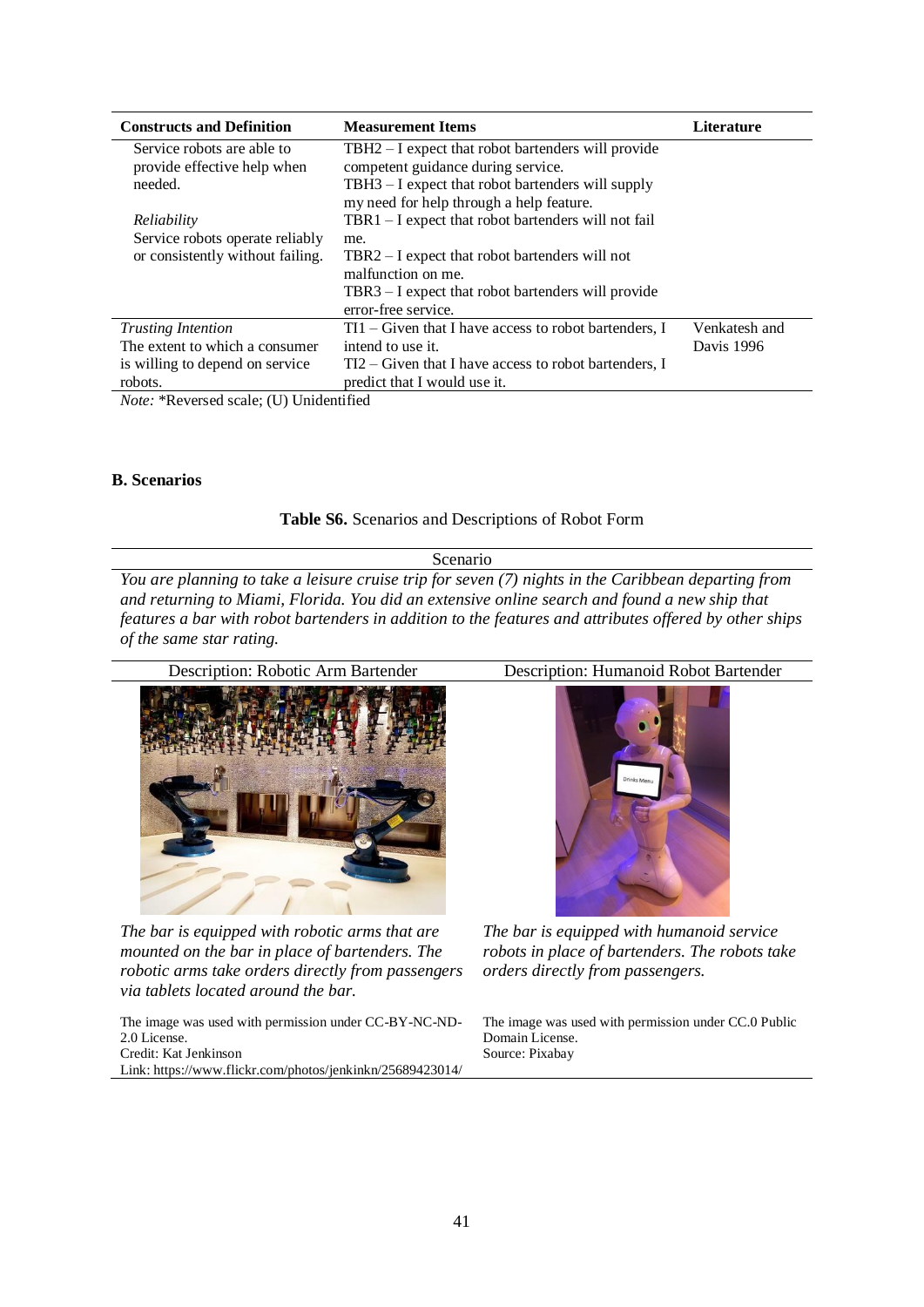#### **C. Adequacy of Measurement Models**

All factor loadings are above .6; all latent variables have average variance extracted (AVE) values above the cutoff point of .5 (Hair et al. 2010), supporting convergent validity. The composite reliability (CR) values are above the cutoff criteria of .7 (Hair et al. 2010), indicating reliability. The values of square roots of AVE are higher than the cross-correlations between the corresponding variable and any other variables, supporting discriminant validity (see Tables 5 and 6). The model fit criteria for the measurement model are also supported, with  $\chi^2/df$  less than 2.5 ( $\chi^2 = 690.999$ ,  $df = 312$ ,  $p = .000$ ) and fit indices above the thresholds of .900 (Hu and Bentler 1999): Comparative Fit Index (CFI) = .948 and Tucker Lewis Index (TLI) = .942. The value of the Root Mean Square Error of Approximation (RMSEA = .048) indicates good model fit (below .050; Hu and Bentler 1999) and the value of the Standardized Root Mean Square Residual (SRMR  $= .061$ ) is below the threshold of .090 (Hu and Bentler 1999). Based on these criteria, it can be suggested that the measurement model is adequate (see Tables S7 and S8).

|                          | <b>Factor Loadings</b> | Composite          | <b>Average Variance</b><br><b>Extracted</b> |  |  |
|--------------------------|------------------------|--------------------|---------------------------------------------|--|--|
|                          |                        | <b>Reliability</b> |                                             |  |  |
| Faith in Technology      |                        | .758               | .511                                        |  |  |
| $FAITH \rightarrow FT1$  | .688                   |                    |                                             |  |  |
| $FAITH \rightarrow FT2$  | .705                   |                    |                                             |  |  |
| $FAITH \rightarrow FT3$  | .750                   |                    |                                             |  |  |
| <b>Trusting Stance</b>   |                        | .862               | .677                                        |  |  |
| $STANCE \rightarrow TS1$ | .850                   |                    |                                             |  |  |
| $STANCE \rightarrow TS2$ | .873                   |                    |                                             |  |  |
| $STANCE \rightarrow TS3$ | .739                   |                    |                                             |  |  |
| <b>Negative Emotion</b>  |                        | .866               | .620                                        |  |  |
| $NEMO \rightarrow NA1$   | .873                   |                    |                                             |  |  |
| $NEMO \rightarrow NA2$   | .781                   |                    |                                             |  |  |
| $NEMO \rightarrow NAS$   | .669                   |                    |                                             |  |  |
| $NEMO \rightarrow NAG$   | .812                   |                    |                                             |  |  |
| Negative Interaction     |                        | .850               | .533                                        |  |  |
| $NINT \rightarrow NA3$   | .685                   |                    |                                             |  |  |
| $NINT \rightarrow NA4$   | .789                   |                    |                                             |  |  |
| $NINT \rightarrow NAS$   | .629                   |                    |                                             |  |  |
| $NINT \rightarrow NA10$  | .728                   |                    |                                             |  |  |
| $NINT \rightarrow NA12$  | .809                   |                    |                                             |  |  |
| Functionality            |                        | .910               | .771                                        |  |  |
| $TBF \rightarrow TBF1$   | .856                   |                    |                                             |  |  |
| $TBF \rightarrow TBF2$   | .922                   |                    |                                             |  |  |
| $TBF \rightarrow TBF3$   | .854                   |                    |                                             |  |  |
| Helpfulness              |                        | .783               | .548                                        |  |  |
| $TBH \rightarrow TBH1$   | .786                   |                    |                                             |  |  |

**Table S7.** Study 2: Factor Loadings, Composite Reliability (CR), and Average Variance Extracted

(AVE)